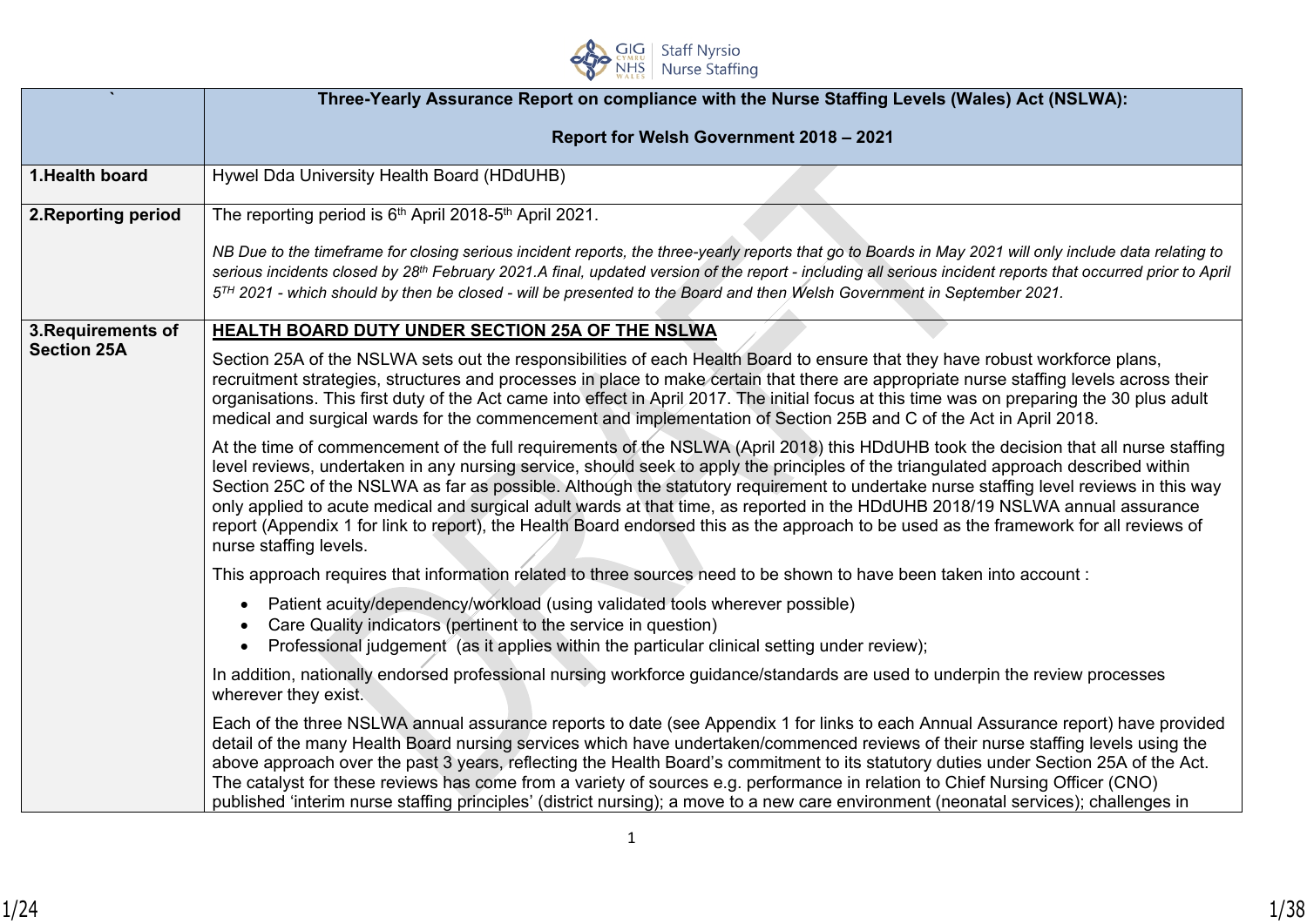

recruitment to current workforce models (health visiting); changes in patient acuity and dependency profile (community hospital services); changes to service models and patient pathways (stroke and respiratory services); and changes to patient numbers and service demands (emergency departments).

Once undertaken and revised nurse staffing levels have been calculated, these reviews have instigated a variety of responses to ensure that sufficient nursing staff can then be provided in order to care for our patients sensitively. In addition to the obvious response of seeking additional funding and recruiting additional staff if the calculation has shown a requirement for greater nursing workforce capacity, the response have also recognised the challenges posed by the current nursing workforce deficits and so have included more creative responses. These responses have included making changes where appropriate to the skill mix within the team; development of new roles within the Support Worker workforce, using the HEIW All Wales Guidelines for Delegation (2020); improved efficiencies in the way the workforce is utilised and rostered within the service; and making changes to roles within the team and enhancing the clinical leadership capacity of the team.

In addition to these reviews, prompted by specific catalysts arising within individual services, the Health Board had commenced a systematic programme of review of the nurse staffing levels across all its nursing services: Although this has been subject to delay due to the COVID-19 pandemic, this programme will be recommenced during 2021/22.

The challenging nursing workforce position, nationally as well as locally, during the 2018-21 period has required innovative approaches to nursing workforce planning over the past three years. Over the past three years, the Health Board has taken forward several strategic programmes aimed at addressing the challenge of ensuring a sufficient nursing workforce across all nursing services e.g.

- The Health Board's 'Grow Your Own' programme which aims to support suitably qualified Support Worker employees to undertake registered nurse educational programmes either in a part time capacity (via Open University, Swansea University and University of South Wales flexible programmes) : The Health Board has 73 such students, distributed across all four fields of practice, on one such programme as of February 2021
- In order to address some of the Health Board's specific geographically-driven registered nurse shortages, a strategic collaboration has been developed over the past two years between the Health Board and Aberystwyth and Swansea University's. This collaboration, which has been supported by HEIW, will see the first Ceredigion-based registered nurse degree programme cohort commence their studies in September 2021
- In order to support registered nurse recruitment and retention and for HDdUHB to strengthen its position as an employer of choice, a structured career development programme which builds on the Health Board's robust preceptorship programme for newly qualified nurses, has commenced during 2020/21. The First Five Years programme offers a pathway for registered nurses to develop a strong foundation to their subsequent professional careers
- The STAR leadership development programme, established in 2019, is now recruit into its third cohort of clinical nurse leaders. This programme gives these leaders the opportunity to develop and enhance the skills and knowledge they are then able to utilise creatively within their (increasingly) supervisory and supernumerary leadership roles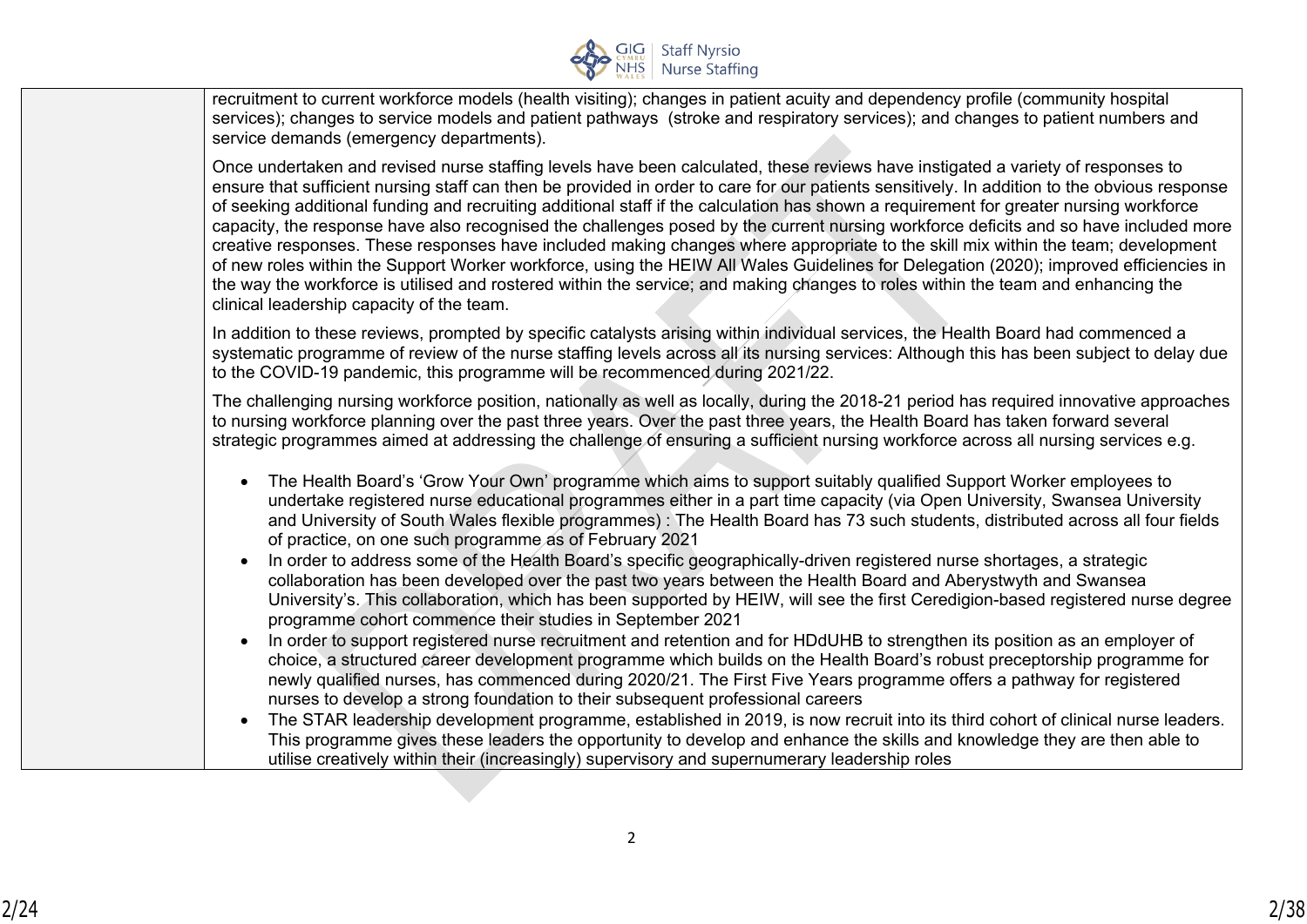

- Development of Band 4 Assistant Practitioner roles: there are now around 50 such posts working within and in support of the nursing services across the Health Board, with several more under development using the HEIW (2020) All Wales Guidelines for Delegation as the underpinning framework.
- Clinical healthcare learning opportunities e.g. significantly increased access to appropriate Agored qualifications for Support Workers working in focussed roles such as Frailty or rehabilitation support worker post appointees require a Level 3 qualification on or immediately after appointment
- Apprenticeship Academy: Nearly fifty apprentices started out on the first intake of this (potentially) 8 year programme in 2019. The programme aims to support the participants to become (mainly) registered nurses whilst remaining in Health Board employment and undertaking increasingly complex support worker roles. There was no intake in 2020 due to the pandemic but the success of the first cohort (and their invaluable contribution to the Health Board's COVID-19 response) means that there are no shortage of applicants for the planned September 2021 cohort.
- Many opportunities for new support roles to work either within, or in support of, nursing teams have emerged over the past three years and in particular during the pandemic period. Aimed at enabling nursing registrants to focus on the work that only they can do, roles such as Family Liaison Officers, Administrative Assistants, Pharmacy Technicians and Psychology Assistants are being developed and evaluated to assess the potential contribution they can make as part of a wider nursing team, in delivering high quality nursing care
- A significant suite of resources made available and aimed at supporting staff to maintain and restore their mental health and well-being , particularly during the challenges of the pandemic period

### **PREPARATIONS MADE BY HEALTH BOARD FOR EXTENSION TO THE NSLWA**

In February 2021, the CNO issued confirmation that Senedd Cymru had passed the required regulations to extend the duties under Section 25B of the NSLWA to include paediatric in-patient wards from October 2021. The Health Board has been preparing for this anticipated extension for the past two years and is in a strong position to ensure that it will be able to comply with the requirements for these additional (2) wards when the extension commences.

The paediatric services have been working closely with the corporate nursing team and, through a Task group established within the paediatric services, have been systematically working through an action plan to ensure that: the review and calculation of the required nurse staffing levels using the triangulated methodology has been undertaken; the daily capture of patient acuity data is well embedded; a process for the capture and detailed scrutiny of quality indicators and nursing care complaints is in place; the system to record when nurse staffing levels are not maintained is in place and the data is being captured on a daily basis; the system to inform children and parents about the nurse staffing levels is ready to be implemented; the Operating Framework for the paediatric services has been drafted; the implications of the NSL calculations have been reflected in education commission nurse and the Health Board's IMTP for 2021/22; and that the Board is informed (April 2021) about the state of readiness of the service to meet the new requirements of the Act.

In relation to the preparatory work being undertaken for the extension of the Act to other services, although there are no other imminent extensions planned, the Health Board has sought to very actively support all work streams of the All Wales Nurse Staffing programme over the past three years. Of the five work streams of the national programme, officers of this Health Board currently hold the chair of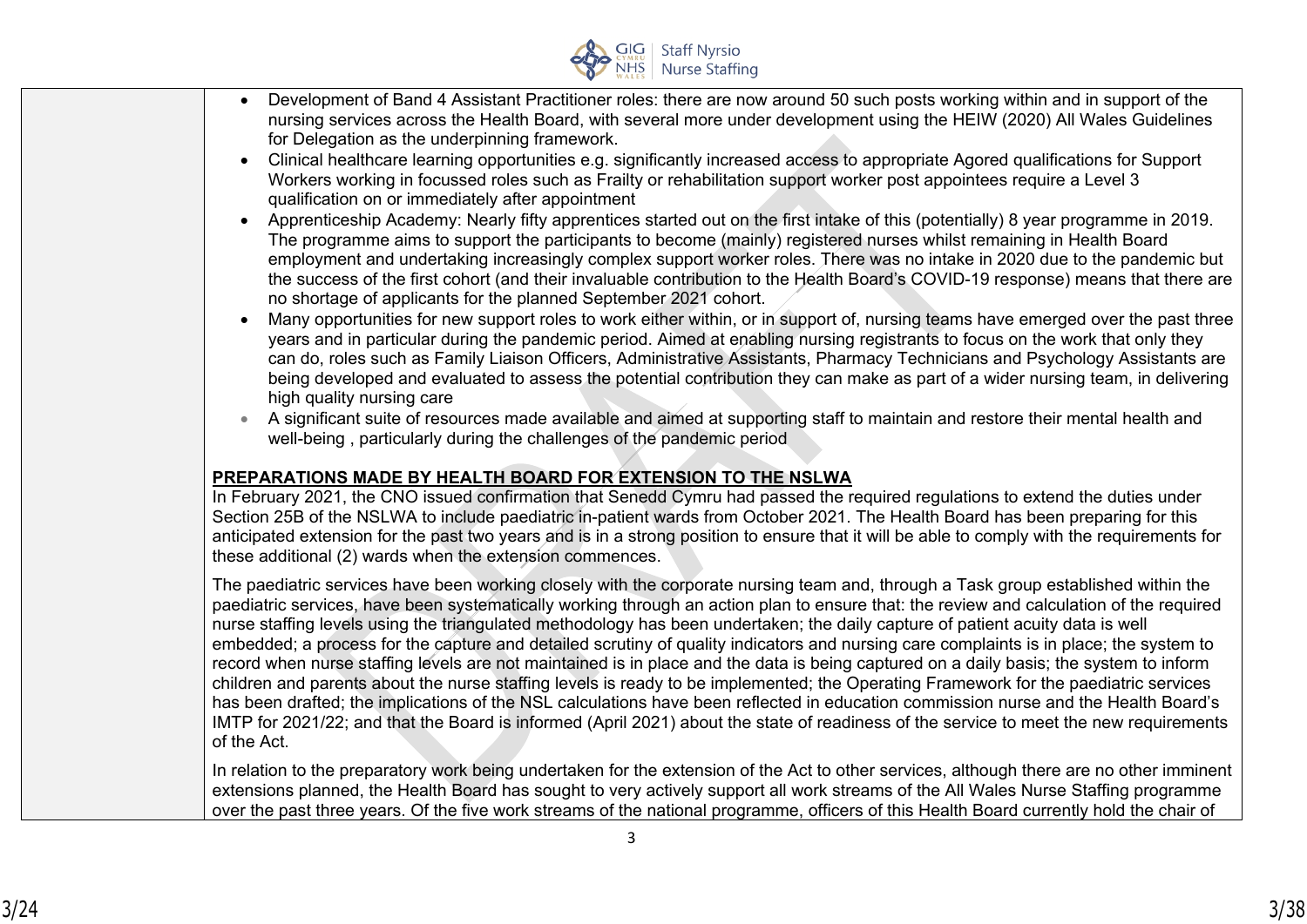

two of the Work stream groups, the vice-chair of two of the groups and contribute significantly to the fifth work stream. In addition, the Health Board has led and contributed significantly to several ad hoc Task groups that have been undertaken bespoke pieces of work within the programme over the past three years. This active engagement and support for the whole programme has contributed significantly to the overall progress that NHS Wales is making with the programme of work; and has also enabled the Health Board to participate fully in the development, and any piloting, of tools and guidance being taken forward within the structured work programmes of each of the work streams

### **HEALTH BOARD COVID-19 RESPONSE IN RELATION TO OVERARCHING DUTY UNDER THE NSLWA**

As the requirements of the COVID-19 pandemic emerged in late 2019/20, it became clear that all nursing services were going to be impacted upon and that meeting the overall duty of the NSLWA as laid out in Section 25A was going to be a significant challenge.

The letter issued to Executive Nurse Directors by the Chief Nursing Officer / Nurse Director NHS Wales (CNO) in March 2020 ('Clarity on COVID19 disruption to Nurse Staffing Levels (Wales) Act 2016') recognised the challenge that lay ahead. The letter stated ''….. your duty under section 25A of the Act will remain an important factor in how you are deploying your nursing staff across the entirety of your health boards wherever nursing care is provided or commissioned. Even during a period where "providing sufficient nurses" will seem like a foreign concept, your responsibility of minimising risk to patient safety through applying your professional judgement will remain''.

In relation to nurse staffing levels-related work the COVID-19 pandemic has required, amongst other thing:

- The rapid establishment of new services, either nurse-led or requiring input by nursing staff, in response to the pandemic i.e. Command Centre, COVID-19 Testing Units; Mass Vaccination Centres and Field Hospitals;
- The establishment of separate critical care environments for COVID-19 and non COVID-19 patients within each acute hospital site with the ability to meet unprecedented level of critical care capacity demand;
- The skills assessment of large numbers of nursing staff to facilitate their effective deployment when services categorised as non-essential were stepped down during the first wave of COVID-19;
- Significant changes in patient pathway at the front door of all acute hospital sites requiring separation of COVID-19 and non COVID-19 patient pathways
- Significant changes to patient pathways and bed numbers in in-patient wards across the Health Board (i.e.in adult, paediatric and mental health settings) including converting some wards to 'COVID-19 only' wards
- Unprecedented levels of community nursing support to maintain elderly patients in their commissioned care placements during COVID-19 outbreaks in care homes affecting both patients and staff

These changes have required the review and reset of the required nurse staffing levels within established services, together with the urgent calculation of the nurse staffing level required for new services all of which has had to take place at speed and often without any underpinning patient acuity, workload or quality data to inform the triangulated approach to these calculations: professional judgement has therefore had to inform the nurse staffing levels in these services to a significant extent.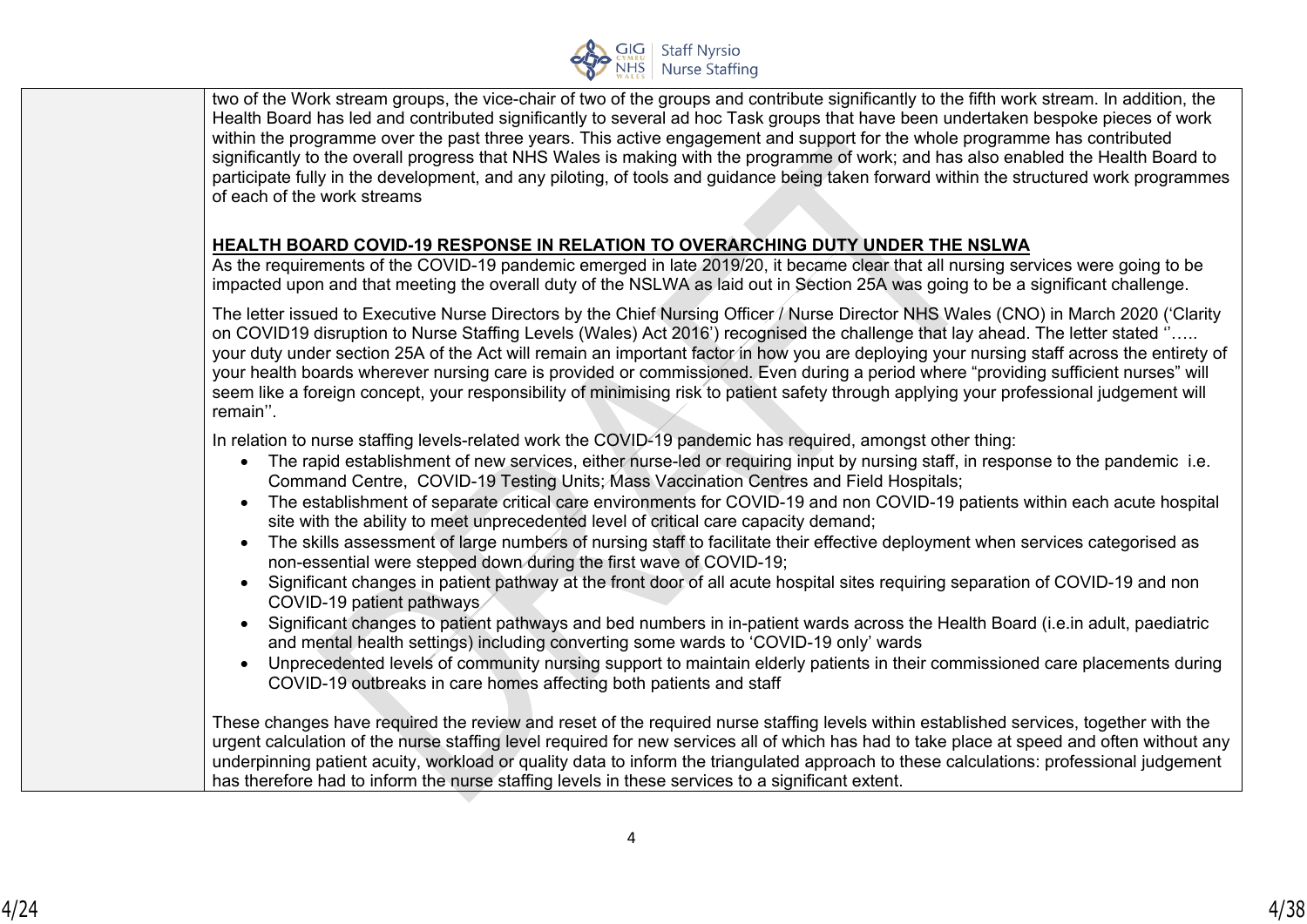

The Health Board's response to these specific challenges for its major services within the context of the NSLWA was outlined in a paper entitled 'Calculating and Maintaining the Nurse Staffing Levels' which was received and agree by the Board on May 28<sup>th</sup> 2020 (see Appendix 1 for link to SBAR)

In order to ensure that the requirement that the Executive Nurse Director exercised their professional judgement to minimise the risks to patient safety during these extraordinary times could be achieved, a series of measures were put in place from the beginning of the 2020/21 period, many of which are ongoing at time of this report. These include:

- weekly contact between the DoNQPE and all professional leads during the peak periods of COVID-19 waves one and two;
- the establishment of a system of regular, 1-2 weekly review of nurse staffing levels between each in-patient/ community Head of Nursing and the Health Board's Nurse Staffing Programme team to provide support for review/ recalculation of nurse staffing levels in response to frequently changing operational circumstances
- the use of the pandemic management governance structures to communicate and agree urgent operational responses to maintain 'sufficient nurses' in response to specific crisis points when all other reasonable steps have been taken e.g. two community hospitals merging to maintain capacity and patient safety;
- regular communication to the Quality and Safety Assurance Committee and the Board regarding the actions being taken to ensure that the statutory requirements of the NSLWA were being maintained
- the detailed review and adjustment of nurse staffing levels for all acute hospital nursing services in March /April 2020 as virtually every patient pathway was affected and many services required the establishment of both COVID-19 and non-COVID-19 patient streams.
- A more conventional approach, including detailed discussions with the DoNQPE, to finalise the agreed nurse staffing levels, in the autumn of 2020 when the usual biannual nurse staffing level review and recalculation cycle of the Section 25B wards took place: This also gave an opportunity to formally reset the designation of wards to which Section 25B pertained (using the guidance contained in a second letter from the CNO ('Update on COVID-19 disruption to NSLWA 2016' issued October 15th 2020) and which reflected the learning that had taken place to date in relation to the inclusion/exclusion criteria underpinning Section 25B of the Act)
- the development of a HDdUHB 'nurse staffing level escalation framework' to ensure appropriate risk assessment, clear decision making and appropriate management steps were in place when escalated nurse staffing levels became inevitable

In demonstrating its response under the overarching duties of the NSLWA, the corporate and operational nursing teams have worked closely with the workforce and organisational development (WOD) directorate teams to assess requirements and support the recruitment initiatives and campaigns that have been led by the WOD directorate. The steps taken have included:

- methodical assessment (using triangulated approach wherever possible) of required nurse staffing levels to identify workforce needs;
- supporting the interviews of hundreds of potential recruits, both registrant and HCSW; and contributing to the induction training of new Support Workers;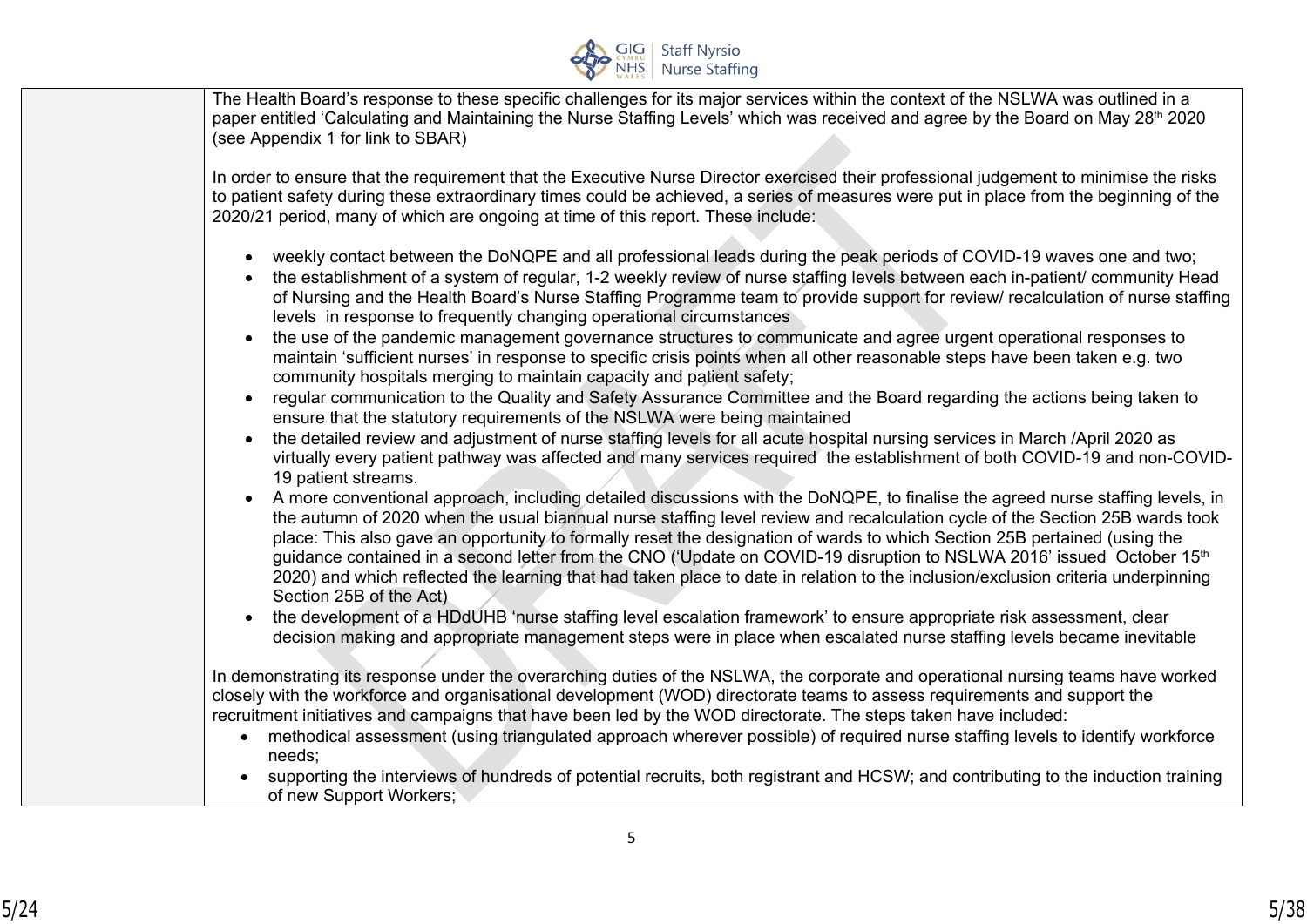

|                                                 | developing new systems for effectively 'placing' new recruits to services in greatest need; and                                      |                                                                                                         |                                                                                                                                         |  |  |  |  |
|-------------------------------------------------|--------------------------------------------------------------------------------------------------------------------------------------|---------------------------------------------------------------------------------------------------------|-----------------------------------------------------------------------------------------------------------------------------------------|--|--|--|--|
|                                                 |                                                                                                                                      | systematically reviewing performance to support fixed term contract extensions where appropriate.       |                                                                                                                                         |  |  |  |  |
|                                                 |                                                                                                                                      |                                                                                                         |                                                                                                                                         |  |  |  |  |
|                                                 | The teams have worked together to explore opportunities to increase the registered nursing workforce in particular. Some examples of |                                                                                                         |                                                                                                                                         |  |  |  |  |
|                                                 | the actions taken include:                                                                                                           |                                                                                                         |                                                                                                                                         |  |  |  |  |
|                                                 | $\bullet$                                                                                                                            |                                                                                                         | Contacting registrants who returned to the temporary NMC register in Spring 2020 - 18 registrants accepted job offers as a              |  |  |  |  |
|                                                 | result                                                                                                                               |                                                                                                         |                                                                                                                                         |  |  |  |  |
|                                                 | $\bullet$                                                                                                                            |                                                                                                         | Individual contact with over 150 'inactive' registered nurses who held nurse bank agreements to encourage them into registrant          |  |  |  |  |
|                                                 | roles during the COVID-19 period at least;                                                                                           |                                                                                                         |                                                                                                                                         |  |  |  |  |
|                                                 | $\bullet$                                                                                                                            | Individual phone calls to recently retired registrants to explore possible return to work opportunities |                                                                                                                                         |  |  |  |  |
|                                                 |                                                                                                                                      |                                                                                                         | These and other actions have resulted in an additional 88 WTE registered nurses in post in January 2021 (compared to January 2020)      |  |  |  |  |
|                                                 |                                                                                                                                      |                                                                                                         | and an additional 71 registered nurses with nurse bank agreements in place. However, despite these efforts, as the budgeted             |  |  |  |  |
|                                                 |                                                                                                                                      |                                                                                                         | establishment for registered nurse posts has increased by 65 WTE over this time, the impact on the registered nurse deficit across the  |  |  |  |  |
|                                                 |                                                                                                                                      |                                                                                                         | Health Board's nursing services has been small (i.e. a reduction in the deficit by 23 WTE), with the Health Board currently holding 408 |  |  |  |  |
|                                                 | WTE registered nurse post vacancies                                                                                                  |                                                                                                         |                                                                                                                                         |  |  |  |  |
| <b>TABLE 1</b>                                  | 2018/2019                                                                                                                            | 2019/2020                                                                                               | 2020/2021                                                                                                                               |  |  |  |  |
|                                                 |                                                                                                                                      |                                                                                                         |                                                                                                                                         |  |  |  |  |
| 4.Date annual                                   | The HDdUHB received an                                                                                                               | The HDdUHB received an annual                                                                           | The HDdUHB will receive an annual assurance report in                                                                                   |  |  |  |  |
| assurance report of                             | annual assurance report in                                                                                                           |                                                                                                         |                                                                                                                                         |  |  |  |  |
|                                                 |                                                                                                                                      |                                                                                                         |                                                                                                                                         |  |  |  |  |
|                                                 |                                                                                                                                      | assurance report in relation to the                                                                     | relation to the extent of compliance with the NSLWA during                                                                              |  |  |  |  |
| compliance with the                             | relation to the extent of                                                                                                            | extent of compliance with the                                                                           | 2020/21, on May 27th 2021.                                                                                                              |  |  |  |  |
| <b>Nurse Staffing</b>                           | compliance with the NSLWA                                                                                                            | NSLWA during 2019/20, on May<br>28th 2020 2019.                                                         | In addition, both the Board and the Quality, Safety and                                                                                 |  |  |  |  |
| <b>Levels (Wales) Act</b><br>presented to Board | during 2018/19, on May 30th<br>2019.                                                                                                 | In addition, both the Board and the                                                                     | Experience Committee (QSEAC) - to whom the Board formally                                                                               |  |  |  |  |
|                                                 | In addition, both the Board and                                                                                                      |                                                                                                         | delegated the responsibility for monitoring compliance with the<br>NSLWA - received regular papers outlining the progress being         |  |  |  |  |
|                                                 | the Quality, Safety and                                                                                                              | Quality, Safety and Experience<br>Committee (QSEAC) - to whom the                                       | made in strengthening the Health Board's response to the                                                                                |  |  |  |  |
|                                                 | <b>Experience Committee</b>                                                                                                          | Board formally delegated the                                                                            | NSLWA; the risks identified and the actions being taken to                                                                              |  |  |  |  |
|                                                 | (QSEAC) - to whom the Board                                                                                                          | responsibility for monitoring                                                                           | mitigate these; and, specifically in this period, the approach to                                                                       |  |  |  |  |
|                                                 | formally delegated the                                                                                                               | compliance with the NSLWA -                                                                             | ensuring continued compliance with the NSLWA during the                                                                                 |  |  |  |  |
|                                                 | responsibility for monitoring                                                                                                        | received regular papers outlining                                                                       | pandemic period.                                                                                                                        |  |  |  |  |
|                                                 | compliance with the NSLWA -                                                                                                          | the progress being made in                                                                              |                                                                                                                                         |  |  |  |  |
|                                                 | received regular papers                                                                                                              | strengthening the Health Board's                                                                        | The date when these various reports were presented, the                                                                                 |  |  |  |  |
|                                                 | outlining the progress being                                                                                                         | response to the NSLWA; and the                                                                          | outcome from the Board/Committees consideration of the                                                                                  |  |  |  |  |
|                                                 | made in strengthening the                                                                                                            | risks identified and the actions                                                                        | paper together with a link to the original report are to be found                                                                       |  |  |  |  |
|                                                 | Health Board's response to the<br>NSLWA; and the risks                                                                               | being taken to mitigate these.                                                                          | at Appendix 1 to this report.                                                                                                           |  |  |  |  |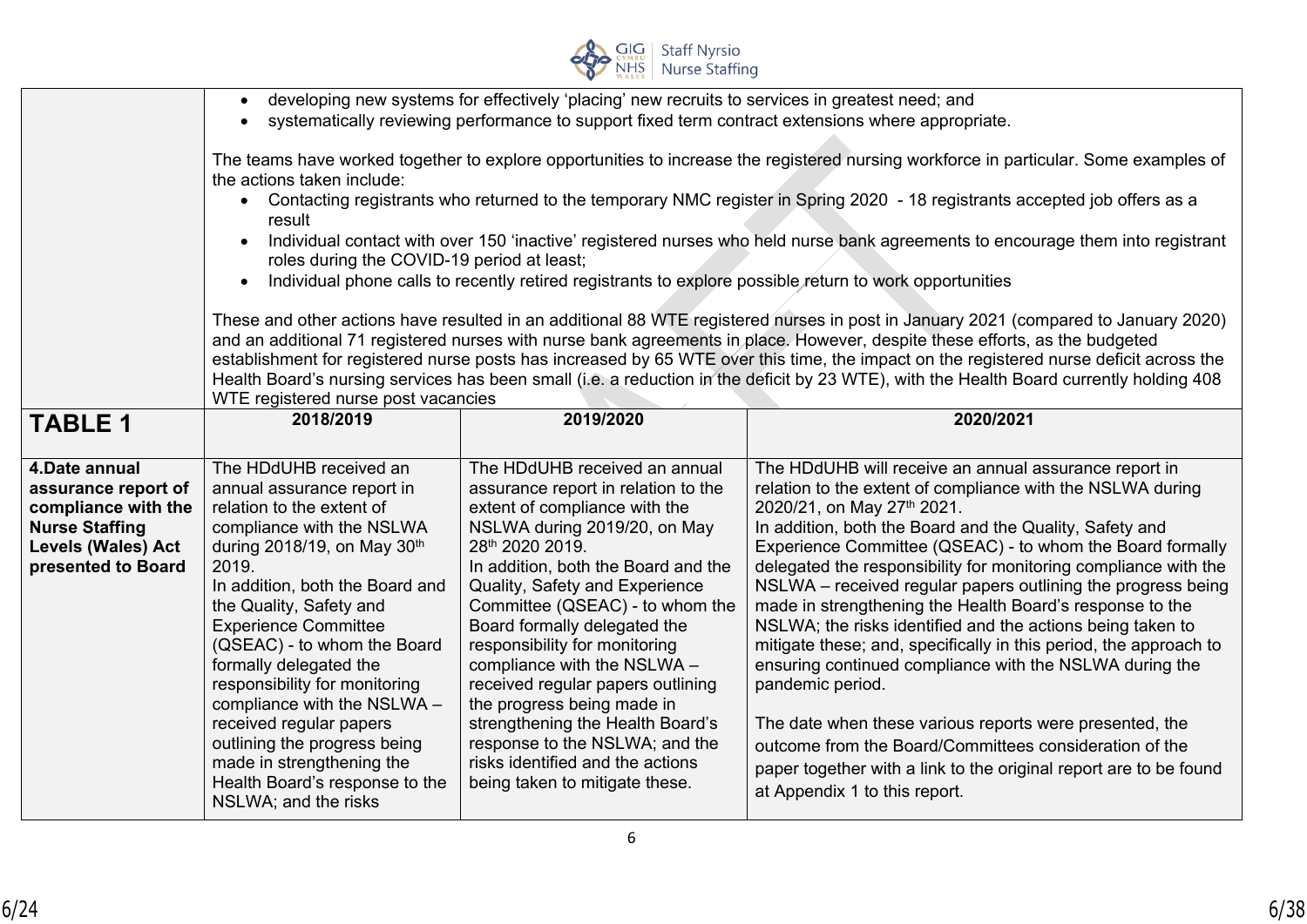

|                                                                                                                                                              | identified and the actions being<br>taken to mitigate these.<br>The date when these various<br>reports were presented, the<br>outcome from the<br><b>Board/Committees</b><br>consideration of the paper<br>together with a link to the<br>original report are to be found<br>at Appendix 1 to this report. | The date when these various<br>reports were presented, the<br>outcome from the<br>Board/Committees consideration of<br>the paper together with a link to the<br>original report are to be found at<br>Appendix 1 to this report.                                                                |                                                                                                                                                                                                                                                                                                                                                                                                                                                                                                                                                          |
|--------------------------------------------------------------------------------------------------------------------------------------------------------------|------------------------------------------------------------------------------------------------------------------------------------------------------------------------------------------------------------------------------------------------------------------------------------------------------------|-------------------------------------------------------------------------------------------------------------------------------------------------------------------------------------------------------------------------------------------------------------------------------------------------|----------------------------------------------------------------------------------------------------------------------------------------------------------------------------------------------------------------------------------------------------------------------------------------------------------------------------------------------------------------------------------------------------------------------------------------------------------------------------------------------------------------------------------------------------------|
| Number of adult acute<br>medical inpatient<br>wards where section<br>25B applies                                                                             | Number of Section 25B<br>medical wards at highest point<br>during year = $19$ (May 2018)<br>Number of Section 25B<br>medical wards at lowest point<br>during year = $19$ (Nov 2018)                                                                                                                        | Number of Section 25B wards at<br>highest point during year = 19 (May<br>2019)<br>Number of Section 25B medical<br>wards at lowest point during year =<br>18 (Nov 2019)                                                                                                                         | Number of Section 25B wards at highest point during year = 17<br>(Nov 2020)<br>Number of Section 25B wards at lowest point during year = 14<br>(May 2020)                                                                                                                                                                                                                                                                                                                                                                                                |
| Number of adult acute<br>surgical inpatient<br>wards where section<br>25B applies                                                                            | Number of Section 25B<br>surgical wards at highest point<br>during year = $13$ (May 2018)<br>Number of Section 25B<br>surgical wards at lowest point<br>during year = $12$ (Nov 2018)                                                                                                                      | Number of Section 25B surgical<br>wards at highest point during year<br>$= 12$ (May 2019)<br>Number of Section 25B surgical<br>wards at lowest point during year =<br>12 (Nov 2019)                                                                                                             | Number of Section 25B surgical wards at highest point during<br>$year = 11 (Nov 2020)$<br>Number of Section 25B surgical wards at lowest point during<br>$year = 5 (May 2020)$                                                                                                                                                                                                                                                                                                                                                                           |
| Number of occasions<br>where the nurse staffing<br>level recalculated in<br>addition to the bi-annual<br>calculation for all wards<br>subject to Section 25B | Fourteen wards reviewed /<br>recalculated outside the<br>biannual calculation cycles due<br>to the availability of additional<br>data to support the triangulated<br>methodology in the Summer of<br>2018 (as reported in 2018/19<br>Annual Assurance report                                               | Two wards reviewed / recalculated<br>outside the biannual calculation<br>cycles due to concerns relating to<br>the acuity and/or quality indicator<br>data available for these wards (as<br>reported in 2019/20 Annual<br>Assurance report presented to<br>HDdUHB Board meeting in May<br>2020) | Following a 'desktop' review and recalculation cycle in the<br>Spring of 2020, a further 'professional judgement' review of the<br>nurse staffing levels for all Section 25B wards was undertaken<br>in the summer of 2020 to assess the need for changes as bed<br>numbers on wards were adjusted to accommodate social<br>distancing requirements.<br>In addition, a system of 2 weekly monitoring of the emergence<br>of any triggers that would require a formal review of the NSL<br>for all Section 25B wards was put in place (in addition to the |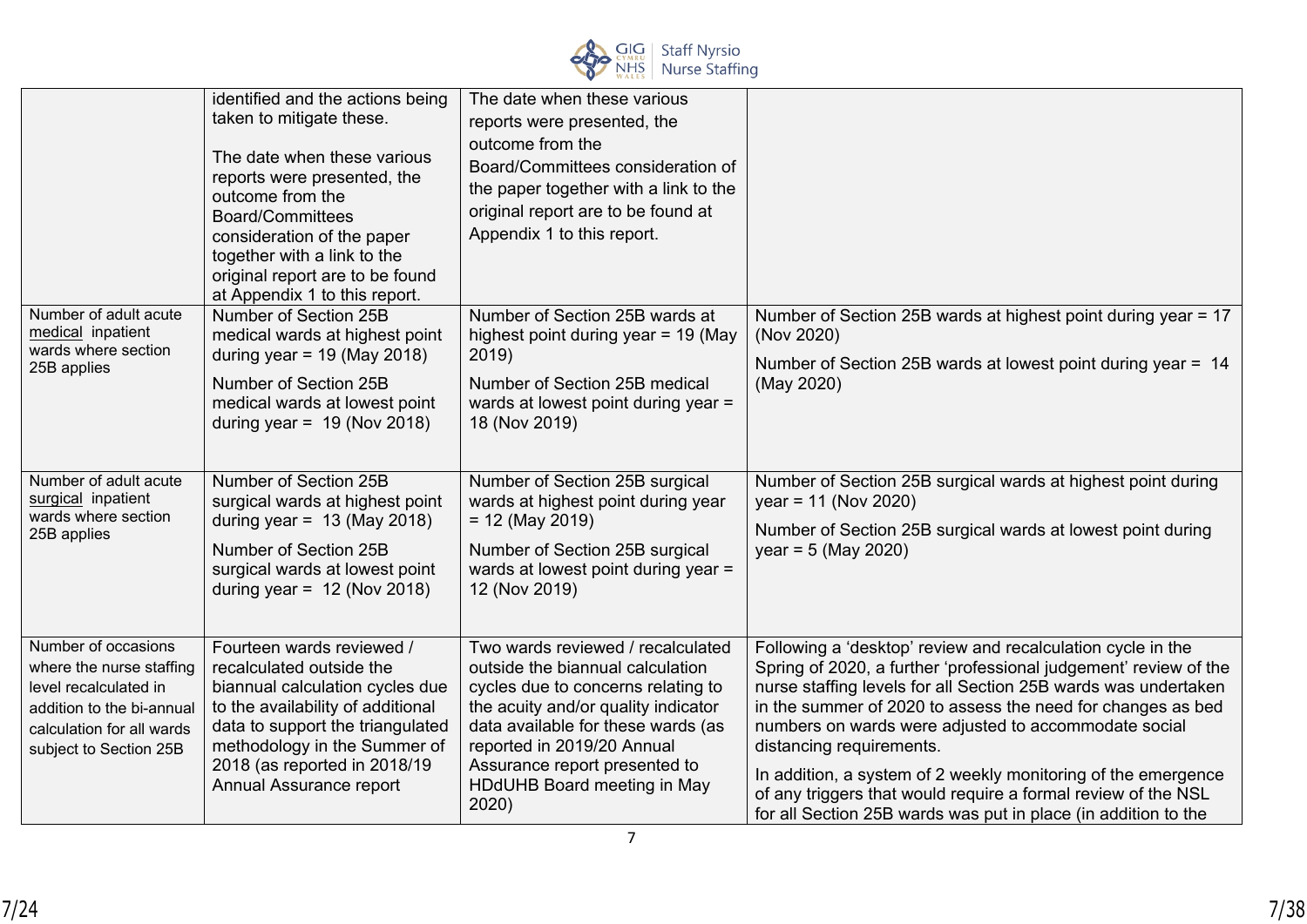

|                                                                                                                                                                    | presented to HDdUHB Board<br>meeting May 2019)                                                                                                                                                                                                                                                                                                                                                                                                                                                                                                                                                                                                                                                                                                                                                                                                                                                                                                                                                                                                                                                                                                                                                                                                                                                                                                                                                                                                     |  | thrice daily operational systems that are in place to support the<br>need to implement any day to day variations in nurse staffing<br>levels in response to patients' care needs on each ward on any<br>given day).<br>Planned NSL's were revised on the basis of professional<br>judgement and in response to the exceptional operational<br>circumstances that prevailed due e.g. to changes in patient<br>acuity/COVID-19 outbreaks/surge bed requirements etc. on a<br>frequent basis during the COVID-19 second wave. |
|--------------------------------------------------------------------------------------------------------------------------------------------------------------------|----------------------------------------------------------------------------------------------------------------------------------------------------------------------------------------------------------------------------------------------------------------------------------------------------------------------------------------------------------------------------------------------------------------------------------------------------------------------------------------------------------------------------------------------------------------------------------------------------------------------------------------------------------------------------------------------------------------------------------------------------------------------------------------------------------------------------------------------------------------------------------------------------------------------------------------------------------------------------------------------------------------------------------------------------------------------------------------------------------------------------------------------------------------------------------------------------------------------------------------------------------------------------------------------------------------------------------------------------------------------------------------------------------------------------------------------------|--|----------------------------------------------------------------------------------------------------------------------------------------------------------------------------------------------------------------------------------------------------------------------------------------------------------------------------------------------------------------------------------------------------------------------------------------------------------------------------------------------------------------------------|
| 5. Changing the<br>purpose of the adult<br>acute medical and<br>surgical wards to<br>support the<br>management of<br><b>COVID</b> ; or opening<br>new COVID wards. | IMPACT OF COVID-19 PANDEMIC ON HEALTH BOARD DUTIES UNDER SECTION 25B<br>During April and May 2020/21, a total of 12 wards (see Appendix 2 for full list) to which Section 25B had pertained throughout 2019/20,<br>were repurposed and re-designated as COVID-19 wards and therefore no longer met the Section 25B inclusion criteria, as directed by<br>CNO in her letter of March 2020 i.e. " wards repurposed as novel wards to deal with the COVID-19 pandemic would be considered an<br>exception under the definition of an adult medical ward and therefore would not be subject to the prescribed triangulated calculation<br>methodology".<br>Thus, for the first three months (i.e. during the first COVID-10 pandemic 'wave') of the 2020/21 reporting period, there were 19 wards<br>(listed in Appendix 2) within this Health Board to which the requirements of Section 25B pertained for the majority of the time. With the<br>exception of one ward (i.e. Dewi Ward, Glangwili General Hospital which had been a rehabilitation focussed ward was re-designated<br>as an acute adult medical ward in April 2020), each of these 19 wards commenced the 2020/21 period with a nurse staffing level which<br>had been calculated (in Autumn 2019) using the prescribed triangulated approach and a nursing establishment funded to provide for a<br>Whole Time Equivalent nursing workforce to be able to deliver the agreed roster. |  |                                                                                                                                                                                                                                                                                                                                                                                                                                                                                                                            |
|                                                                                                                                                                    | In the Spring of 2020, these 19 wards would normally have been due to undergo one of their twice-yearly formal reviews of their nurse<br>staffing levels, in line with the requirements of the NSLWA. However, the CNO letter referenced above reminded Health Boards that it<br>was 'within (their) respective discretion to proceed with or cease work on the (then) imminently scheduled biannual re-calculation of<br>adult medical and surgical wards. To that end, this Health Board suspended its Spring 2020 nurse staffing level review/recalculation<br>cycle and instead undertook a 'table-top' review of the quality indicator and patient acuity data for Quarters 3 and 4 of 2019/20 for the<br>19 Section 25B wards. As a result of this exercise, the nurse staffing levels were revised for a small number of Section 25B wards<br>where pandemic-driven changes were judged to have impacted on the required nurse staffing level. The Health Board were advised of<br>this adapted approach to the 'Spring 2020' nurse staffing level review and recalculation process in the SBAR (Calculating and<br>maintaining the nurse staffing levels during the COVID-19 pandemic) that was presented to the Board in May 2020 (Appendix 1 for link<br>to this paper)<br>It should be noted that both during this first 'wave' and indeed for much of the 2020/21 year, the professional judgement of nursing                          |  |                                                                                                                                                                                                                                                                                                                                                                                                                                                                                                                            |
|                                                                                                                                                                    |                                                                                                                                                                                                                                                                                                                                                                                                                                                                                                                                                                                                                                                                                                                                                                                                                                                                                                                                                                                                                                                                                                                                                                                                                                                                                                                                                                                                                                                    |  | leaders across the HDdUHB has been relied on significantly in the constantly evolving operational situations that have been<br>encountered. This situation was exactly as anticipated by the CNO in her March 2020 letter to Executive Nurse Directors referenced                                                                                                                                                                                                                                                          |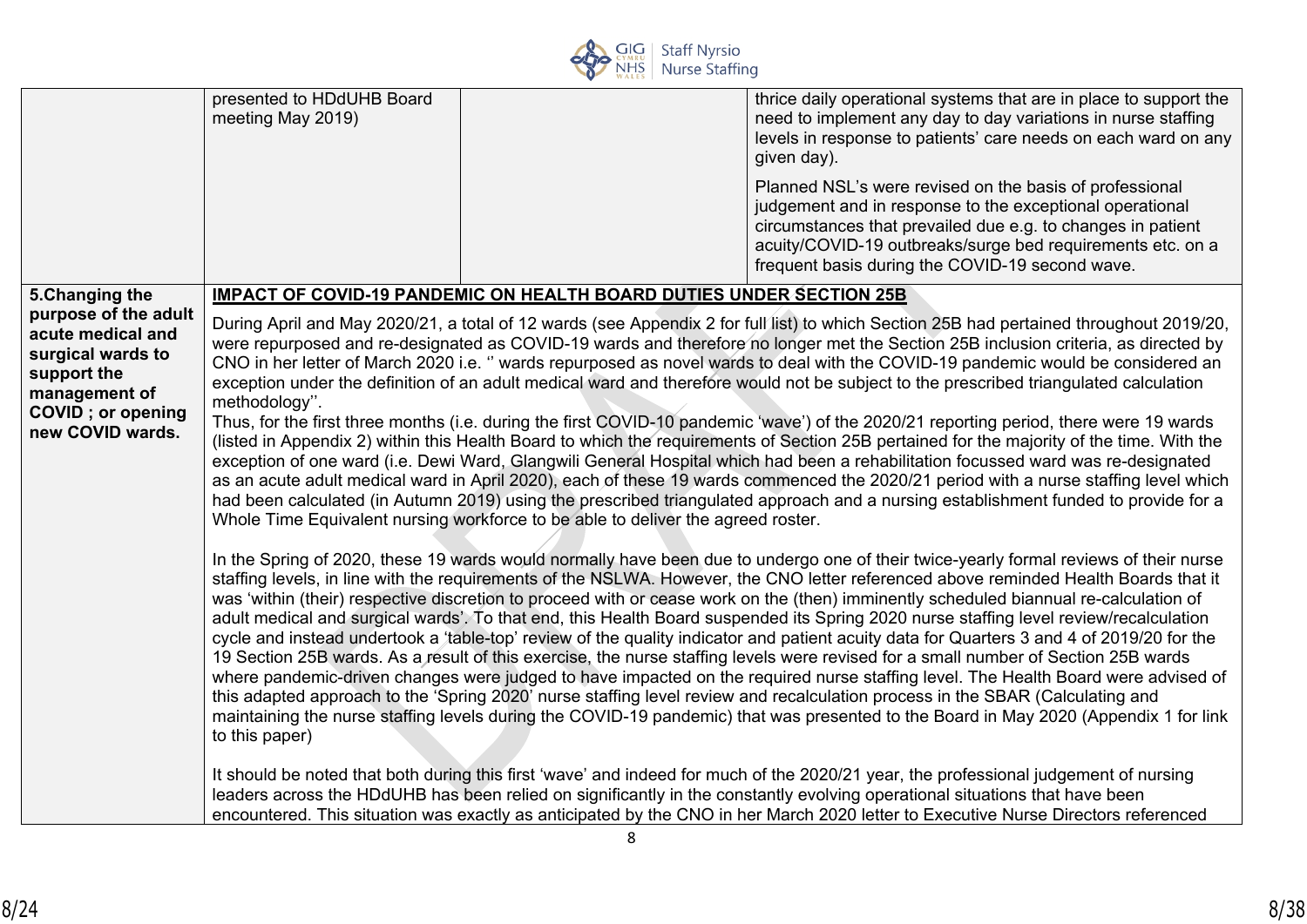

previously. The systems the Health Board put in place and described in Section 3 above have however enabled early recognition of, and response to, the need for variations in the planned nurse staffing levels for Section 25B (and indeed, all other) wards and services throughout 2020/21.

That planned rosters may need to be 'appropriately varied' on 'rare occasions' and in light of the complexities of the clinical environments, is recognised within the NSLWA Statutory Guidance (Paragraph 14). It is this principle which has been applied during 2020/21 as the exceptionality of the circumstances presented by the pandemic have unfolded. This has been particularly true during the two significant 'waves' of the pandemic i.e. March-May 2020 and November 2020-February 2021 when planned nurse staffing levels have had to be adjusted on an almost daily basis in response to COVID-19 outbreaks, staff absences, surge bed requirements, ward mergers etc.

During the period between the two 'waves', there was a period of relative 'calm' within acute adult wards and it was agreed by Executive Nurse Directors that it would be appropriate to go ahead with a national patient acuity data capture exercise for Section 25B wards in July 2020: This data was analysed and shared with the Health Board teams in the usual way by colleagues from the national Nurse Staffing Programme Team

It should be highlighted here that, by the early summer of 2020, it was becoming clear that the guidance on the Section 25B inclusion/exclusion criteria for wards issued by CNO in March 2020 would need to be reviewed in the light of the experiences during the first wave of the pandemic. The revised guidance, issued by CNO in October 2020 and based on learning gained in relation to how patients with COVID-19 were best managed in an acute hospital, meant that Section 25B was now judged to pertain to a much larger cohort of wards than had been the case in April 2020, even though many of these wards were now caring for at least some patients with, or recovering from, COVID-19 infection.

Utilising the July 2020 patient acuity data, together with the care quality indicator data and other patient and staff related data; and reassessing which wards, using the revised inclusion/exclusion criteria, would now fall under Section 25B, a relatively 'normal' nurse staffing level review and recalculation cycle took place in early autumn 2020, the outputs of which were reported to the Board in November 2020. By this point in the year, only 3 in-patient wards were specifically designated as 'COVID-19' wards with 28 wards now designated as Section 25B wards. It should however be noted, that the required nurse staffing levels for many of these Section 25B wards were influenced by 'pandemic-driven' changes that had been made to the patient cohorts they were caring for and thus that the nurse staffing level changes in many wards were likely to be 'temporary' in nature. Appendix 2 lists the wards that were designated as Section 25B in November 2020.

#### **OPENING NEW COVID WARDS/FACILITIES**

In critical care services, plans for nurse staffing levels required at various levels of escalated demands on critical care capacity were agreed and issued in a joint statement endorsed across all four UK nations and issued in March 2020 i.e. 'The joint statement on developing immediate critical care nursing capacity'). This statement included the potential of experienced critical care nurses being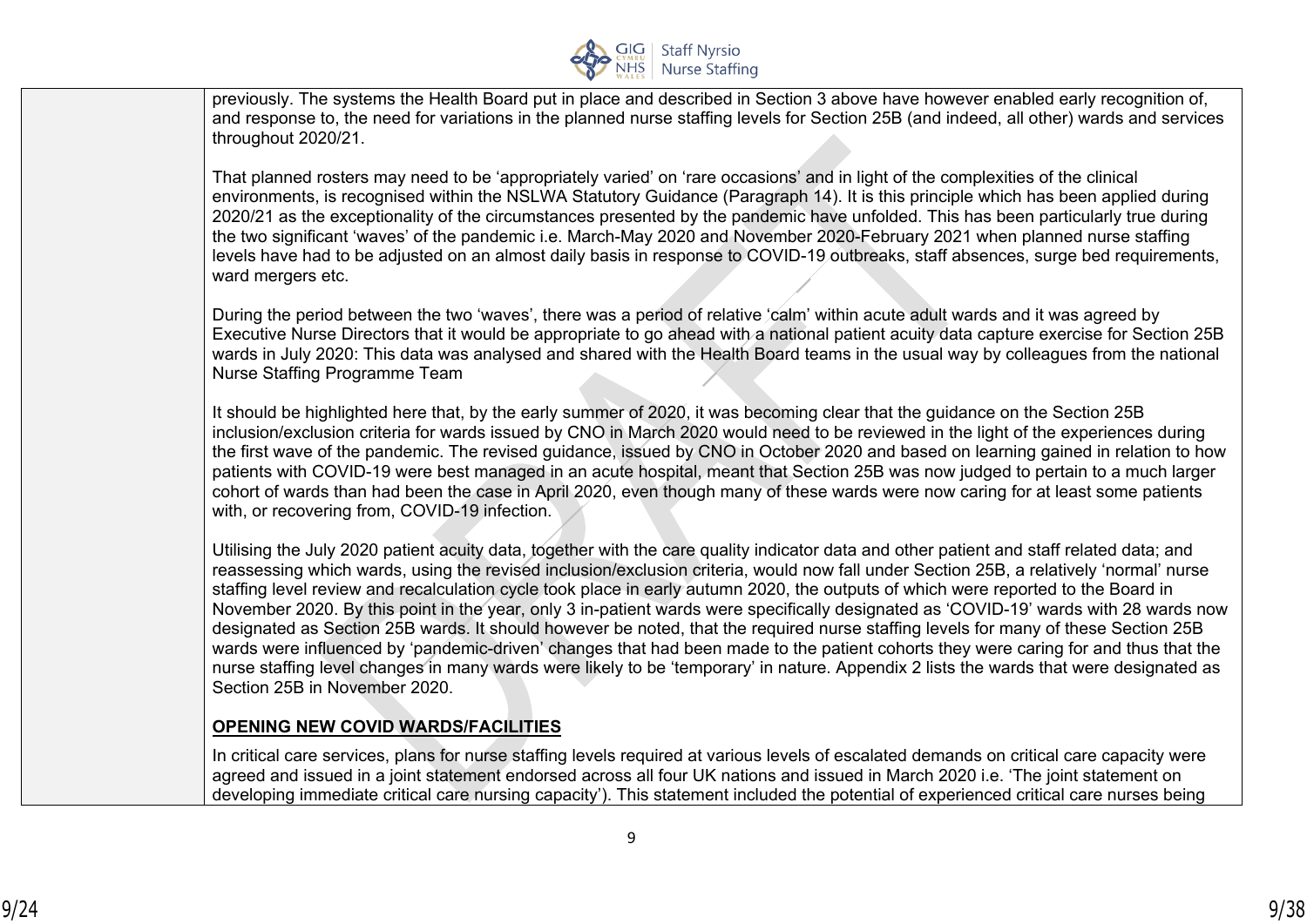

| asked to work in a coordinating role, leading a team delivering care to several patients at a time: a model for care delivery not                                                                                                                                           |
|-----------------------------------------------------------------------------------------------------------------------------------------------------------------------------------------------------------------------------------------------------------------------------|
| previously tested in this care setting.                                                                                                                                                                                                                                     |
| At the same time, all nursing staff with previous and current skills in intensive or recovery care were required to refresh both their                                                                                                                                      |
| theory and their practical skills in intensive care nursing to be ready to be deployed into critical care as patient numbers increased.                                                                                                                                     |
| Over 150 staff (nurses and physiotherapists) responded and prepared themselves to be deployed in this way.                                                                                                                                                                  |
| In the event, during the first wave of the pandemic in HDdUHB, patient levels did not reach the point where the 'team' model of staffing                                                                                                                                    |
| became required and it was possible to maintain staffing levels at standard critical care nurse staffing levels.                                                                                                                                                            |
| Even between the first and second wave of COVID-19 infections, the challenge of providing both COVID-19 and non-COVID-19                                                                                                                                                    |
| pathways for critically ill patients, often in newly created, separate environments to maintain infection prevention standards, have                                                                                                                                        |
| required the additional deployed staff to sustain staffing levels at agreed standards                                                                                                                                                                                       |
| During the second wave of the pandemic, the CNO issued a second letter advising on the staffing standards expected for critical care                                                                                                                                        |
| nurse staffing (CNO Letter, November 2020 'Critical care nurse staffing ratios') and, reflecting lessons learnt during the first wave, the                                                                                                                                  |
| CNO endorsed the staffing levels proposed jointly by Intensive Care Society and the UK Critical Care Nursing Alliance. Within this                                                                                                                                          |
| Health Board, with the exception of a couple of extremely challenging days, the nurse staffing ratios endorsed in the November 2020                                                                                                                                         |
| CNO letter were adhered to throughout the second wave, although the operational management challenge of achieving this was                                                                                                                                                  |
| immense.                                                                                                                                                                                                                                                                    |
|                                                                                                                                                                                                                                                                             |
| In relation to the nursing care of patients requiring urgent planned surgery during the pandemic, throughout the course of the 2020/21                                                                                                                                      |
| year, the Health Board maintained many of these urgent patient pathways through commissioning the whole capacity of a private                                                                                                                                               |
| hospital within the Health Board footprint. Specialist outpatient capacity was also commissioned in this venue.                                                                                                                                                             |
| The agreed nurse staffing levels were supported by the private hospital's nursing workforce and supplemented with Health Board                                                                                                                                              |
| nurses to provide specialist expertise and guidance.                                                                                                                                                                                                                        |
|                                                                                                                                                                                                                                                                             |
|                                                                                                                                                                                                                                                                             |
| The other specific challenge that the pandemic brought and that should be highlighted in this report was the development and opening                                                                                                                                        |
| of three Field Hospital services as in-patient facilities during 2020/21. The staffing levels for these new services were calculated using                                                                                                                                  |
| the principles of the 'triangulated methodology' and the nurse staffing levels arrived at were agreed by the 'Designated Person'                                                                                                                                            |
| (DoNQPE) before being implemented in practice. The nurse staffing levels for the three Field Hospitals which have become functional                                                                                                                                         |
| during 2020/21 were calculated initially using the triangulated methodology (using 'assumed' patient acuity levels) and benchmarked                                                                                                                                         |
| against the nurse staffing levels of our community hospitals. Registered nursing staff for these new facilities were a mix of bank staff,<br>agency staff and 'volunteers' who expressed a willingness to be deployed. The registrant staff were supported by HCSW, many of |
| whom were new recruits during the COVID-19 period, supplemented by more experienced HCSW 'volunteers' who were deployed from                                                                                                                                                |
| other services. These 'patchwork' teams, coming together in the strangest of converted venues (i.e.sports facilities and holiday resorts)                                                                                                                                   |
| required highly effective leadership to support them in establishing themselves as a team. Maintaining staffing levels was,                                                                                                                                                 |
| unsurprisingly, a challenge as was rostering to ensure that there were always substantively employed nursing staff available to work                                                                                                                                        |
| alongside the high number of temporary staff who made up the teams.                                                                                                                                                                                                         |
|                                                                                                                                                                                                                                                                             |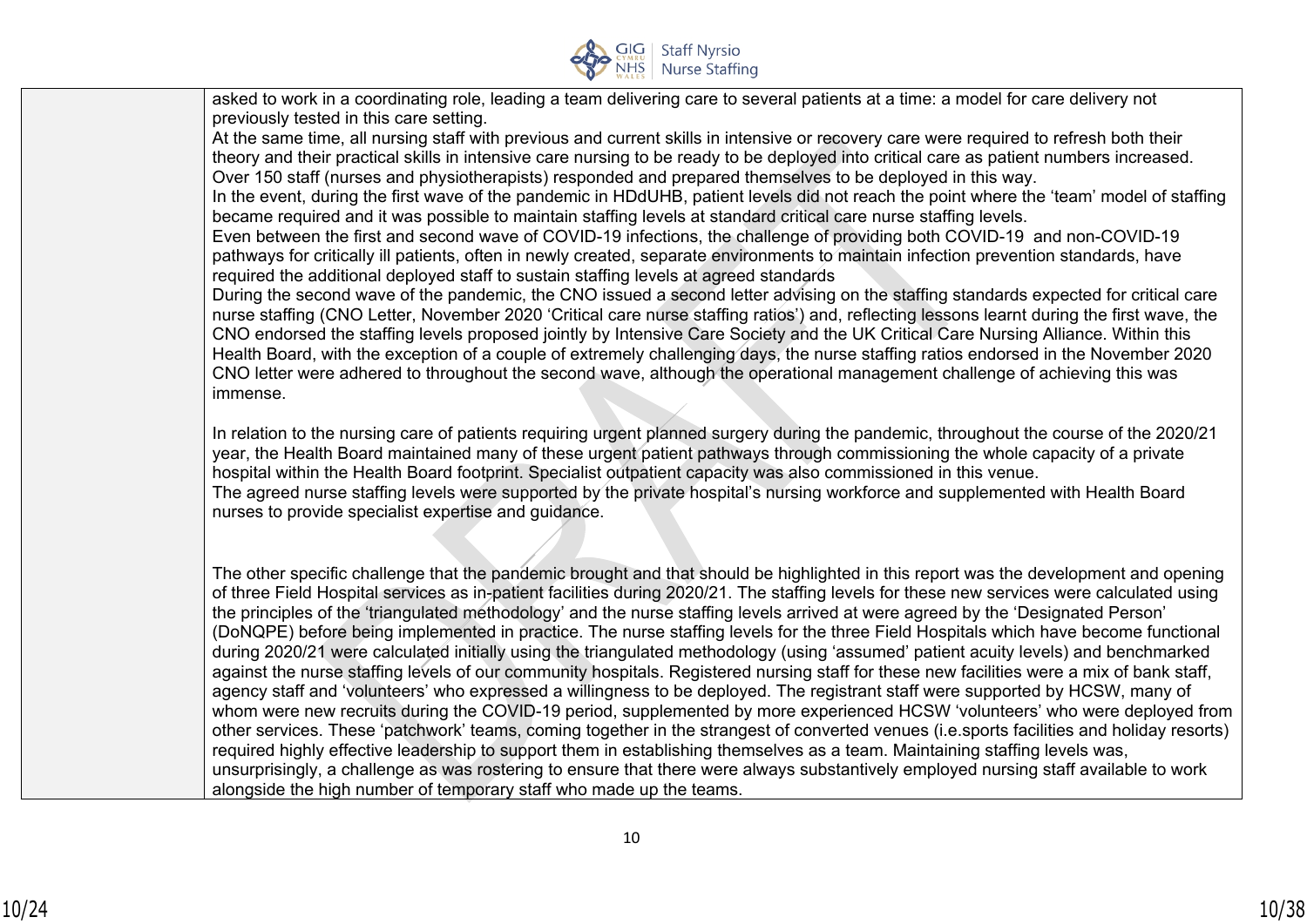

|                                                               | However, despite all the challenges, as patients were admitted to the hospitals to receive their care, patient acuity, care quality and<br>professional judgement indicators were monitored on a 2 weekly basis to ensure that any requirement to revise the agreed nurse<br>staffing levels would be identified at an early stage. In the event, the predicted staffing levels appeared to be appropriate; the patient<br>feedback on their experience of a 'stay' in a Field Hospital' has been wholly positive; and the HIW report of their review visit to the Field<br>Hospitals was positive.<br>Two of the three Field Hospitals are now closed, with one site 'mothballed' and the other decommissioned, whilst the third Field<br>Hospitals will close and be 'hibernated' in mid-April 2021, allowing for the potential of it to be put back into use during any third wave of<br>the pandemic.<br>Additional detail relating to other nursing services and their response to the COVID-19 pandemic can be found in the Health Board's                                                                                                                                                        |
|---------------------------------------------------------------|---------------------------------------------------------------------------------------------------------------------------------------------------------------------------------------------------------------------------------------------------------------------------------------------------------------------------------------------------------------------------------------------------------------------------------------------------------------------------------------------------------------------------------------------------------------------------------------------------------------------------------------------------------------------------------------------------------------------------------------------------------------------------------------------------------------------------------------------------------------------------------------------------------------------------------------------------------------------------------------------------------------------------------------------------------------------------------------------------------------------------------------------------------------------------------------------------------|
|                                                               | NSLWA annual assurance report for 2020/21 (Section 4) (See link in Appendix 1)                                                                                                                                                                                                                                                                                                                                                                                                                                                                                                                                                                                                                                                                                                                                                                                                                                                                                                                                                                                                                                                                                                                          |
| 6. The process and                                            | <b>CALCUATING THE NURSE STAFFING LEVELS IN WARDS WHERE SECTION 25B PERTAINS</b>                                                                                                                                                                                                                                                                                                                                                                                                                                                                                                                                                                                                                                                                                                                                                                                                                                                                                                                                                                                                                                                                                                                         |
| methodology used<br>to inform the<br>triangulated<br>approach | As would be expected, during this three year reporting period, the process and methodology to inform the triangulated approach to<br>calculating the nurse staffing levels has evolved as confidence in meeting the requirements of the NSLWA has grown and learning has<br>informed each successive cycle.                                                                                                                                                                                                                                                                                                                                                                                                                                                                                                                                                                                                                                                                                                                                                                                                                                                                                             |
|                                                               | The processes adopted by this Health Board in seeking to meet the requirements of Section 25B and C of the NSLWA when<br>calculating the Nurse Staffing Levels for all wards to which these Sections pertain are described in the Health Board's policy titled<br>'Professional nurse staffing standards and escalation plan for in-patient acute services'.                                                                                                                                                                                                                                                                                                                                                                                                                                                                                                                                                                                                                                                                                                                                                                                                                                            |
|                                                               | This long standing policy was revised to reflect the requirements of the NSLWA in when Sections 25B /C commenced in April 2018. It<br>was further reviewed to reflect the early learning from implementing the NSLWA, in January 2019. It is currently being reviewed again<br>(though the timeline for this has been delayed due the pandemic) to enable an overarching policy to be produced and thus to be able to<br>accommodate the extension to the NSLWA in October 2021 for paediatric in-patient wards. The structure of the policy has been<br>revised during the current review in order to enable the current and any future extensions to the Act to be more readily accommodated.<br>This document clearly states the Heath Board's policy to apply a 26.9% uplift (to allow for staff absences for annual sick and study<br>leave) when calculating the required Whole Time Equivalent (WTE) establishments; and to have at least one WTE Senior<br>Sister/Charge Nurse who is supernumerary to the planned roster for each ward. These principles are fully embedded and applied<br>within the processes used across the organisation when calculating the WTE establishments required. |
|                                                               | The statutory responsibility to calculate the nurse staffing level using the triangulated approach requires that the 'designated person'<br>must<br>Exercise professional judgement<br>Use an evidence-based workforce planning tool<br>Take account of care quality indicators that are sensitive to the provision of nursing care                                                                                                                                                                                                                                                                                                                                                                                                                                                                                                                                                                                                                                                                                                                                                                                                                                                                     |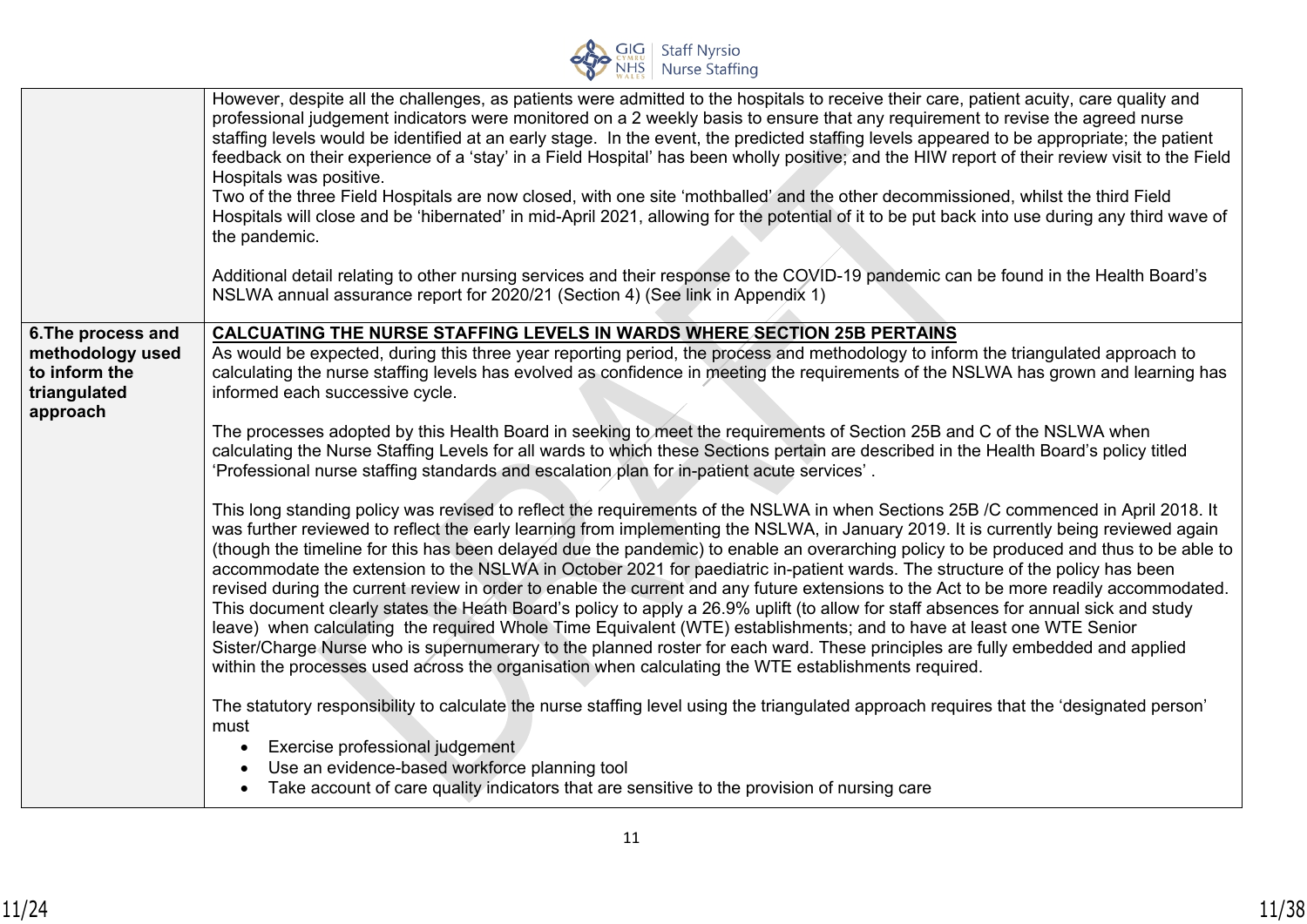

These requirements are specified within the Health Board's NSLWA 'Operating Framework' policy referred to above. Assurance that the agreed methodology has been complied with is sought by the Health Board's Quality and Safety Assurance Committee to whom the responsibility for monitoring the implementation of the NSLWA within the Health Board was formally delegated in November 2018 (see Appendix 1 for link). The many reports to QSEAC during the reporting period, together with the statutory annual presentation of the Nurse Staffing Levels for all Section 25B wards to the Board itself in November 2018, November 2019 and November 2020 demonstrate the compliance with these requirements (See Appendix 1 for links to all Board and QSEAC papers)

The systematic, 6 monthly cycle of nurse staffing levels review and recalculation that has been established within the Health Board, is led by the Director of Nursing , Quality and Patient Experience (DoNQPE), facilitated by the corporate nursing team and utilises the many tools provided within the NSLWA: Operational Guidance document developed by the NHS Wales Nurse Staffing programme. Over the 6 cycles that have been completed during the reporting period, many improvements have been made to the Health Board processes as well as lessons learnt along the way , as the Health Board seeks to embed the most efficient and effective systems through which to ensure a robust NSLWA process.

In relation to the specific improvements and lessons learnt relating to taking 'all reasonable steps' to maintain the staffing levels, these include :

- Refinement and inclusion of additional guidance/prompts for Senior Sisters/Charge Nurses into the 'Nurse Staffing Level Review template' provided within the Operational Guidance
- Team working with finance colleagues to ensure funding implications are assessed promptly following nurse staffing level reviews
- Evolution of an efficient and clear timetable for data gathering and analysis, engagement/scrutiny meetings with nursing management team and process of professional oversight by DoNQPE
- Embedding a system of daily **patient acuity** data capture in all S25B wards, increasing the reliability and comprehensiveness of the patient acuity data
- Improved timeliness of patient acuity data entry into Health and Care Monitoring System (HCMS) and Senior Nurse 'sign off' to confirm quality and accuracy of data
- Commenced daily capture of data (via the enhanced HCS system launched in July 2020) which will enable comprehensive reporting on 'the extent to which the nurse staffing level has been maintained' for each Section 25B ward from April 2021
- Undertaken a comprehensive review of, and developed an improvement plan for, the scrutiny processes undertaken by operational teams and which aim to identify when 'not maintaining nurse staffing levels' may have contributed to **patient harm incidents**
- Shared lessons learnt from this review with colleagues developing the 'Once for Wales' Incident and Complaints system with aim of increasing consistency of information obtained and then used to inform the professional judgements required within this process
- Identified and facilitated access to a range of workforce information to inform **professional judgement** when reviewing nurse staffing levels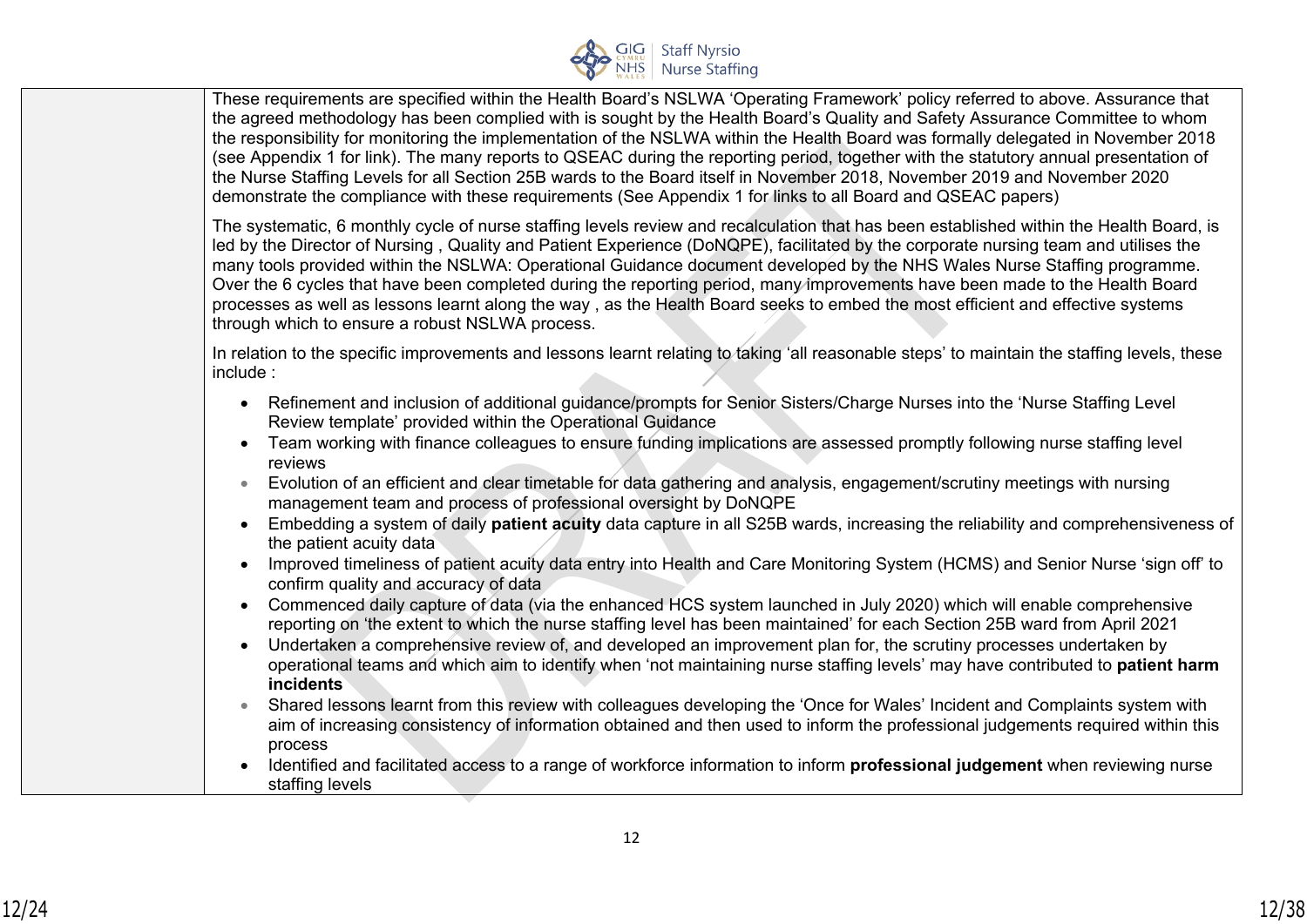

- Developed a Power BI-based Nurse Staffing Levels review **report** which is available to all nurse leaders for each ward: Through this report, much of the required acuity, workforce and quality information needed to inform the review of the nurse staffing level for each ward is available in a single place
- Appointed a Data Analyst into the corporate nursing team, part of whose role will be to support nursing teams with accessing and analysing data to support effective utilisation and analysis of nurse staffing levels
- Commenced the roll out of the Allocate Health Roster system which aims to improve the utilisation of available staff and the reports available from the roster system

It should be noted that, during the reporting period, the Health Board's Internal Audit team conducted a piece of work the objective of which was to evaluate and determine the adequacy of the systems and controls in place within the Health Board for Nurse Staffing Levels, in order to provide assurance to the Health Board that risks material to the achievement of the system's objectives are managed appropriately. The scope of the review was to establish if the Health Board has appropriate processes in place to ensure that it is complying with the requirements of the Nurse Staffing Levels (Wales) Act 2016. The review process concluded, in its final report in May 2019, that the Health Board can take substantial assurance that arrangements to secure governance, risk management and internal control in relation to the implementation of the NSLWA are suitably designed and applied effectively. The one area which required some attention to ensure consistency of good practice across the Health Board related to the systems for informing patients of the nurse staffing levels. As a result, a standardised approach to the display of Ward nurse staffing levels and the availability of the nationally produced Patient Information /Frequently Asked Questions relating to the NSLWA were revised and reissued. During the COVID-19 pandemic, these systems – which have been displayed in areas frequented by visitors in particular – have not been effective and true to the spirit of the requirements of the NSLWA. As a result of reflection at the end of the reporting period, the Health Board will consider how to make meaningful information available electronically going forward.

A link to each of the three Annual Assurance reports is provided in Appendix 1. Each report contains a list of the wards that were designated as Section 25B wards during the year in question; and provides a brief rationale for any changes to the ward's inclusion (or exclusion) as a Section 25B ward that occurred during that year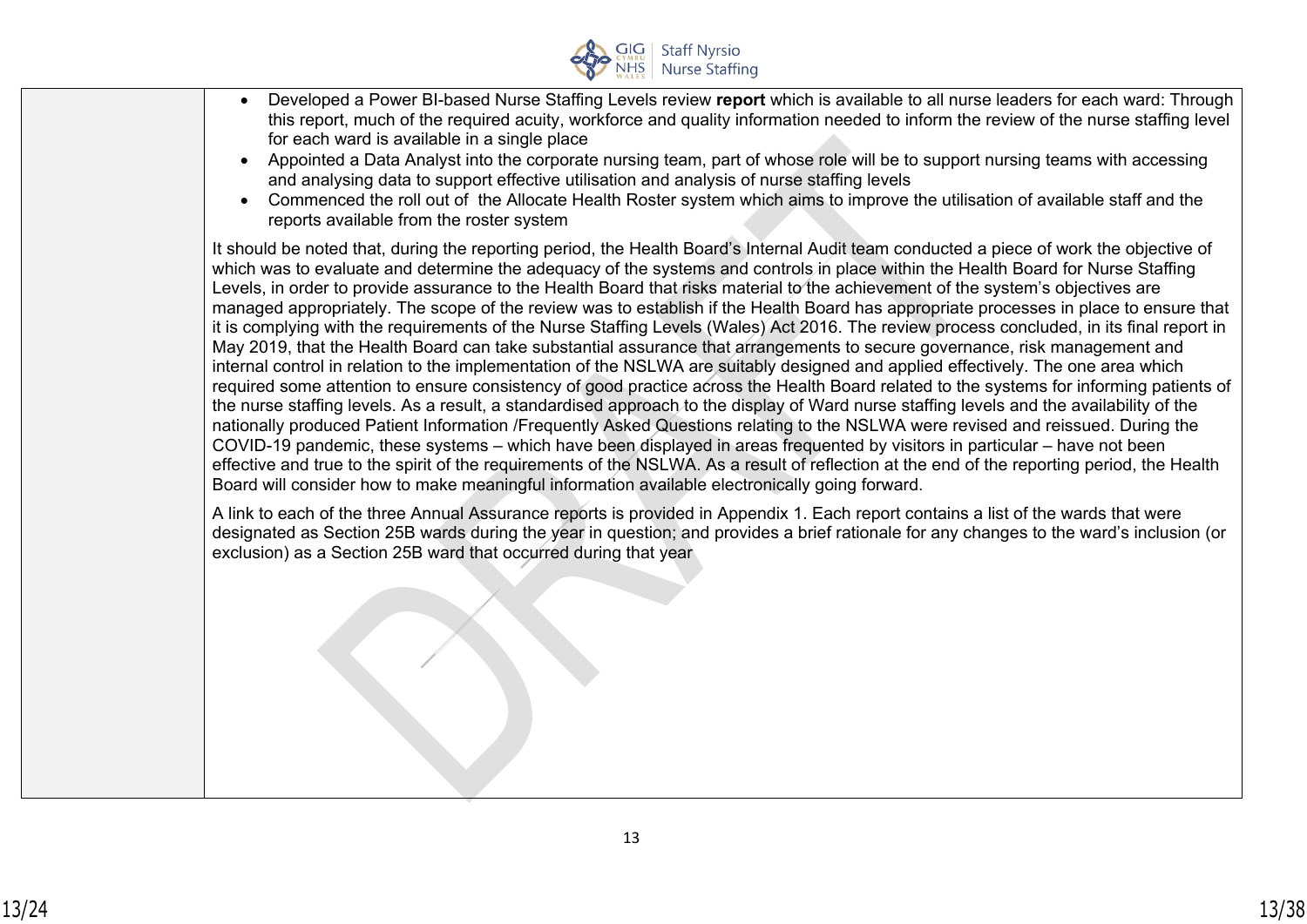

### **Section 25E (2a) Extent to which the nurse staffing level is maintained**

As the nurse staffing level is defined under the NSLWA as comprising both the planned roster *and* the required establishment, this section should provide assurance of the extent to which the planned roster has been maintained *and* how the required establishments for Section 25B wards have been achieved/maintained over the reporting period.

# **TABLE 2**

|                                                                                                                 |                                                                                                                                                                                                                           | 2017/2018                         | 2018/19                                                                                               |                              | 2019/20                                                         |                              | 2020/21                                                         |
|-----------------------------------------------------------------------------------------------------------------|---------------------------------------------------------------------------------------------------------------------------------------------------------------------------------------------------------------------------|-----------------------------------|-------------------------------------------------------------------------------------------------------|------------------------------|-----------------------------------------------------------------|------------------------------|-----------------------------------------------------------------|
| 7. Extent to which<br>the required<br>establishment has<br>been maintained<br>within wards under<br>section 25B | Required establishment (WTE) of S25B<br>wards prior to commencement of the Acts<br>second duty (March 2018)<br><b>NOTE: 32 WARDS ASSESSED AS MEETING</b><br>THE INCLUSION CRITERIA OF SECTION 25 B<br><b>AT THIS TIME</b> | RN: 604.01<br><b>HCSW: 436.76</b> | No of wards to<br>which Section<br>25B pertains<br>in:<br>May 2018: 32<br><b>November</b><br>2018: 31 | pertains in:<br>May 2018: 31 | No of wards to<br>which Section 25B<br><b>November 2018: 30</b> | pertains in:<br>May 2018: 19 | No of wards to<br>which Section 25B<br><b>November 2018: 28</b> |
|                                                                                                                 | Required establishment (WTE) of S25B<br>wards calculated during first cycle (May)                                                                                                                                         |                                   | RN:<br>642.63                                                                                         | RN:                          | 609.69                                                          | RN:                          | 381.25                                                          |
|                                                                                                                 |                                                                                                                                                                                                                           |                                   | HCSW:<br>535.59                                                                                       | HCSW:                        | 530.29                                                          | HCSW:                        | 329.35                                                          |
|                                                                                                                 | WTE of required establishment of S25B<br>wards funded following first (May)<br>calculation cycle                                                                                                                          |                                   | 604.65<br>RN:                                                                                         | RN:                          | 601.87                                                          | RN:                          | 376.20                                                          |
|                                                                                                                 |                                                                                                                                                                                                                           |                                   | HCSW:<br>445.78                                                                                       | HCSW:                        | 522.71                                                          | HCSW:                        | 313.62                                                          |
|                                                                                                                 | Required establishment (WTE) of S25B<br>wards calculated during second cycle<br>(Nov)                                                                                                                                     |                                   | RN:<br>607.04                                                                                         | RN:                          | 591.46                                                          | RN:                          | 550.67                                                          |
|                                                                                                                 |                                                                                                                                                                                                                           |                                   | HCSW:<br>527.95                                                                                       | HCSW:                        | 525.51                                                          | HCSW:                        | 511.21                                                          |
|                                                                                                                 | WTE of required establishment of S25B<br>wards funded following second (Nov)                                                                                                                                              |                                   | 587.60<br>RN:                                                                                         | RN:                          | 594.03                                                          | RN:                          | 552.02                                                          |
|                                                                                                                 | calculation cycle                                                                                                                                                                                                         |                                   | <b>HCSW:</b><br>473.61                                                                                | HCSW:                        | 526.10                                                          | <b>HCSW:</b>                 | 482.19                                                          |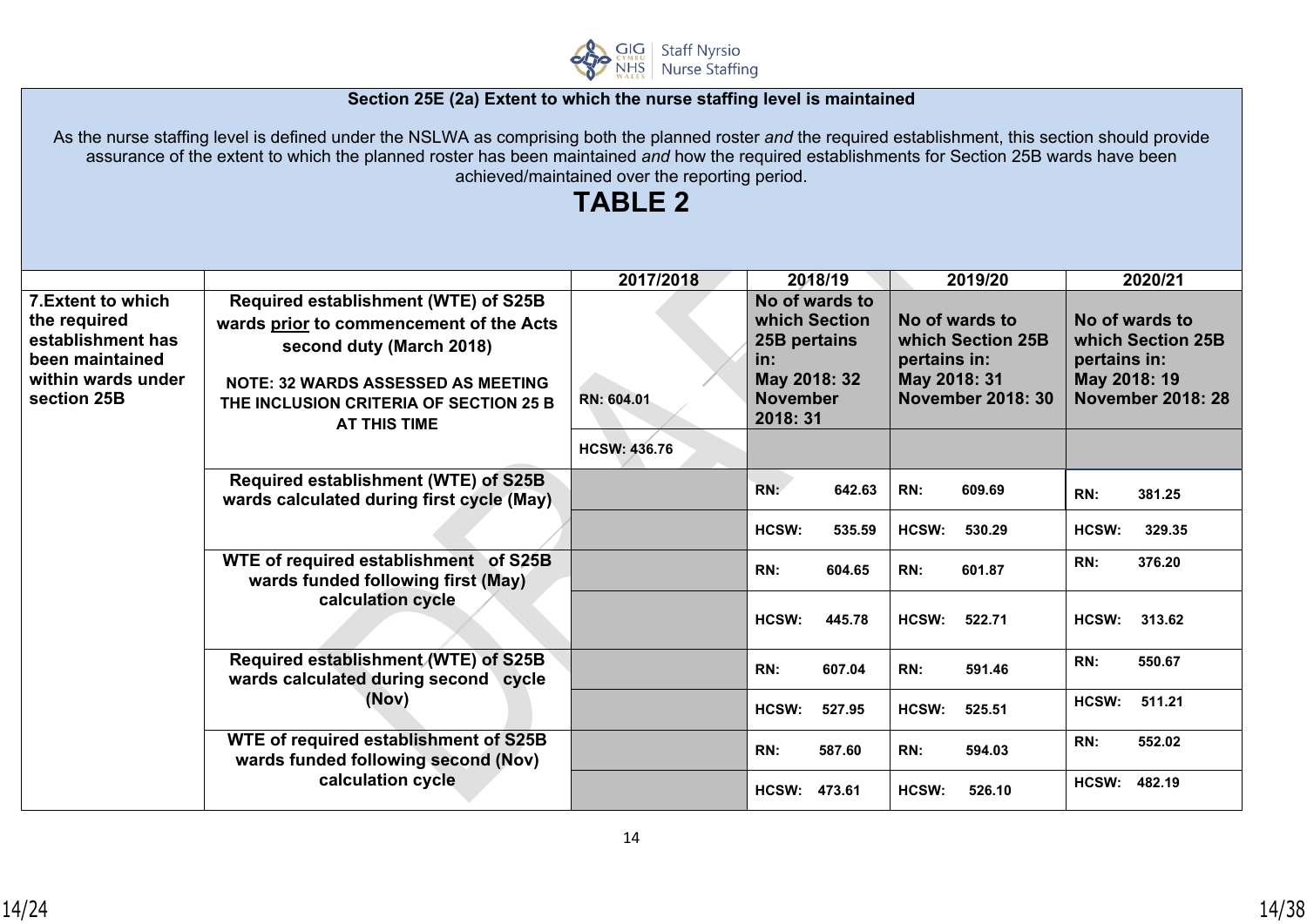

|                                                                                                                              | In Table 2 above, it will be noted that there was a significant gap between the funded WTE establishment and the required WTE<br>establishment at the time that the first calculation of the required WTE establishment was undertaken, using the triangulated approach,<br>immediately prior to the commencement of the NSLWA in April 2018. This position was discussed in detail at the Health Board meeting<br>in May 2018 and following a careful and detailed option appraisal, a decision taken that the Health Board would fund - and seek to<br>recruit into - the required WTE staffing levels in a phased, risk-based approach. This was communicated by the Health Board<br>Chairman to the Cabinet Secretary for Health and Social Services in July 2018 (Appendix 3a). The response from the Cabinet<br>Secretary indicated that the proposed approach was a clear illustration that the Health Board was taking the reasonable steps that the<br>NSLWA required of the Health Board (Appendix 3b). At that stage it was anticipated that implementation of this phased approach<br>would be finalised during 2020/21                                                                                                                                                                                                                                                                                                                                                                                                          |
|------------------------------------------------------------------------------------------------------------------------------|----------------------------------------------------------------------------------------------------------------------------------------------------------------------------------------------------------------------------------------------------------------------------------------------------------------------------------------------------------------------------------------------------------------------------------------------------------------------------------------------------------------------------------------------------------------------------------------------------------------------------------------------------------------------------------------------------------------------------------------------------------------------------------------------------------------------------------------------------------------------------------------------------------------------------------------------------------------------------------------------------------------------------------------------------------------------------------------------------------------------------------------------------------------------------------------------------------------------------------------------------------------------------------------------------------------------------------------------------------------------------------------------------------------------------------------------------------------------------------------------------------------------------------------------|
|                                                                                                                              | The intense work programme undertaken by the Health Board over the next 18 months, and illustrated in Table 2 above, demonstrates<br>that, well ahead of the initial timetable, consistency between the 'required WTE establishment' and the 'funded WTE establishment'<br>had been achieved by the end of 2019/20.                                                                                                                                                                                                                                                                                                                                                                                                                                                                                                                                                                                                                                                                                                                                                                                                                                                                                                                                                                                                                                                                                                                                                                                                                          |
|                                                                                                                              | Over the period, since the commencement of the NSLWA, this Health Board had uplifted the WTE establishments of the 32 wards<br>which were initially (April 2018) assessed as being 'Section 25B wards'. The uplifts are for 23.25 WTE Registered Nurses and 123.08<br>WTE HCSW. The investment into Section 25B ward establishment budgets over this time has been in excess of £4.75m.                                                                                                                                                                                                                                                                                                                                                                                                                                                                                                                                                                                                                                                                                                                                                                                                                                                                                                                                                                                                                                                                                                                                                      |
|                                                                                                                              | As has been stated earlier in this report, changes to the funded establishments for Section 25B wards have not been made in line with<br>changes to the calculated nurse staffing level requirement during 2020/21: the decision relating to this was driven by the very frequent<br>variation in the required nurse staffing levels on wards; the extensive redeployment of staff across sites; and the recruitment and<br>allocation into ward teams of significant numbers of temporary staff specifically employed to assist with the pandemic response.<br>It is recognised that a 'reset' of Section 25B funded establishments is required early in 2021/22 following the Spring 2021/22 nurse<br>staffing level review cycle when any gaps between 'required' and 'funded' WTE establishments will be identified and addressed                                                                                                                                                                                                                                                                                                                                                                                                                                                                                                                                                                                                                                                                                                        |
| 8. Extent to which<br>the nurse staffing<br>levels (planned<br>rosters) are<br>maintained within<br><b>Section 25B wards</b> | RECORDING AND REVIEWING THE NURSE STAFFING LEVELS IN WARDS WHERE SECTION 25B PERTAINS<br>When the second duty of the Nurse Staffing Levels (Wales) Act 2016 (the Act) came into force in April 2018, there was no consistent<br>solution to extracting all of the data explicitly required under section 25E, and health boards were using a variety of E-Rostering and<br>reporting systems. Working with Workforce Information team colleagues, attempts were made within this Health Board during the first<br>half of the reporting period, to develop and utilise a report which aimed to monitor the extent to which nurse staffing levels were<br>maintained and which utilised the data available on this Health Board's current E-Rostering system (Roster Pro). This work proved to<br>be subject to enormous accuracy challenges as well as being very resource intensive and so QSEAC agreed that the Health Board<br>officers working on the report invested their time instead to the All Wales efforts to find both short term and longer term solutions to<br>achieve a consistent approach to the reporting requirements of the NSLWA.<br>To that end, during 2019/20 all health boards/trusts in Wales worked as part of the All Wales Nurse Staffing Programme to develop a<br>consistent approach to capturing quantitative data on a daily basis (in lieu of a single Information system solution) to enable each<br>organisation to demonstrate the extent to which the nurse staffing levels across the Health Board. |
|                                                                                                                              |                                                                                                                                                                                                                                                                                                                                                                                                                                                                                                                                                                                                                                                                                                                                                                                                                                                                                                                                                                                                                                                                                                                                                                                                                                                                                                                                                                                                                                                                                                                                              |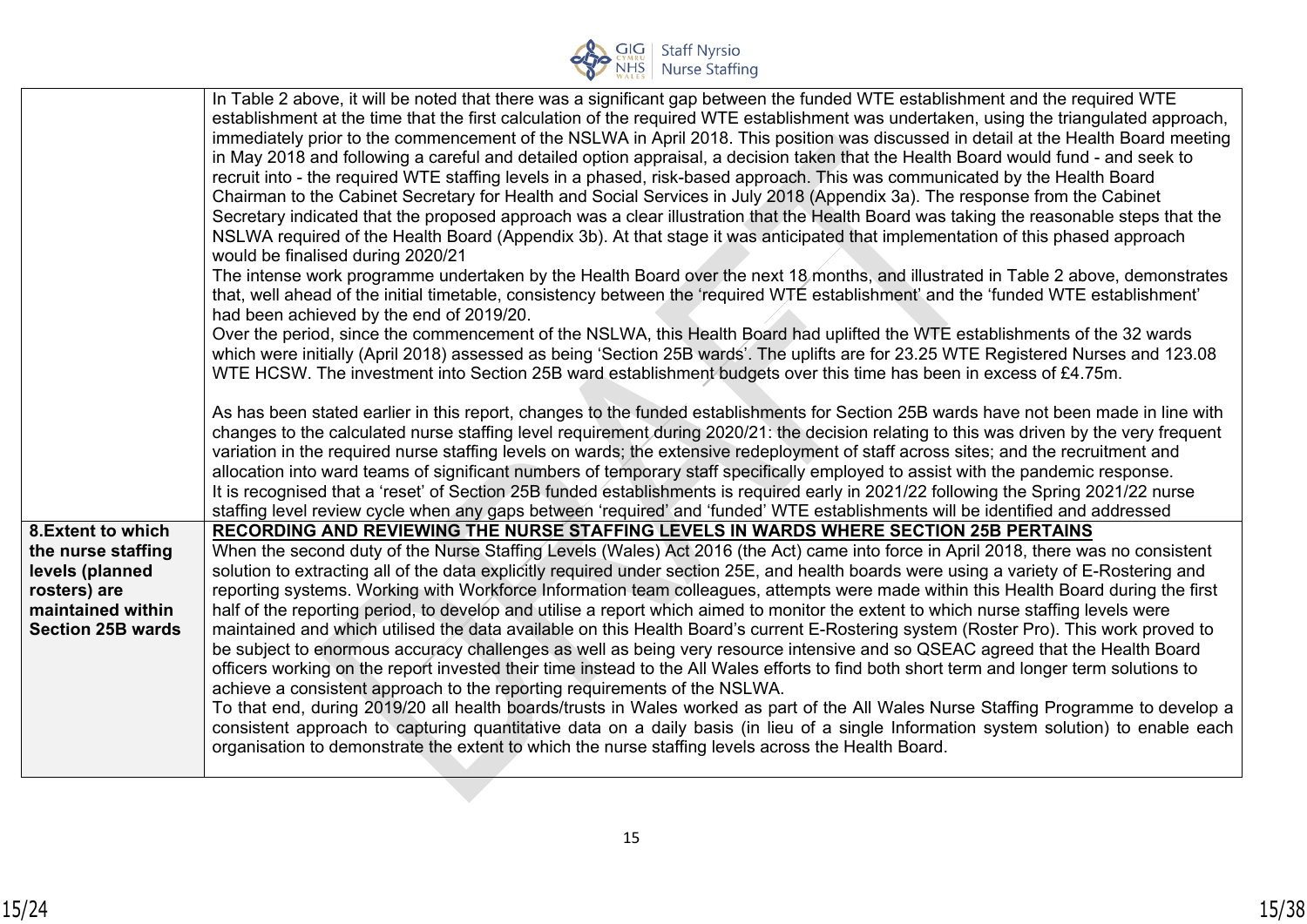

For the 2018/9 and 2019/20 annual reports, this health board - together with all other health boards/trusts in Wales - provided brief narrative in an effort to describe the extent to which the nurse staffing levels have been maintained, in order to meet its statutory reporting requirement under Section 25E of the Act.

During the reporting period 2020/21 all Health Boards/Trusts in Wales have begun to implement and use the NWIS-delivered enhancements to the NHS Wales Health and Care Monitoring System (HCMS). Designed as an interim solution pending the development of a Once for Wales rostering informatics system, these enhancements, made available to Health Boards/Trusts across Wales on 1<sup>st</sup> July 2020, do nevertheless mean that HDdUHB now has access to a short term solution through which to capture quantitative and qualitative data, on a daily basis, to enable it to demonstrate the extent to which the nurse staffing levels in Section 25B wards has been maintained.

It is to the enormous credit of operational nursing teams that they began to utilise these enhancements and capture additional data during the pandemic period, although there was some reduction in the completeness of the data recorded during the period of the second wave (November 2020 to February 2021). To enable the data captured to be utilised to inform nurse staffing level decision making, the Information Development team have developed an accessible and easy to read quantitative report which is now (March 2021) available to all nurse leaders via the Health Board's IRIS system. Importantly, the data captured – and reported on - reflects the clinical judgement of the nursing team regarding the appropriateness of the nurse staffing level for every shift to be able to meet the needs of all patients:

During testing of the IRIS reporting template, it was evident that there was in excess of 90% compliance by operational teams with capturing the requested data: In practice this means that there will be evidence relating to whether the planned staffing levels was achieved on over 1700 shifts worked on Section 25B wards every month. Furthermore, it was evident during the testing phase, that a significant amount of qualitative data, explaining the rationale for most of the occasions when staffing levels had not been maintained, was also being recorded. Although time consuming to analyse and interpret, this rich, qualitative data will inform the biannual nurse staffing level reviews and assist in planning of additional steps with the aim of ensuring that planned nurse staffing levels can be maintained. The availability of this report from April 2021, available via the HCMS and IRIS systems initially, represents a significant step forward for the Health Board.

Looking forward into the medium term, NHS Wales is committed to utilising a national informatics system that can be used as a central repository for collating data to evidence the extent to which the nurse staffing levels have been maintained; and to provide assurance that all reasonable steps have been taken to maintain the nurse staffing levels required. It is anticipated that, during the next reporting period (2021-2024) a Once for Wales informatics system (i.e. Allocate Health Roster supported by Safe care) will be introduced within this Health Board as it will be across all Health Boards/Trusts in Wales. The national Nurse Staffing Programme team, together with representatives from each Health Board/Trust, are currently working with the system providers to ensure the system is fully adapted to be able to support the requirements of the NSLWA. Once achieved, this will support this Health Board to meet its statutory reporting requirements in a more efficient manner and to do so consistently with other Health Boards across NHS Wales.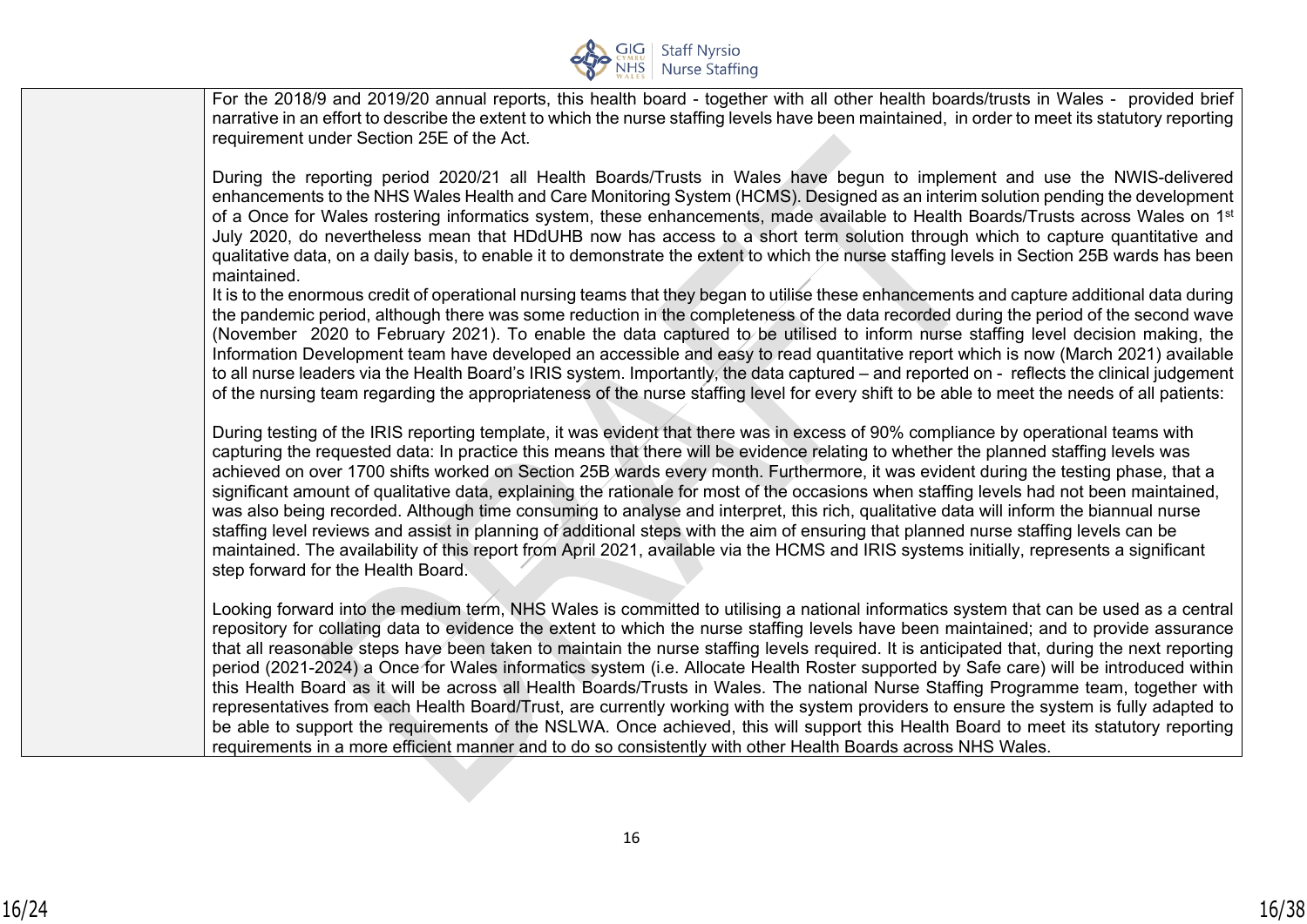

| 9. Process for       | <b>MAINTAINING THE NURSE STAFFING LEVELS IN WARDS WHERE SECTION 25B PERTAINS.</b>                                                                                                                                                                                                    |
|----------------------|--------------------------------------------------------------------------------------------------------------------------------------------------------------------------------------------------------------------------------------------------------------------------------------|
| maintaining the      | The NSLWA Statutory Guidance (2017) articulates what it considers to be included within the national, strategic corporate and                                                                                                                                                        |
| nurse staffing level | operational steps to be taken in order to maintain nurse staffing levels. The NSLWA itself states that the Health Board(s) must take 'all                                                                                                                                            |
| for Section 25B      | reasonable steps' to maintain nurse staffing levels. During the current reporting period, this Health Board considered that the lack of a<br>consensus across NHS Wales bodies in terms of what constituted 'all reasonable steps' posed a risk to both HDdUHB and to all NHS        |
| wards                | Wales Boards / Trusts. To that end, HDdUHB asked the national Nurse Staffing Programme to support a piece of work to give further                                                                                                                                                    |
|                      | guidance on this issue. Following a consultation process involving each Health Board and Trust a list of 'all reasonable steps' was                                                                                                                                                  |
|                      | drawn up and, although not endorsed for inclusion within the NSLWA Operational Guidance document, the content of this list                                                                                                                                                           |
|                      | (Appendix 4) was agreed with Executive Nurse Directors and CNO and issued to Boards/Trusts with the advice that the steps be<br>considered for inclusion within each organisations' 'Operating Framework'. In HDdUHB, this progress has been reported to QSEAC,                      |
|                      | the list has been reviewed through the NSLWA Implementation Group and all the steps listed have been considered to be appropriate                                                                                                                                                    |
|                      | for inclusion within the Health Board's 'Operating Framework' document. This amendment to the policy will formally take place when                                                                                                                                                   |
|                      | the revised 'Professional Nurse Staffing: Standards and escalation plan for inpatient services' policy is finalised early in 2021/22.                                                                                                                                                |
|                      | The Health Board has also devised and/or reviewed several other policies during the reporting period and which are aimed at                                                                                                                                                          |
|                      | supporting staff in ensuring that all appropriate and reasonable steps are taken in seeking to ensure that the planned nurse staffing                                                                                                                                                |
|                      | levels are maintained. These include the following                                                                                                                                                                                                                                   |
|                      | Procedure for flexible deployment of staff                                                                                                                                                                                                                                           |
|                      | Enhanced patient support policy                                                                                                                                                                                                                                                      |
|                      | Interim guidelines for rostering of nurses and midwives                                                                                                                                                                                                                              |
|                      |                                                                                                                                                                                                                                                                                      |
|                      | Much of the detail relating to the steps described as 'strategic corporate' applies to actions which impact on the nursing workforce<br>across all areas of the Health Board and as such, account of how these steps have been taken forward has been described under the            |
|                      | 'overarching duty' section (Section 3) of this report.                                                                                                                                                                                                                               |
|                      |                                                                                                                                                                                                                                                                                      |
|                      | In relation to operational steps taken, all the steps listed in Appendix 4 are routinely considered in an effort to maintain the staffing<br>levels in Section 25B wards (and indeed, across the Health Board) throughout this reporting period and, in particular, over the last 12 |
|                      | months during the pandemic period.                                                                                                                                                                                                                                                   |
|                      |                                                                                                                                                                                                                                                                                      |
|                      | Specific examples of these steps taken in practice over the reporting period include :                                                                                                                                                                                               |
|                      | Significant utilisation (an average of circa 374 WTE on a weekly basis across the whole of the Health Board services) temporary<br>$\bullet$<br>staff (mainly bank and agency staff with some additional hours and overtime) through effective requesting, authorisation and         |
|                      | procurement processes                                                                                                                                                                                                                                                                |
|                      | Consistent nursing leadership presence at acute hospital patient flow meetings to ensure that nurse staffing levels are taken full<br>$\bullet$                                                                                                                                      |
|                      | account of when assessing clinical risk in individual wards and across the whole site                                                                                                                                                                                                |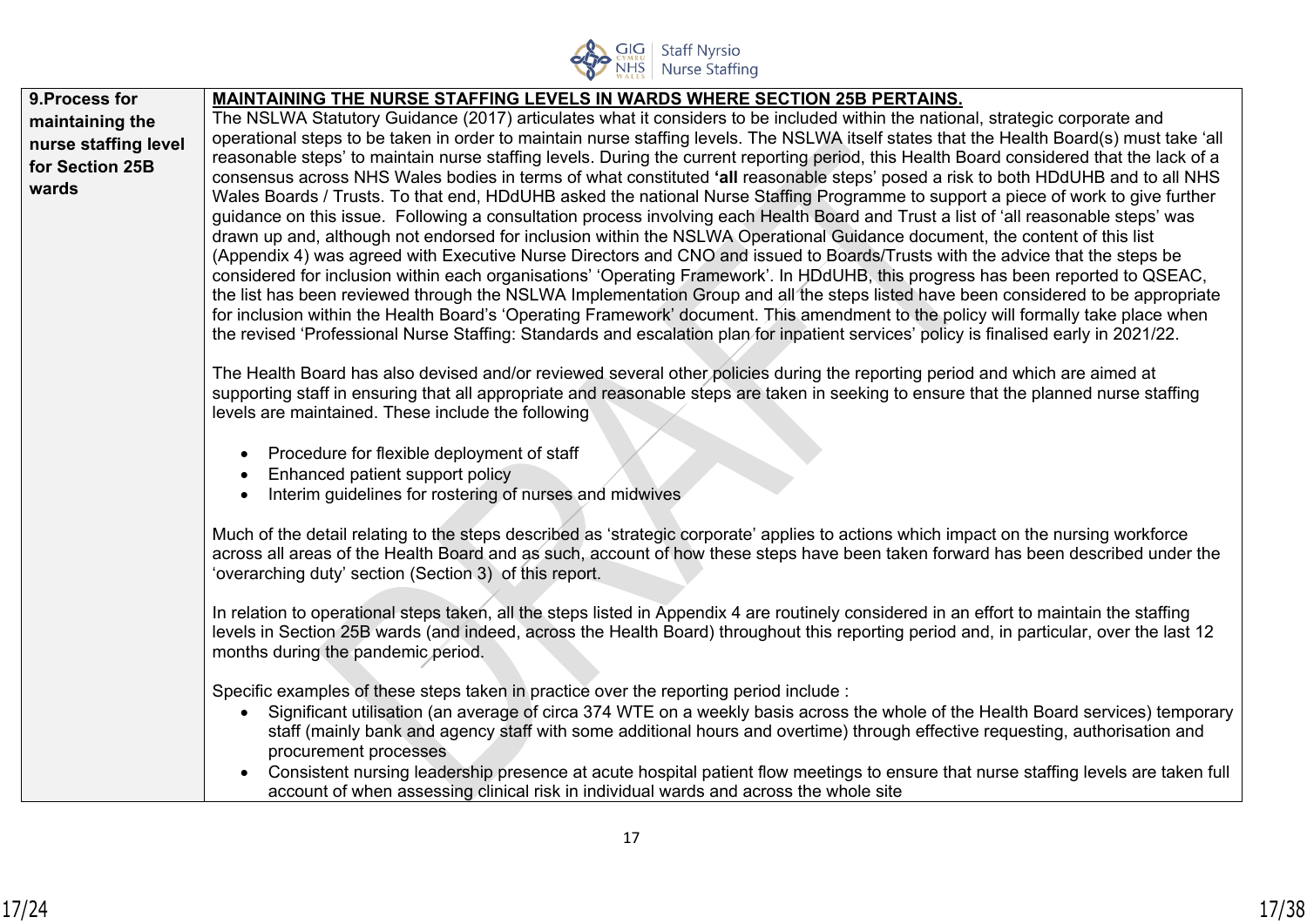

- 2-3 times daily review of individual ward/ whole hospital site risk; and effective planning and risk management of staffing issues through that forum
- Establishing the use of daily patient acuity assessment to assist with quantifying the nursing workload within each ward
- Reduction in available bed numbers and/or ward closures when nurse staffing levels forecast to be unsustainable
- Authorisation of carefully managed enhanced rate overtime scheme during the COVID-19 second wave when staffing levels became critical
- Utilisation of a HCSW 'pool' across hospital sites whilst required ward-based HCSW posts to achieve required WTE establishments were recruited into
- Establishing of dedicated Rehabilitation and Frailty Support Worker posts within appropriate specialty wards, working as part of and under the direction of the nursing teams
- During the specific challenges of the COVID-19 pandemic, recruitment, induction and careful placement of over 344 bank and fixed term HCSW to supplement the established workforce.
- In addition, during the first part of the COVID-19 pandemic, supporting the placement second and third year student nurses as 'employees', ensuring that they both contributed to meeting patient care needs and continued to gain a valuable learning experience

Maintaining the nurse staffing levels across the Section 25B wards has been a significant challenge, given the vacancy rates across the registered nurse workforce, across the reporting period and in particular during the second wave of the COVID-19 pandemic during 2020/21.

The Health Board is reliant on a temporary workforce in order to ensure appropriate staffing levels to meet the care needs of its patients. The systems established to secure this temporary workforce, led and managed through the Workforce and Organisational Development directorate, have evolved and strengthened significantly over the reporting period. Due to the nursing team vacancy levels within the Health Board as a whole, the Nurse Bank Office team effectively coordinate booking requests for between 200 and 300 WTE bank and agency staff every week. The team is currently rolling out the implementation of a new nursing bank booking system aligned with its new E-Rostering system (Allocate Health Roster) through which it is anticipated that significant further efficiencies both in process and in efficient deployment and utilisation of nurse staffing can be achieved.

Most of the Section 25B wards with significant long term registered nurse vacancy rates make 'block bookings' of registered nurses supplied by All Wales contract agencies. This has been a long standing and effective strategy in order to meet nurse staffing level requirements, especially in the Health Board's more geographically challenged hospital sites.

Taking this one step further in an effort to stabilise its nursing teams, one of the acute hospital leadership teams has put in place a highly effective 'partnership' arrangement with three All Wales contract nurse staffing agencies in order to secure a longer term commitment to supplying a 'regular' temporary workforce.

Over the period from April 2018 to January 2021 (latest data available at time of writing draft report), the total HCSW staff in post in 31\* of the wards which were categorised as 'Section 25 B Wards' has increased from 389.6WTE to 489.4 WTE i.e. an increase of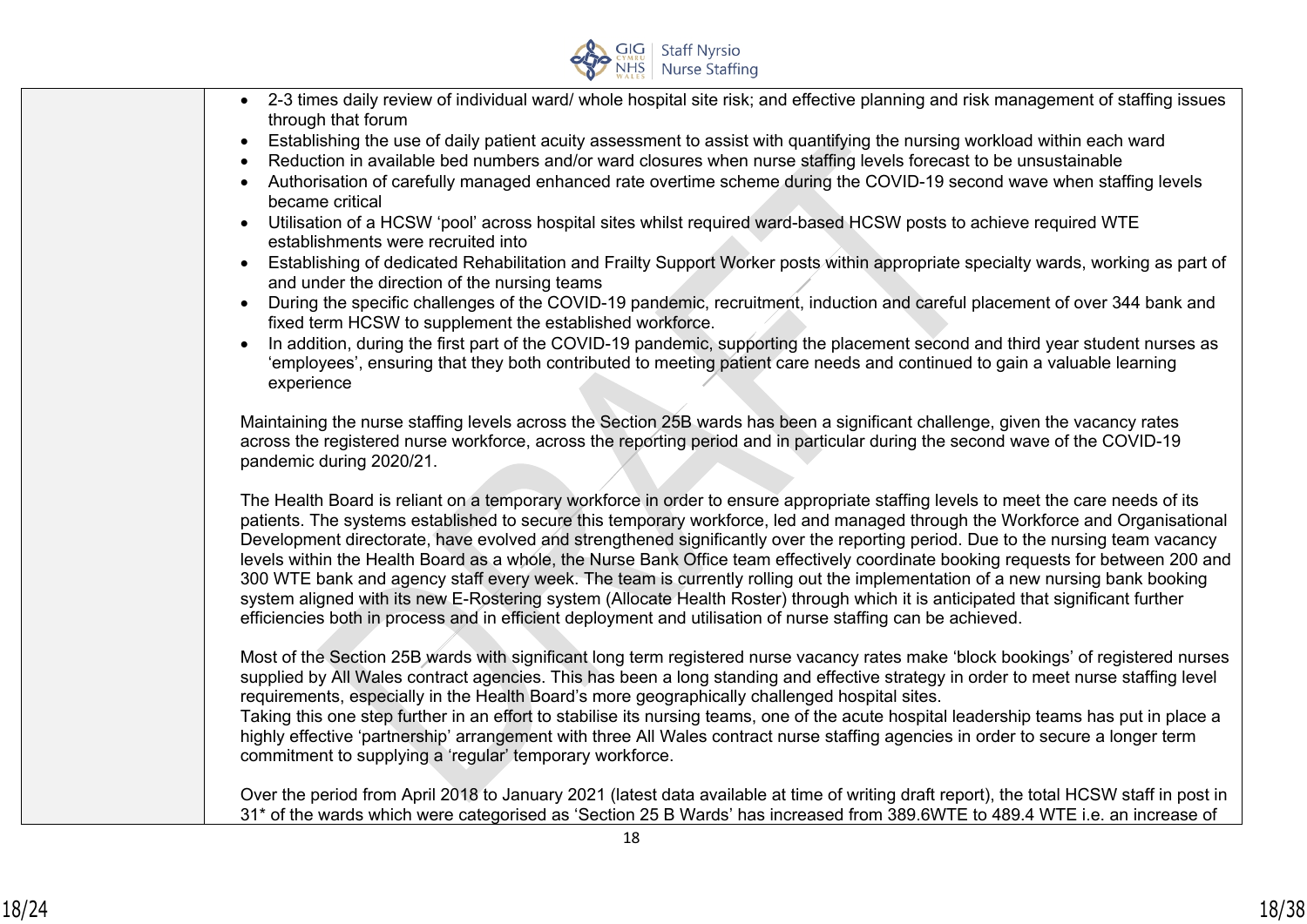

99.8 WTE. Over this period the initial training for newly recruited HCSW has been revised and strengthened in line with the All Wales HCSW Career Framework. The position therefore at the end of the reporting period is of a workforce that is 25% larger that at its start; and which is better trained and skilled to work in support of the nursing team.

Over the same period the number of Registered Nurses employed in the same 31 wards has varied between 403.81 at its lowest (April 2018) and 434.09 (September 2020) at its highest, showing a cyclical fluctuation between these two points during the year, peaking at the time of the new registrant graduates coming into employment in September and March and dipping to its low point in the month or two prior to those times. It is disappointing that, despite huge effort and initiative shown by the Recruitment team that the position has not improved over the past three years.

On a more positive note, leadership capacity within each of the Section 25B wards has increased significantly since 2018. Providing sufficient leadership capacity to enable 7 day a week visible clinical leadership was an explicit priority agreed by the Board in May 2018. As a result, during the 2018/19 period this resulted in each ward being funded to enable the ring-fencing of at least some (0.4 WTE) supernumerary time for every Senior Sister/Charge Nurse. This was taken further in 2019/20 when further investment into each team was made to ensure that every Senior Sister/Charge Nurse was funded to be fully supernumerary to the planned roster.

In addition, where it did not already exist, all Section 25B ward teams who cared for 18 or more patients had a second (Band 6) Sister/Charge Nurse post included within their WTE establishment.

This has resulted in an increase from 46.59 WTE Band 6 Sister/Charge Nurse within the required establishments in April 2018 to 62.64 WTE following the November 2020 nurse staffing level review cycle, an increase of over 16 WTE (34%) clinical leadership roles across these key ward areas.

The investment in the supernumerary Senior Sister/Charge Nurse role has been supplemented with the establishment of the STAR clinical leadership development programme which all leaders of Section 25B wards are expected to undertake. Currently recruiting into its third Cohort, this sought after programme will be formally evaluated during 2021/22.

During the COVID-19 pandemic period, there have opportunities to think creatively and to test a greater degree of delegation through the necessity to consider new roles. The effectiveness of some of these roles in supporting the work of the ward nursing team e.g. Family Liaison Officer, Administrative Support Worker, Pharmacy Assistants and general Ward Support Worker are currently being examined. In addition, new opportunities for Assistant Practitioner roles within nursing team skill mix have been identified through the increased focus there has, of necessity, been on ensuring an adequate and sustainable nursing workforce over the past 12 months.

This thinking has extended to the registered workforce as well and schemes are currently being developed in order to maintain the significant degree of flexibility that staff across all services have demonstrated during the past year, both in terms of the skills they have and how they use and apply their skills and knowledge where it is required. In addition, the pandemic has shown us that working effectively from home, or at least remotely, is possible, even in a health care setting: Thinking alternatively about offering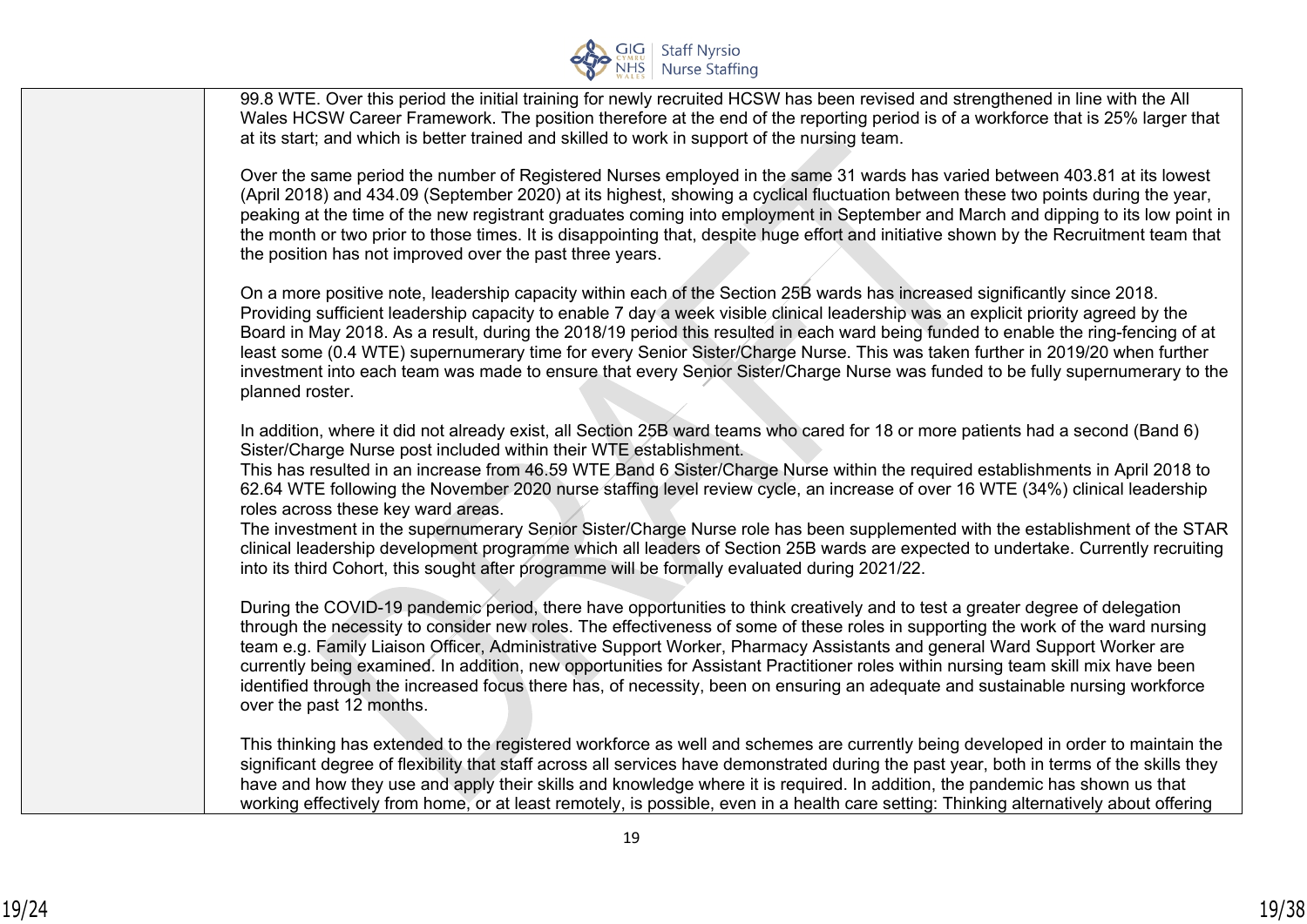

| flexible working hours would appear to be an essential strategy as we seek to retain experienced and skilled staff who might<br>otherwise retire or leave the profession completely                                            |
|--------------------------------------------------------------------------------------------------------------------------------------------------------------------------------------------------------------------------------|
| (*NB one of the initial 32 Section 25B wards has been closed and staff deployed to other wards for the whole of 2020/21 so ward has<br>been excluded to allow for comparison over the full 3 year reporting period to be made) |
|                                                                                                                                                                                                                                |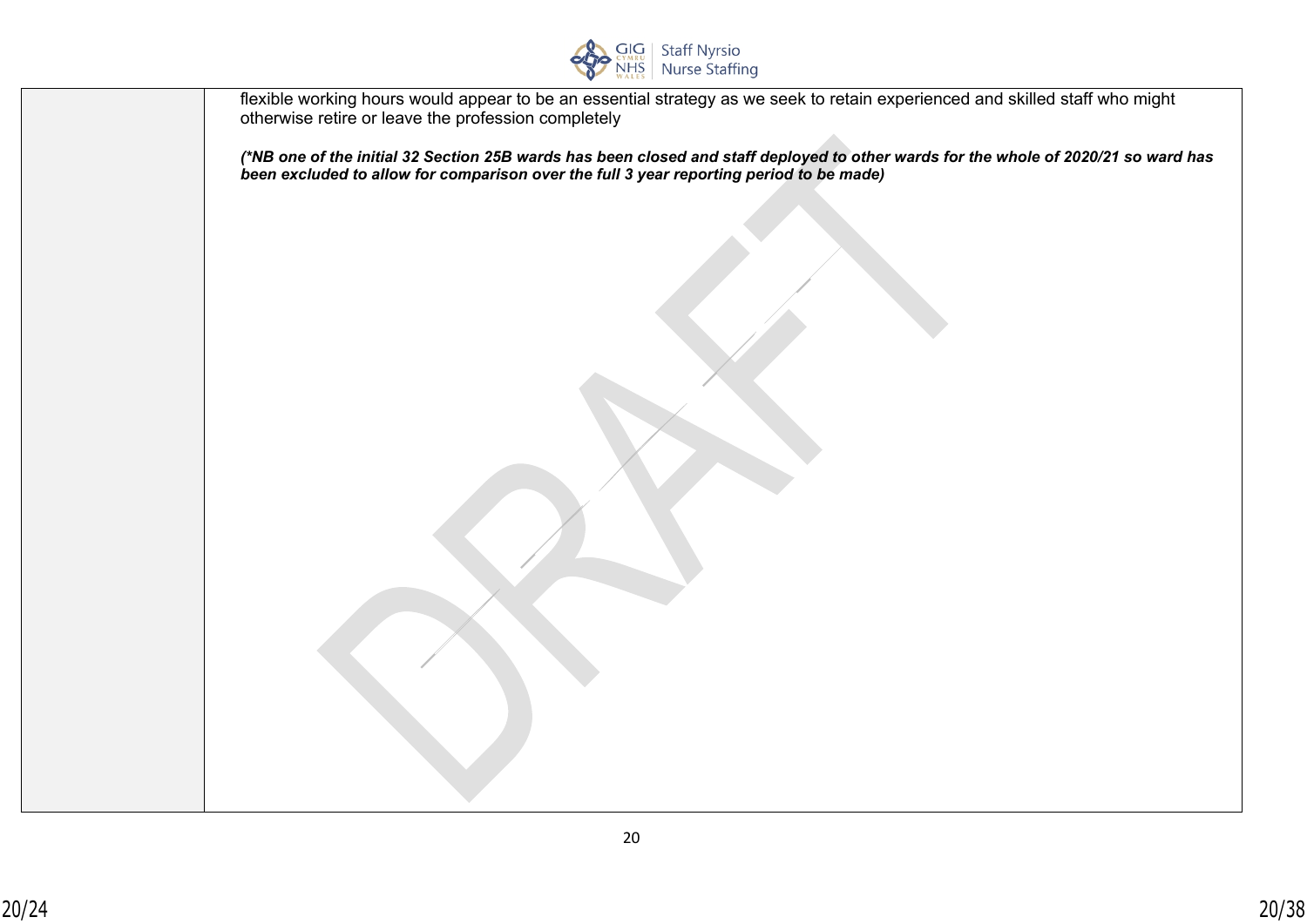

# **Section 25E (2b) Impact on care due to not maintaining the nurse staffing levels in Section 25B wards**

**(NB All data is currently to end February 2021 : This will be refreshed to end March 2021 prior to report being presented to Board / submitted to Welsh Government)**

# **April 6th 2018 – April 5th 2021**

# **TABLE 3**

| 10. Patients harmed<br>with reference to<br>quality indicators and<br>complaints (*) which<br>are classified as<br>serious incidents and<br>reported centrally<br>NOTE: (*) complaints refers<br>to those complaints made<br>under NHS Wales<br>complaints regulations<br>(Putting Things Right (PTR) | <b>Total number of</b><br>closed serious<br>incidents/complaints<br>during last reporting<br>period | Total number of<br>closed serious<br>incidents/complaints<br>during current<br>reporting period.          | <b>Total number of serious</b><br>incidents/complaints<br>not closed and to be<br>reported on/during the<br>next reporting period | Increase (decrease) in<br>number of closed serious<br>incidents/complaints<br>between reporting periods | <b>Number of (closed) serious</b><br>incidents/complaints where<br>failure to maintain the nurse<br>staffing level was considered to<br>have been a factor |
|-------------------------------------------------------------------------------------------------------------------------------------------------------------------------------------------------------------------------------------------------------------------------------------------------------|-----------------------------------------------------------------------------------------------------|-----------------------------------------------------------------------------------------------------------|-----------------------------------------------------------------------------------------------------------------------------------|---------------------------------------------------------------------------------------------------------|------------------------------------------------------------------------------------------------------------------------------------------------------------|
| Hospital<br>$\bullet$<br>acquired<br>pressure<br>damage (grade<br>$3, 4$ and<br>unstageable).                                                                                                                                                                                                         |                                                                                                     | $2018/19 = 10$<br>$2019/20 = 25$<br>$2020/21 = 10$ (including<br>1 carried over from<br>19/20<br>TOTAL=45 | $2018/19 = N/A$<br>$2019/20 = 1$<br>$2020/21 = 8$ (subject to<br>amendment in final report)<br>TOTAL = TBC                        |                                                                                                         | $2018/19 = 0$<br>$2019/20 = 0$<br>$2020/21 = 1$ currently under<br>review<br>TOTAL = TBC                                                                   |
| Falls resulting<br>$\bullet$<br>in serious harm<br>or death (i.e.                                                                                                                                                                                                                                     |                                                                                                     | $2018/19 = 6$<br>$2019/20 = 16$<br>$2020/21 = 9$<br>$TOTAL = 31$                                          | $2018/19 = 0$<br>$2019/20 = 0$<br>$2020/21 = 5$ (subject to<br>amendment in final report)<br>TOTAL = TBC                          |                                                                                                         | $2018/19 = 0$<br>$2019/20 = 1$<br>$2020/21 = 4$ currently under<br>review                                                                                  |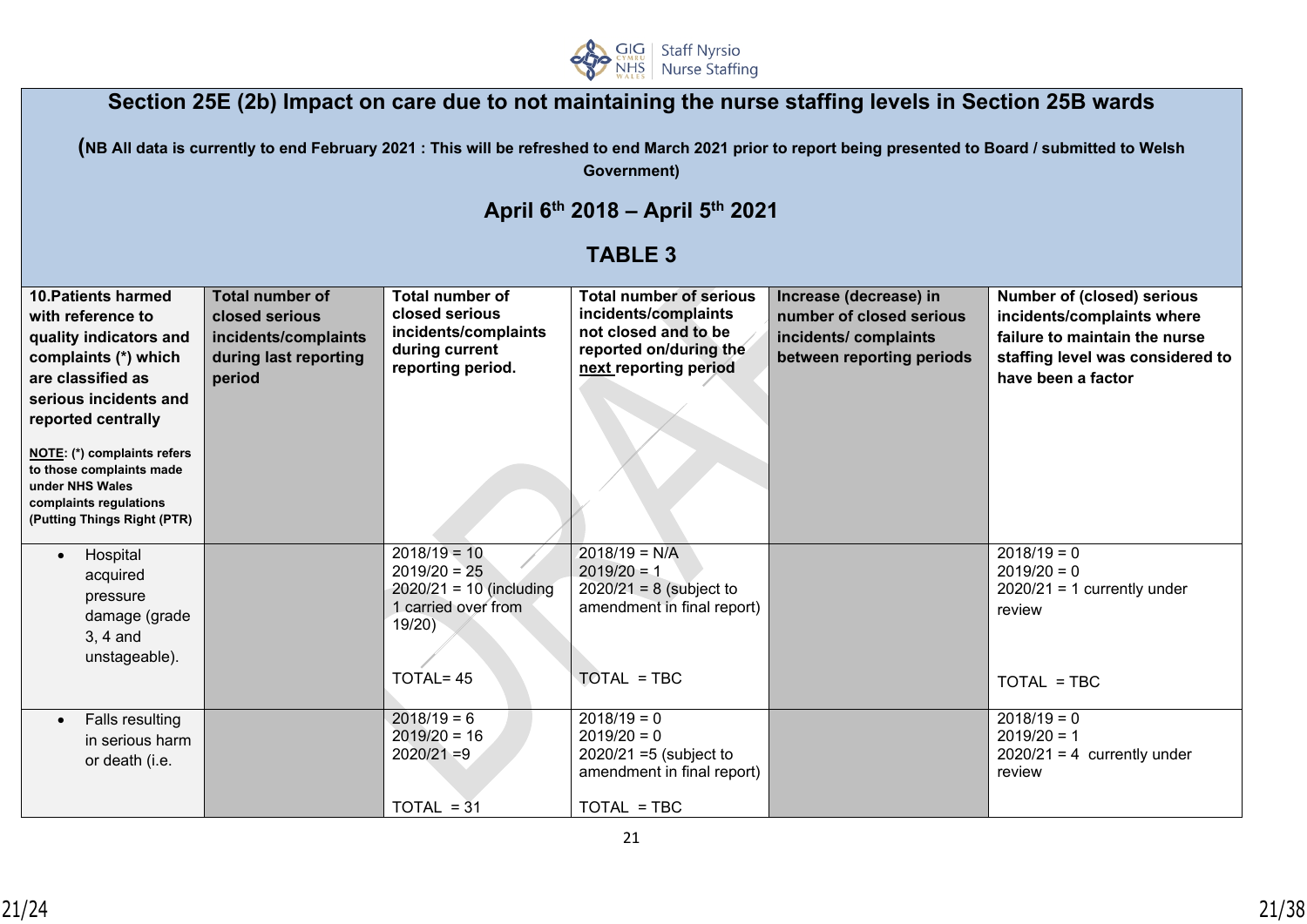

| level 4 and 5<br>incidents).                                                                                     |                                                                                                                                                                                                                                                                                                                                                                                                                                                                                                                                                                                                                                                                                                                                                                                                                                                                                                                                                                                                                                                                                                                                                                                                |                                                                                        |                                                                          |                                                                                                                                                                                                                                                                              | TOTAL = TBC                                                                                                                                                                                                                                                                                                                                                                                  |
|------------------------------------------------------------------------------------------------------------------|------------------------------------------------------------------------------------------------------------------------------------------------------------------------------------------------------------------------------------------------------------------------------------------------------------------------------------------------------------------------------------------------------------------------------------------------------------------------------------------------------------------------------------------------------------------------------------------------------------------------------------------------------------------------------------------------------------------------------------------------------------------------------------------------------------------------------------------------------------------------------------------------------------------------------------------------------------------------------------------------------------------------------------------------------------------------------------------------------------------------------------------------------------------------------------------------|----------------------------------------------------------------------------------------|--------------------------------------------------------------------------|------------------------------------------------------------------------------------------------------------------------------------------------------------------------------------------------------------------------------------------------------------------------------|----------------------------------------------------------------------------------------------------------------------------------------------------------------------------------------------------------------------------------------------------------------------------------------------------------------------------------------------------------------------------------------------|
| Medication<br>$\bullet$<br>related never<br>events.                                                              |                                                                                                                                                                                                                                                                                                                                                                                                                                                                                                                                                                                                                                                                                                                                                                                                                                                                                                                                                                                                                                                                                                                                                                                                | $2018/19 = 0$<br>$2019/20 = 0$<br>$2020/21 = 0$                                        | $2018/19 = 0$<br>$2019/20 = 0$<br>$2020/21 = 0$                          |                                                                                                                                                                                                                                                                              | $2018/19 = 0$<br>$2019/20 = 0$<br>$2020/21 = 0$                                                                                                                                                                                                                                                                                                                                              |
|                                                                                                                  |                                                                                                                                                                                                                                                                                                                                                                                                                                                                                                                                                                                                                                                                                                                                                                                                                                                                                                                                                                                                                                                                                                                                                                                                | $TOTAL = 0$                                                                            | $TOTAL = 0 TBC$                                                          |                                                                                                                                                                                                                                                                              | $TOTAL = 0 TBC$                                                                                                                                                                                                                                                                                                                                                                              |
| Complaints<br>$\bullet$<br>about nursing<br>care resulting in<br>patient harm (*)                                |                                                                                                                                                                                                                                                                                                                                                                                                                                                                                                                                                                                                                                                                                                                                                                                                                                                                                                                                                                                                                                                                                                                                                                                                | $2019/20 = 34$<br>$2020/21 = 32$ (Includes<br>3 where care relates to<br>19/20 period) | $2019/20 = 0$<br>$2020/21 = 8$ (subject to<br>amendment in final report) |                                                                                                                                                                                                                                                                              | $2019/20 = 0$<br>$2020/21 = 8$ currently under<br>review                                                                                                                                                                                                                                                                                                                                     |
| $(*)$ This<br>information is<br>not required for                                                                 |                                                                                                                                                                                                                                                                                                                                                                                                                                                                                                                                                                                                                                                                                                                                                                                                                                                                                                                                                                                                                                                                                                                                                                                                | $TOTAL = TBC$                                                                          | <b>TOTAL = TBC</b>                                                       |                                                                                                                                                                                                                                                                              | TOTAL = TBC                                                                                                                                                                                                                                                                                                                                                                                  |
| period 2018/19                                                                                                   |                                                                                                                                                                                                                                                                                                                                                                                                                                                                                                                                                                                                                                                                                                                                                                                                                                                                                                                                                                                                                                                                                                                                                                                                |                                                                                        |                                                                          | Section 25E (2c) Actions taken if nurse staffing level is not maintained                                                                                                                                                                                                     | TOTAL = TBC                                                                                                                                                                                                                                                                                                                                                                                  |
|                                                                                                                  |                                                                                                                                                                                                                                                                                                                                                                                                                                                                                                                                                                                                                                                                                                                                                                                                                                                                                                                                                                                                                                                                                                                                                                                                |                                                                                        |                                                                          |                                                                                                                                                                                                                                                                              |                                                                                                                                                                                                                                                                                                                                                                                              |
| <b>11.Actions taken</b><br>when the nurse<br>staffing level was<br>not maintained in<br><b>Section 25B Wards</b> | TO BOARD MAY 2021<br>of the serious incidents                                                                                                                                                                                                                                                                                                                                                                                                                                                                                                                                                                                                                                                                                                                                                                                                                                                                                                                                                                                                                                                                                                                                                  |                                                                                        |                                                                          | For any of the specific incidents listed in Column 5 above, the following detail will be provided in the final report to be presented to Board:<br>out of hospital etc.) or negatively (e.g. actions were delayed, limited etc.) - by pandemic / Covid-19 position within HB | NB THIS SECTION WILL BE COMPLETED FOR 2020/21 ONCE ALL ABOVE REVIEWS ARE FINALISED, AHEAD OF SUBMISSION OF PAPER<br>Specific lessons learnt and actions taken in relation to maintaining staffing levels which emerged as a result of the investigation<br>Evidence of any actions taken in response to SI's/Complaints which were impacted on - either positively (e.g. more care delivered |
|                                                                                                                  | No reportable incidents occurred in 2018/29 and one reportable patient fall incident occurred in 2019/20 where a failure to maintain the<br>nurse staffing level was deemed to be a contributory factor in the incident. Action taken by the hospital site where this incident occurred<br>has included significant changes to the way in which cross-site risk assessment of staffing levels is undertaken and the way in which<br>staff redeployment decisions are made. In addition, the staff groups who participate in the review of the impact of any staff<br>redeployment decisions e.g. through a review of patient harm or service disruption incidents, was widened to include those who make<br>the site-wide decisions 'out of hours'. Action was also taken to ensure that all those involved in staff redeployment decision have a<br>clear understanding of the rationale underpinning the NSLWA requirements in relation to the setting and maintaining of nurse staffing<br>levels for each ward area. In addition, a review of the reliability of staff associated with specific agencies has resulted in changes to the<br>temporary staffing suppliers used in this site. |                                                                                        |                                                                          |                                                                                                                                                                                                                                                                              |                                                                                                                                                                                                                                                                                                                                                                                              |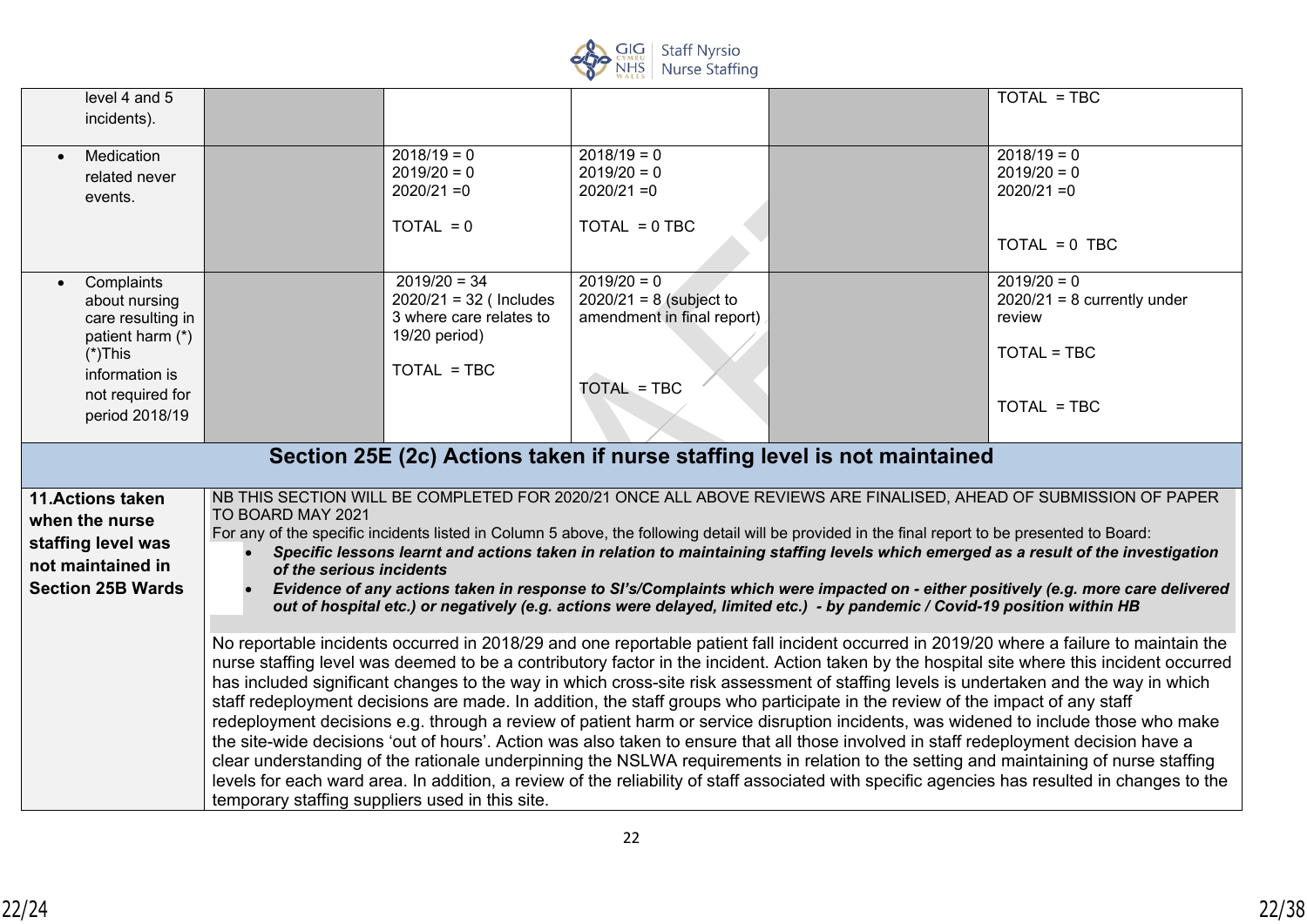

|                                            | More general actions taken when nurse staffing levels have not been maintained over the reporting period have been detailed<br>throughout other sections of this report as they relate, in the main, to the longer term strategic workforce developments described<br>throughout the document and so these will not be repeated here.                                                                                                                                                                                                                                                                                                                                                                                                                                                                                                                                                                                                                                                                                                                  |
|--------------------------------------------|--------------------------------------------------------------------------------------------------------------------------------------------------------------------------------------------------------------------------------------------------------------------------------------------------------------------------------------------------------------------------------------------------------------------------------------------------------------------------------------------------------------------------------------------------------------------------------------------------------------------------------------------------------------------------------------------------------------------------------------------------------------------------------------------------------------------------------------------------------------------------------------------------------------------------------------------------------------------------------------------------------------------------------------------------------|
|                                            | Examples of other measures taken during this reporting period when it has become clear that there is no 'quick fix' available to<br>maintain the planned nurse staffing level include:<br>• Changing the patient pathways across the Health Board, enabling consolidation of scarce clinical skills in fewer wards and,<br>through that change, aiming to provide an improved patient experience;<br>introducing a 'Home Support Teams' to support earlier discharge and thus reducing the number of staffed beds required; and<br>'cohorting' patients with a lower acuity and creating a new (non-Section 25B) ward which allows an alternative nurse staffing<br>level/skill mix to be appropriately considered.                                                                                                                                                                                                                                                                                                                                    |
|                                            | Short term measures taken when the situation appears reversible in the near future have included many of the measures which have<br>been taken in response to the COVID-19 situation during 2020/21 and have been described elsewhere in this document. Some other,<br>more conventional, actions taken during the 2018-2021 period as a whole have included:<br>ward closures/team mergers;<br>$\bullet$<br>deployment of registered nursing staff from their (indirect/non-clinical) substantive roles to support direct patient care;<br>$\bullet$<br>deployment of additional support workers to mitigate the absence of required level of registrant workforce on a shift by shift<br>$\bullet$<br>basis; and<br>• temporary patient pathway changes within an acute hospital site.                                                                                                                                                                                                                                                               |
| 12. Conclusion &<br><b>Recommendations</b> | The HDdUHB has embraced the opportunities that the NSLWA has offered from the commencement of the first duty it imposed in April<br>2017. The commencement of the second duty in April 2018 was used as the springboard by the Health Board to focus on right-sizing<br>its acute adult in-patient ward nursing teams in a consistent manner across all four acute hospital sites.<br>The structured approach the NSLWA requires when calculating the required nurse staffing levels using the triangulated approach; and<br>then to reviewing it on a biannual basis, has enabled a systematic approach to quickly become embedded across the Health Board<br>Section 25B wards; and for (an appropriate adaptation of) this structured approach to be welcomed by professional nurse leaders<br>across all services of the Health Board. This has been particularly evident during this final year of the reporting period when nursing<br>services have had to reset themselves and their staffing levels, often several times in quick succession. |
|                                            | The timetable for the phased implementation of the increases to nurse staffing establishments for Section 25B wards, anticipated to<br>take up to three years to implement was in fact achieved within less than two with all Section 25B wards fully funded for their required<br>establishments by April 2020: The recruitment of 100 additional HCSW into these newly established, substantive posts over the first<br>two years of this NSLWA reporting period proved to be of huge benefit to the Health Board in providing for a more stable workforce<br>going into the COVID-19 pandemic                                                                                                                                                                                                                                                                                                                                                                                                                                                       |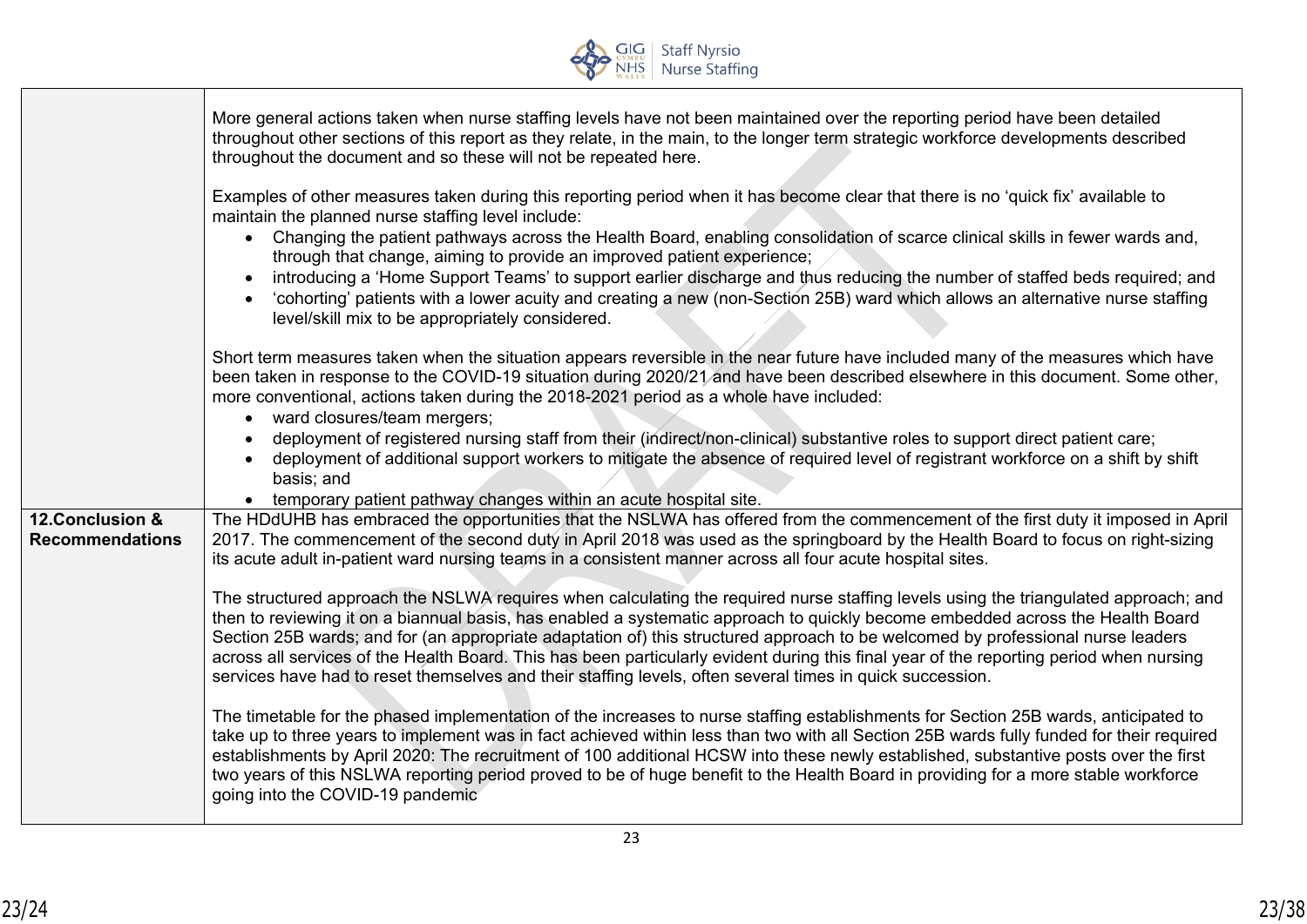

| The HDdUHB has made a significant contribution to the national Nurse Staffing Programme over the past three years, actively<br>providing and supporting the leadership of all five work streams as well as providing a major contribution to this first phase of<br>operationalising the NSLWA and its statutory guidance across NHS Wales.                                                                                |  |
|----------------------------------------------------------------------------------------------------------------------------------------------------------------------------------------------------------------------------------------------------------------------------------------------------------------------------------------------------------------------------------------------------------------------------|--|
| The knowledge and expertise that has developed amongst many Health Board officers over the past three years is already serving the<br>organisation well in being well prepared to meet the challenge of extending Section 25B to apply to paediatric in-patient services early                                                                                                                                             |  |
| in the next reporting period.                                                                                                                                                                                                                                                                                                                                                                                              |  |
| There is little doubt that the major challenge as we move forward into the next reporting period is that of securing a stable registrant<br>workforce to ensure the care delivered is of the highest possible standard. Many of the workforce strategies described within this report<br>will not begin to supply the additional, locally-based registered nurses until the third NSLWA reporting period in 2024-2027. The |  |
| implications of the Health Board's Transformation Strategy will also be emerging into practice at that time, likely giving rise to a more<br>acutely unwell in-patient population as more care is delivered closer to home where that is possible and appropriate. The<br>recommendations for action during the upcoming 2021-2024 reporting period therefore must include planning for what lies ahead in the             |  |
| constantly evolving environment of nurse staffing levels.                                                                                                                                                                                                                                                                                                                                                                  |  |
| In summary then, the key recommendations for the 2021-2024 period in relation to the NSLWA in HDdUHB are :                                                                                                                                                                                                                                                                                                                 |  |
| • Embed all opportunities that the extension of the NSLWA into the paediatric in-patient wards offers                                                                                                                                                                                                                                                                                                                      |  |
| Reset the Nurse Staffing Levels for all Section 25B wards as services move towards a 'new normal' as the long term<br>impact of the COVID-19 pandemic emerges                                                                                                                                                                                                                                                              |  |
| Formally adopt and adapt the structured approach of the triangulated methodology/ regular review cycles to support the<br>'reset' of nurse staffing levels across all nursing services in the 'COVID-19 recovery period'                                                                                                                                                                                                   |  |
| Continue to take forward the many and varied registered nurse / nursing support workforce 'Grow Your Own' strategies<br>to ensure a 'supply' of nursing workforce to support the maintenance of the nurse staffing levels                                                                                                                                                                                                  |  |
| Further develop and evaluate alternative role opportunities when reviewing nurse staffing levels and take forward the<br>$\bullet$<br>'Team around the Patient' model, building on the learning through the COVID-19 period                                                                                                                                                                                                |  |
| Proactively contribute to the All Wales work associated with the procurement of the 'Allocate' Health Roster/ 'Safe Care'<br>systems to ensure maximum possible benefits from the systems as they roll out across the HDdUHB.                                                                                                                                                                                              |  |
| Ensure maximum benefits are gained from the Once for Wales incident and complaints reporting/investigation systems<br>to strengthen the 'quality indicator' element of the triangulated approach to nurse staffing levels calculations.                                                                                                                                                                                    |  |
| Evaluate the impact of the investment in nursing leadership over the first reporting period                                                                                                                                                                                                                                                                                                                                |  |
| Closely collaborate with all education providers to ensure excellent student nurse learning experiences, embedding the<br>new NMC curriculum.                                                                                                                                                                                                                                                                              |  |
| Continue to play a major role as a HB in supporting the national Nurse Staffing Programme and leading and contributing<br>to its individual work streams                                                                                                                                                                                                                                                                   |  |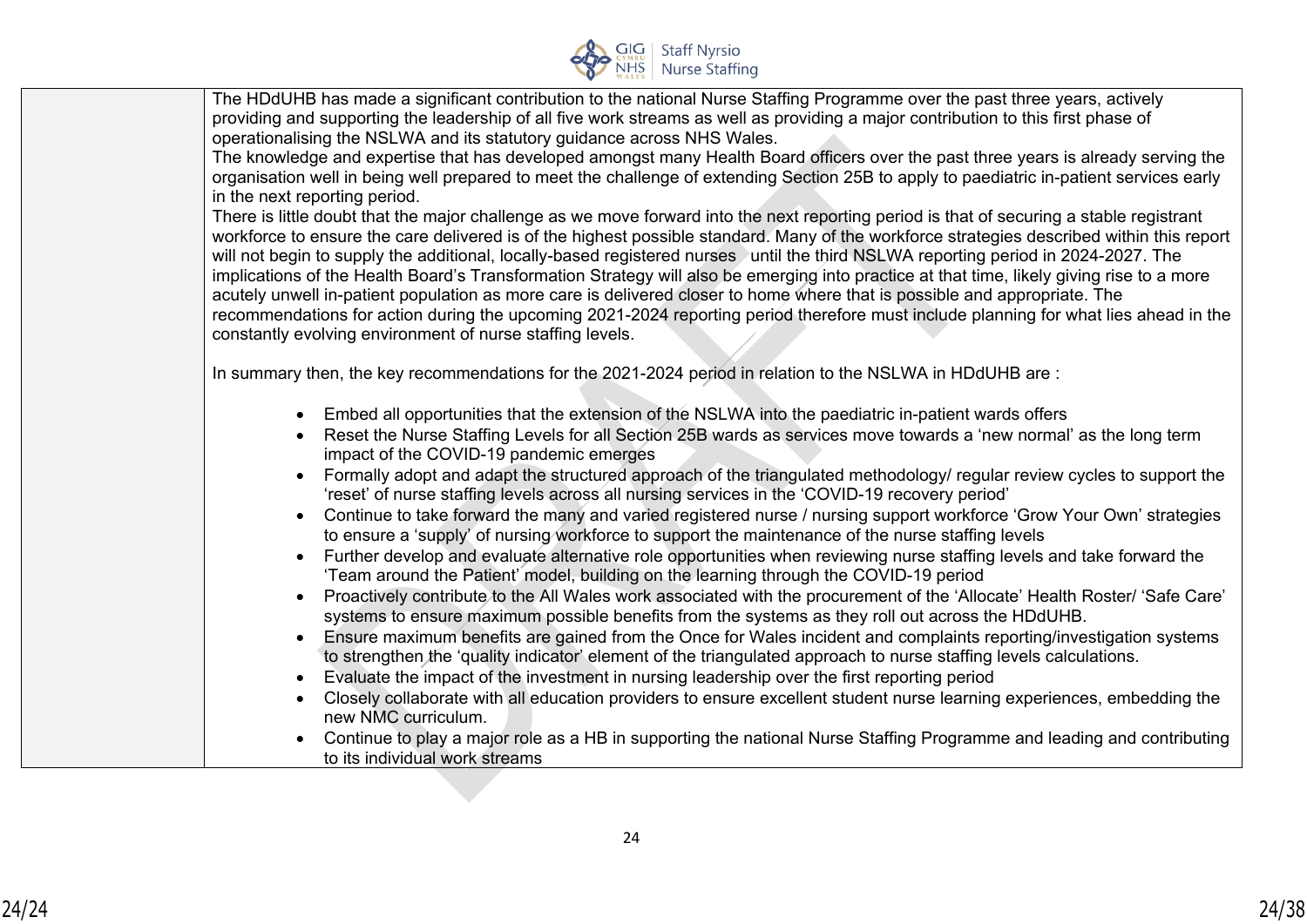#### THREE YEARLY ASSURANCE REPORT ON COMPLIANCE WITH NSLWA: REPORT FOR WELSH GOVERNMENT APPENDIX 1

#### **NSLWA PAPERS RECEIVED AT HDUHB BOARD MEETINGS 2018-2021**

| <b>Date of HDUHB</b> | <b>Outcome of Discussion</b>                                                                                                                                                                                                                                                                                                                                                                                                                                                                                                                                                                                                                                                                                                                | <b>Action</b> | <b>Papers</b>                                                 |
|----------------------|---------------------------------------------------------------------------------------------------------------------------------------------------------------------------------------------------------------------------------------------------------------------------------------------------------------------------------------------------------------------------------------------------------------------------------------------------------------------------------------------------------------------------------------------------------------------------------------------------------------------------------------------------------------------------------------------------------------------------------------------|---------------|---------------------------------------------------------------|
| <b>Board Meeting</b> |                                                                                                                                                                                                                                                                                                                                                                                                                                                                                                                                                                                                                                                                                                                                             |               |                                                               |
| 26/11/20             | <b>Annual Presentation of Nurse Staffing Levels</b><br>for Wards Covered Under Section 25b of the Nurse Staffing Levels<br>(Wales) Act 2016 report.<br>The Board WAS ASSURED that:<br>Hywel Dda University Health Board (HDdUHB) is meeting its statutory 'duty to<br>calculate' the nurse staffing level in all wards that fall under the inclusion criteria<br>of Section 25B of the Nurse Staffing Levels (Wales) Act 2016.<br>HDdUHB is meeting its statutory duty to provide an annual presentation to the<br>Board of the detail of the nurse staffing levels.<br>The actions identified within the attached templates will be progressed and<br>monitored through the Quality, Safety and Experience Assurance Committee<br>(QSEAC). | No Actions    | Annual<br>Presentation<br>of Nurse<br><b>Staffing Levels</b>  |
| 24/9/20              | <b>QSEAC Report To Board</b><br>The Board NOTED the QSEAC update report and ACKNOWLEDGED<br>the key risks, issues and matters of concern together with actions being<br>taken to address these.                                                                                                                                                                                                                                                                                                                                                                                                                                                                                                                                             | No Actions    | <b>QSEAC</b> report                                           |
| 30/7/20              | <b>QSEAC Report To Board</b><br>The Board NOTED the QSEAC update report and ACKNOWLEDGED the key<br>risks, issues and matters of concern together with actions being taken to<br>address these.                                                                                                                                                                                                                                                                                                                                                                                                                                                                                                                                             | No Actions    | <b>QSEAC Report</b><br>July 20                                |
| 28/5/20              | <b>Calculating and Maintaining the Nurse Staffing Levels</b><br>The Board was ASSURED that the requirements of the Nurse Staffing Levels<br>(Wales) Act - together with the further advice contained in the CNO letter issued<br>on March 24th 2020 - are being reflected in the approach being taken by the<br>Health Board in planning the nurse staffing levels for all key nursing services<br>during the COVID-19 pandemic.                                                                                                                                                                                                                                                                                                            | No Actions    | <b>Calculating</b><br><b>Nurse Staffing</b><br>levels         |
|                      | <b>Nurse Staffing Levels Annual Assurance Report 2019/20</b><br>The Board:<br>NOTED the content of the Nurse Staffing levels (Wales) Annual Assurance<br>Report for 2019/20;                                                                                                                                                                                                                                                                                                                                                                                                                                                                                                                                                                | No Actions    | <b>Nurse staffing</b><br>Levels<br><b>Assurance</b><br>report |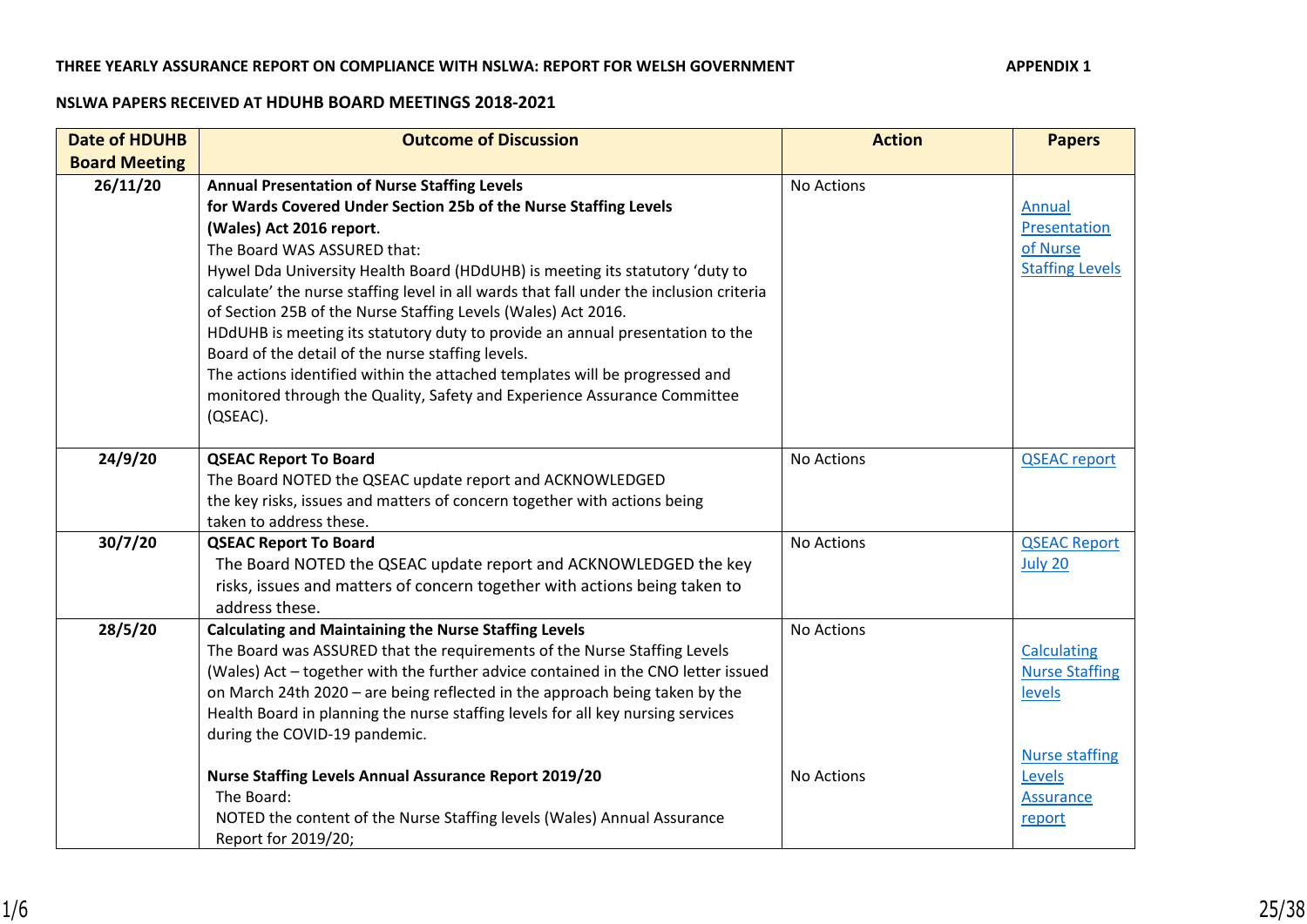|            | NOTED the plan that QSEAC receives regular updates/assurance reports during<br>2020/21 which will contain more detailed data analysis, which aims to |                                |                       |
|------------|------------------------------------------------------------------------------------------------------------------------------------------------------|--------------------------------|-----------------------|
|            | understand the impact on care quality as a result of changes made                                                                                    |                                |                       |
|            | to/maintaining (or otherwise) the planned nurse staffing levels.                                                                                     |                                |                       |
|            |                                                                                                                                                      |                                |                       |
| 28/11/19   | Annual Presentation of Nurse Staffing Levels for Wards Covered under Section                                                                         | To share information from      | Annual                |
|            | 25B of the Nurse Staffing Levels (Wales) Act 2016                                                                                                    | discussions with senior nurses | Presentation          |
|            | The Board:                                                                                                                                           | regarding the realities and    | of NSL                |
|            | • RECEIVED this report as assurance that the statutory requirements                                                                                  | practicalities of implementing |                       |
|            | relating to the Act have been complied with;                                                                                                         | the Act.                       |                       |
|            | . NOTED that the implementation plan agreed at its meeting in May                                                                                    |                                |                       |
|            | 2018 is achieved ahead of schedule and within the initially identified                                                                               |                                |                       |
|            | costs;                                                                                                                                               |                                |                       |
|            | . NOTED that further work is being progressed to prepare for                                                                                         |                                |                       |
|            | extension of the Act in 2020/21.                                                                                                                     |                                |                       |
|            |                                                                                                                                                      |                                |                       |
| 25/7/2019  | <b>QSEAC Report To Board</b>                                                                                                                         |                                | <b>QSEAC Report</b>   |
|            | The Board NOTED the QSEAC update report and ACKNOWLEDGED the key risks,                                                                              | No Actions                     |                       |
|            | issues and matters of concern together with actions being taken to address these.                                                                    |                                |                       |
| 30/5/2019  | <b>Nurse Staffing Levels (Wales) Act Annual Report</b>                                                                                               | To discuss in more detail at   | <b>Nurse Staffing</b> |
|            | The Board NOTED:                                                                                                                                     | <b>QSEAC the potential</b>     | <b>Levels Annual</b>  |
|            | • The content of the Annual Report;                                                                                                                  | correlation between staffing   | Report                |
|            | • That the implementation plan will continue to remain a live document subject                                                                       | levels and harm.               |                       |
|            | to continuous review and iteration. Prioritisation and phasing within the                                                                            |                                |                       |
|            | implementation plan will, by necessity, be continually monitored by the Director<br>of Nursing, Quality and Patient Experience;                      |                                |                       |
|            | • That, as the committee to which Board has delegated responsibility for                                                                             |                                |                       |
|            | monitoring compliance with the NSLWA, QSEAC will continue to receive regular                                                                         |                                |                       |
|            | updates on the risks which have been identified within the annual report and any                                                                     |                                |                       |
|            | impact on care as a result of not maintaining the nurse staffing levels.                                                                             |                                |                       |
|            |                                                                                                                                                      |                                |                       |
| 28/3/2019  | <b>QSEAC Report To Board</b>                                                                                                                         | No Actions                     | <b>QSEAC report</b>   |
|            | The Board NOTED the QSEAC update report and ACKNOWLEDGED the key risks,                                                                              |                                |                       |
|            | issues and matters of concern together with actions being taken to address these.                                                                    |                                |                       |
| 29/11/2018 | Update on the Nurse Staffing Levels (Wales) Act 2016 report                                                                                          | No Actions                     | <b>Update on</b>      |
|            | The Board NOTED the update provided, SUPPORTED the approach being adopted                                                                            |                                | <b>Nurse Staffing</b> |
|            | and formally DELEGATED monitoring of the implementation plan to QSEAC on a                                                                           |                                | Levels                |
|            | bi-annual basis.                                                                                                                                     |                                |                       |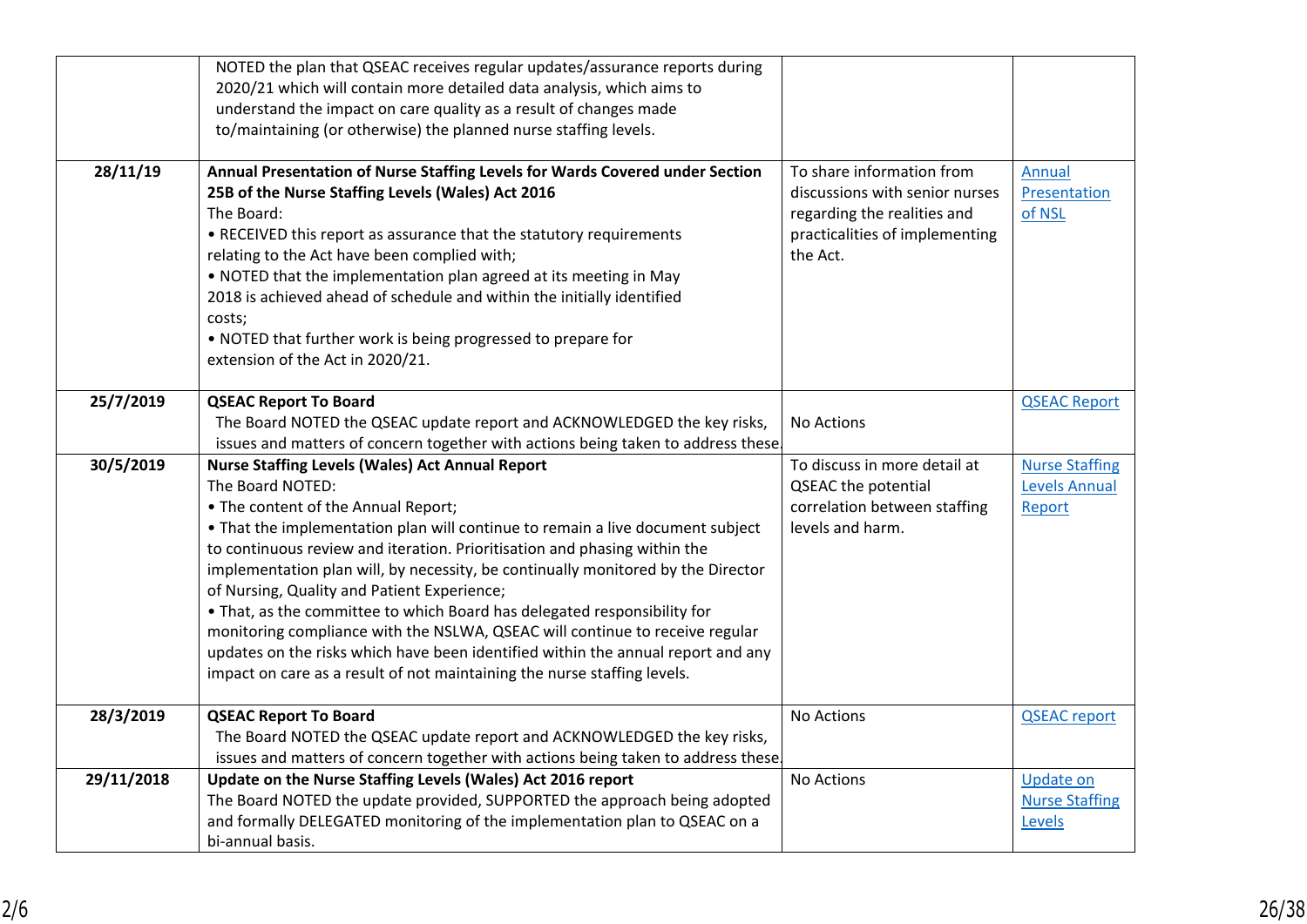| 27/09/2018 | <b>QSEAC Report To Board</b>                                                      | No Actions                      | <b>QSEAC Report</b>    |
|------------|-----------------------------------------------------------------------------------|---------------------------------|------------------------|
|            | The Board NOTED the QSEAC update report and ACKNOWLEDGED the key risks,           |                                 |                        |
|            | issues and matters of concern together with actions being taken to address these. |                                 |                        |
| 26/7/2018  | Update on the Nurse Staffing Levels (Wales) Act 2016                              | No Actions                      | <b>Update on</b>       |
|            | The Board NOTED the update provided and SUPPORTED the approach being              |                                 | <b>Nurse Staffing</b>  |
|            | adopted.                                                                          |                                 | Levels                 |
| 31/5/2018  | Implementing the Nurse Staffing Levels (Wales) Act 2016 within Hywel Dda          | • To ensure that any concerns   | Implementing           |
|            | <b>University Health Board report</b>                                             | or complaints which may         | the Nurse              |
|            | The Board SUPPORTED the implementation of Option 3, subject to continued          | implicate nurse staffing levels | <b>Staffing Levels</b> |
|            | debate and discussion and regular updates.                                        | are flagged to QSEAC;           |                        |
|            |                                                                                   | • To share Board feedback       |                        |
|            |                                                                                   | with colleagues in other        |                        |
|            |                                                                                   | Health Boards; To schedule a    |                        |
|            |                                                                                   | Board Seminar discussion on     |                        |
|            |                                                                                   | the Nurse Staffing Levels       |                        |
|            |                                                                                   | (Wales) Act;                    |                        |
|            |                                                                                   | • To expand the list of         |                        |
|            |                                                                                   | operational 'all reasonable     |                        |
|            |                                                                                   | steps';                         |                        |
|            |                                                                                   | • To schedule a discussion on   |                        |
|            |                                                                                   | the Act at QSEAC;               |                        |
|            |                                                                                   | • To draft a letter to Welsh    |                        |
|            |                                                                                   | Government regarding            |                        |
|            |                                                                                   | implementation of the Act.      |                        |
| 29/3/2018  | The Nurse Staffing Levels (Wales) Act 2016: Organisational Preparedness report    | No Actions                      |                        |
|            | The Board NOTED the progress made and was ASSURED that the University             |                                 | <b>NSL</b>             |
|            | Health Board will be compliant with the requirements of the Act by April 2018.    |                                 | <b>Organisational</b>  |
|            |                                                                                   |                                 | <b>Preparedness</b>    |
|            |                                                                                   |                                 |                        |

## **NSLWA PAPERS RECEIVED BY QUALITY SAFETY AND EXPERIENCE ASSURANCE COMMITTEE (QSEAC) 2018-2021**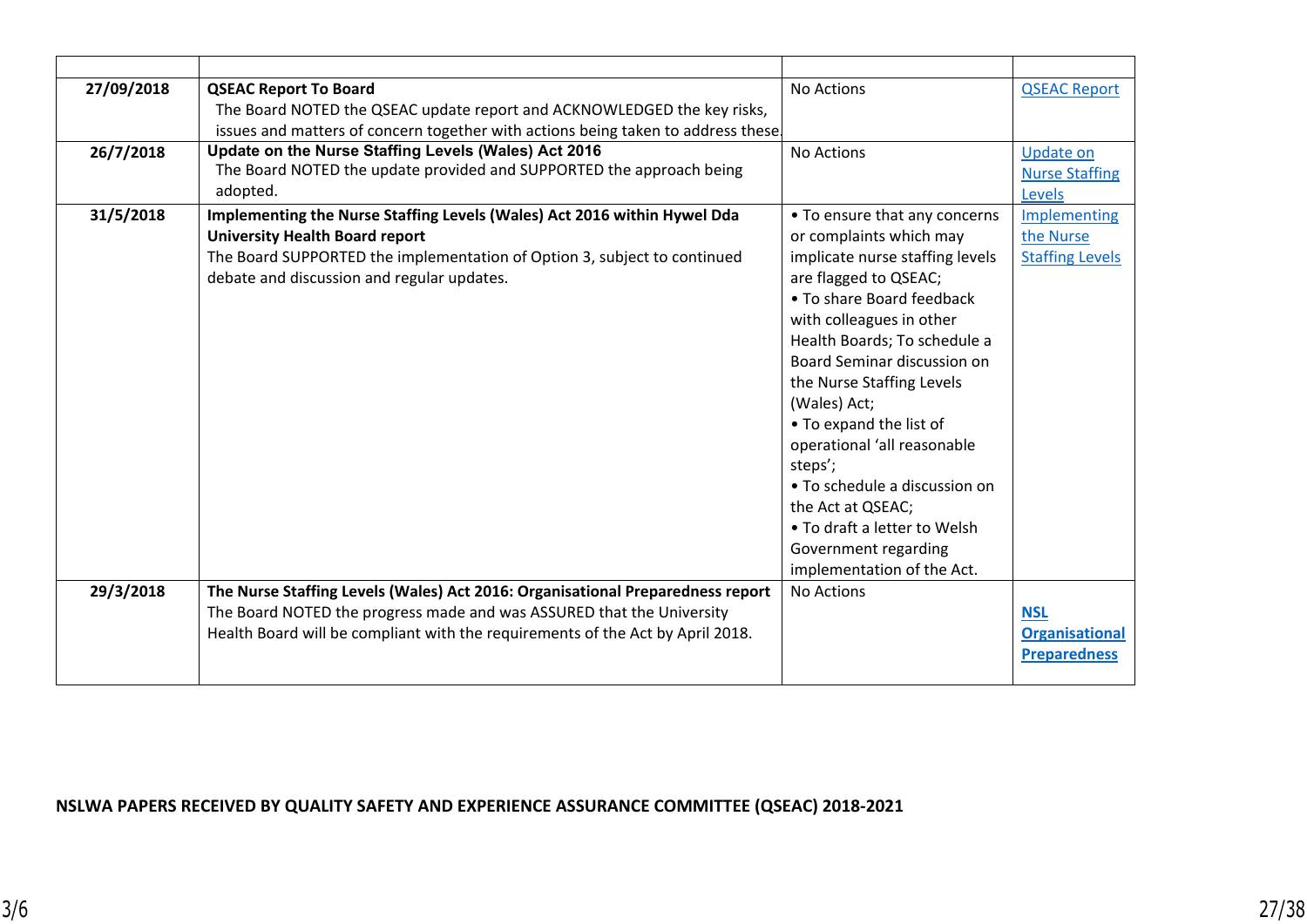| Date of        | <b>Outcome of Discussion</b>                                                                                                                                                                                        | <b>Action</b>                  | <b>Papers</b>                |
|----------------|---------------------------------------------------------------------------------------------------------------------------------------------------------------------------------------------------------------------|--------------------------------|------------------------------|
| <b>QSEAC</b>   |                                                                                                                                                                                                                     |                                |                              |
| <b>Meeting</b> |                                                                                                                                                                                                                     |                                |                              |
| 13/8/2020      | <b>Nurse Staffing Levels (Wales) Act update</b>                                                                                                                                                                     | No Actions                     | <b>NSL Update</b>            |
|                | QSEAC NOTED the content of the Nurse Staffing Levels (Wales) Act update and RECEVIED ASSURANCE that                                                                                                                 |                                |                              |
| Agenda         | the requirements of the Nurse Staffing Levels (Wales) Act have been embedded within revised                                                                                                                         |                                |                              |
| item           | operational processes through which to calculate the nurse staffing levels; and are being fully considered                                                                                                          |                                |                              |
|                | during the Quarter 2 - Quarter 4 workforce/nurse staffing level planning taking place within the Health<br>Board as well as during the day to day operational work to maintain nurse staffing as per agreed levels. |                                |                              |
|                | QSEAC also NOTED that a further report will be presented for assurance to the                                                                                                                                       |                                |                              |
|                | Committee when the revised Nurse Staffing Levels Escalation Framework, for                                                                                                                                          |                                |                              |
|                | use during the remainder of 2020/21, is finalised                                                                                                                                                                   |                                |                              |
|                | (NB Subsequent to this meeting, the NSL escalation framework was instead taken through COVID-19 Gold                                                                                                                |                                |                              |
|                | Command for approval)                                                                                                                                                                                               |                                |                              |
| 7/7/2020       | <b>Nurse Staffing Levels</b>                                                                                                                                                                                        | No Actions                     | <b>Nurse Staffing Levels</b> |
|                | The Committee DISCUSSED the content of the report and RECEIVED                                                                                                                                                      |                                |                              |
| Agenda         | ASSURANCE from the actions taken to maintain nurse staffing levels.                                                                                                                                                 |                                |                              |
| item           |                                                                                                                                                                                                                     |                                |                              |
| 9/6/2020       | References in agenda item Covid-19 Risk Report                                                                                                                                                                      | No Actions                     | Covid-19 risk report         |
| Reference      |                                                                                                                                                                                                                     |                                |                              |
|                |                                                                                                                                                                                                                     |                                |                              |
|                |                                                                                                                                                                                                                     |                                |                              |
| 7/5/2020       | <b>Nurse Staffing Principles for Covid-19</b>                                                                                                                                                                       |                                | <b>Nurse Staffing</b>        |
|                | The Committee:                                                                                                                                                                                                      | No Actions                     | <b>Principles for Covid-</b> |
| Agenda         | RECEIVED ASSURANCE that detailed modelling work has been undertaken to assist with the workforce                                                                                                                    |                                | 19                           |
| item           | calculations which underpin the RN: patient ratios.                                                                                                                                                                 |                                |                              |
|                | RECEIVED ASSURANCE that the nurse staffing principles and the triangulated methodology will continue                                                                                                                |                                |                              |
|                | to be used to calculate nurse staffing levels on wards that are deemed 25B wards; these are wards that                                                                                                              |                                |                              |
|                | can be defined as medical or surgical wards. NOTED that RN: patient ratios will change aligned to critical                                                                                                          |                                |                              |
|                | points of escalation in the pandemic as outlined above. The ratios set out within this paper establish the<br>minimum ratios deemed acceptable based upon system risks.                                             |                                |                              |
|                | NOTED the proposed RN ratio for the field hospital based on patient profiles, is likely to change following                                                                                                         |                                |                              |
|                | further discussion relating to remodelling.                                                                                                                                                                         |                                |                              |
|                |                                                                                                                                                                                                                     |                                |                              |
| 7/4/2020       | <b>Nurse Staffing Levels Annual Assurance Report 2019/20</b>                                                                                                                                                        | To present a Nurse             | <b>NSL Annual</b>            |
|                | The Committee NOTED:                                                                                                                                                                                                | <b>Staffing Levels (Wales)</b> | <b>Assurance report</b>      |
|                |                                                                                                                                                                                                                     |                                |                              |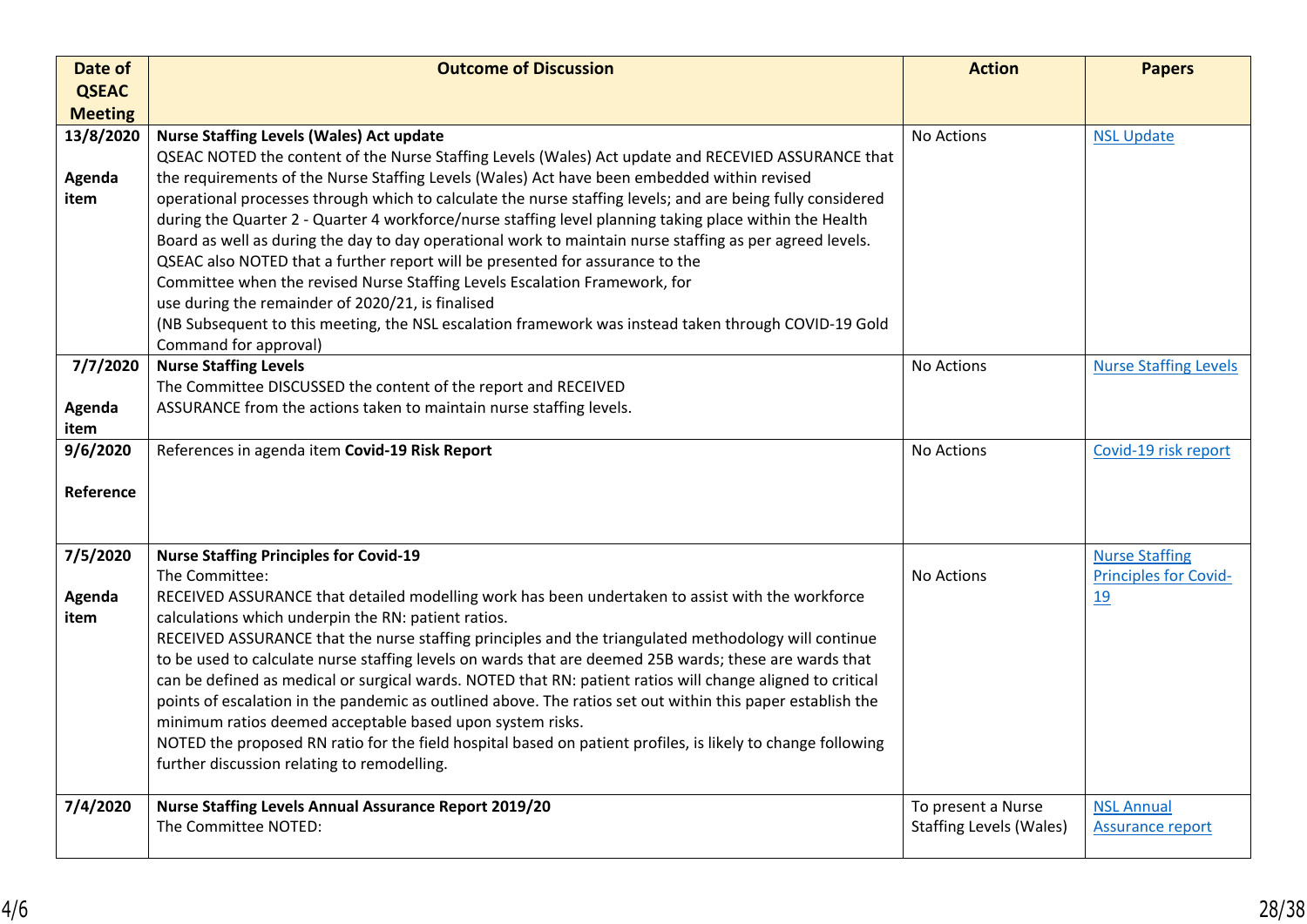| Agenda    | The content of the attached draft 2019/20 Nurse Staffing levels (Wales) Annual Assurance Report for       | report to Board in             |                             |
|-----------|-----------------------------------------------------------------------------------------------------------|--------------------------------|-----------------------------|
| item      | 2019/20.                                                                                                  | order that Members             |                             |
|           | The plan that QSEAC receives regular updates / assurance reports during 2020/21 which will contain more   | can understand the             |                             |
|           | detailed data analysis which aims to understand the impact on care quality as a result of changes made to | expectations and               |                             |
|           | maintaining (or otherwise) the planned nurse staffing levels.                                             | support the approach           |                             |
|           |                                                                                                           | taken.                         |                             |
| 3/10/2019 | <b>Nurse Staffing Levels Wales Act Recalculation Update</b>                                               | No Actions                     | <b>NSL ACT</b>              |
|           | The Committee RECEIVED ASSURANCE that an appropriate process has been put in place in order to arrive     |                                | <b>Recalculation Update</b> |
| Agenda    | at the revised (i.e. reduced) calculations of the WTE required for most wards. In line with statutory     |                                |                             |
| item      | requirements, QSEAC will formally update the Board of the changes made and the assurances provided        |                                |                             |
|           | through the Committee's next update report to Board.                                                      |                                |                             |
| 4/6/2019  | Nurse Staffing Levels (Wales) Act Update Spring 2019                                                      |                                | <b>NSL Update Spring</b>    |
|           | The Committee:                                                                                            | To formally update the         | 2019                        |
|           | . RECEIVED the 'in year' changes to the nurse staffing levels of several of the medical and surgical      | Board of the 'in year'         |                             |
| Agenda    | wards following the Spring 2019 nurse staffing level calculation cycle;                                   | changes to the nurse           |                             |
| item      | • received ASSURANCE that the nurse staffing levels have been calculated in line with the requirements    | staffing levels changes        |                             |
|           | of the Act; and                                                                                           | through the QSEAC              |                             |
|           | . AGREED to formally update the Board of these changes through the QSEAC update report to Board.          |                                |                             |
|           |                                                                                                           | update report to               |                             |
|           |                                                                                                           | Board.                         |                             |
|           |                                                                                                           |                                |                             |
| 4/4/2019  | Nurse Staffing Levels (Wales) Act - Annual Report 2018-19<br>The Committee:                               |                                | <b>NSL (Wales) Act</b>      |
|           |                                                                                                           | No Actions                     | <b>Annual Report</b>        |
| Agenda    | . NOTED the content of the Annual Report.                                                                 |                                |                             |
| item      | . NOTED that the implementation plan will continue to remain a live document subject to continuous        |                                |                             |
|           | review and iteration. Prioritisation and phasing within the implementation plan will, by necessity, be    |                                |                             |
|           | continually monitored by the Director of Nursing, Quality and Patient Experience.                         |                                |                             |
|           | . NOTED that QSEAC will receive regular updates on the risks identified within the Annual Report and the  |                                |                             |
|           | impact on care as a result of not maintaining the nurse staffing levels.                                  |                                |                             |
|           |                                                                                                           |                                |                             |
|           |                                                                                                           |                                |                             |
| 5/2/2019  | Nurse Staffing Levels (Wales) Act - Risk Update                                                           | To identify the wards          | NSL (Wales) Act-Risk        |
|           | The Committee was ASSURED by the plan for the NSLWA reporting timetable and by the actions taken to       | which will have funding        | Update                      |
|           | continue to manage/ reduce the risks associated with implementation of a number of key aspects of the     | for 'supernumerary             |                             |
| Agenda    | Act.                                                                                                      | persons' from April            |                             |
| item      |                                                                                                           | 2019.                          |                             |
|           |                                                                                                           | To present the next            |                             |
|           |                                                                                                           | update of the Nurse            |                             |
|           |                                                                                                           | <b>Staffing Levels (Wales)</b> |                             |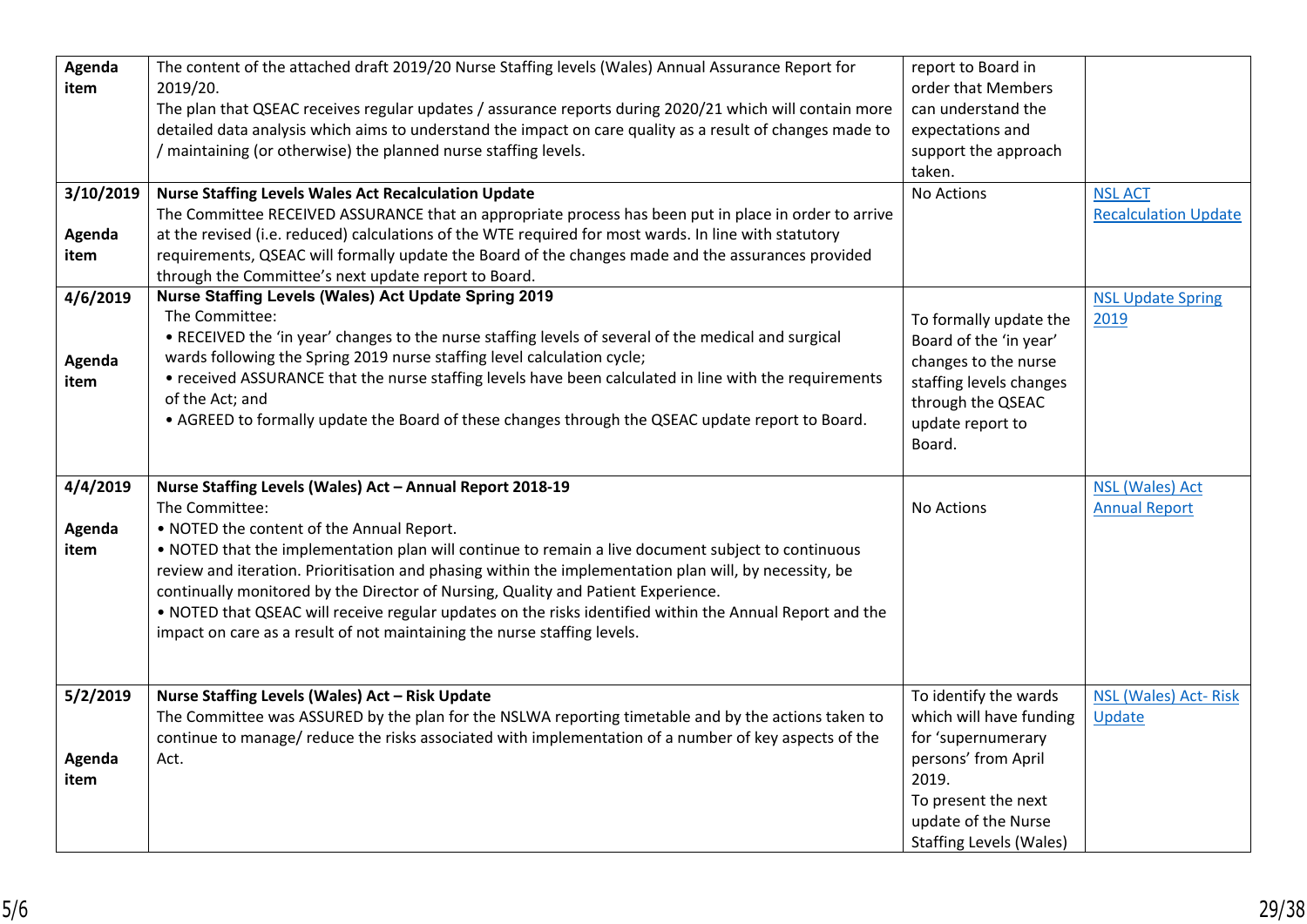|                             |                                                                                                                                                                                                                                                                                                                                                                                                                                                                                                                                                | Act - Risk Update to<br>June 2019 QSEAC.                                                                                                                                                                                             |                                         |
|-----------------------------|------------------------------------------------------------------------------------------------------------------------------------------------------------------------------------------------------------------------------------------------------------------------------------------------------------------------------------------------------------------------------------------------------------------------------------------------------------------------------------------------------------------------------------------------|--------------------------------------------------------------------------------------------------------------------------------------------------------------------------------------------------------------------------------------|-----------------------------------------|
| 14/8/2018<br>Agenda<br>item | Nurse Staffing Levels (Wales) Act - Phased Implementation Plan<br>The Committee<br>• CONSIDERED the update and NOTED the progress against the statutory guidance;<br>• CONFIRMED agreement with the actions being taken during 2018/19 to develop a robust system for<br>ensuring that the Health Board can be made aware of the number/trends of incidents in which not<br>maintaining the nurse staffing level may have been a contributory; and<br>. NOTED the further actions required as set out in the detailed Implementation.          | To include staff morale<br>and wellbeing report in<br>addition to the WODSC<br>update report to<br>QSEAC in October 2018<br>Deferred to December<br>2018 QSEAC meeting to<br>enable inclusion of the<br>NHS staff survey<br>results. | Phased<br><b>Implementation Plan</b>    |
| 20/4/2018<br>Reference      | <b>Welsh Health Circulars</b><br>Nurse Staffing Levels (Wales) Act 2016 - Statutory guidance<br>The Committee was ASSURED from the lead Executive on the management of WHCs within their area or<br>responsibility, particularly in respect of understanding when the WHC will be delivered, any barriers to<br>delivery, impacts of non/late delivery and assurance that the risks associated with these are being<br>managed effectively. In addition it was agreed monitoring of the WHCs will be devolved through to its<br>sub-structure. | To email the tracker to<br><b>QSEAC Members</b><br>To include the Sub-<br>Committees which are<br>monitoring the actions<br>on the tracker.                                                                                          | <b>Welsh Health</b><br><b>Circulars</b> |
|                             |                                                                                                                                                                                                                                                                                                                                                                                                                                                                                                                                                |                                                                                                                                                                                                                                      |                                         |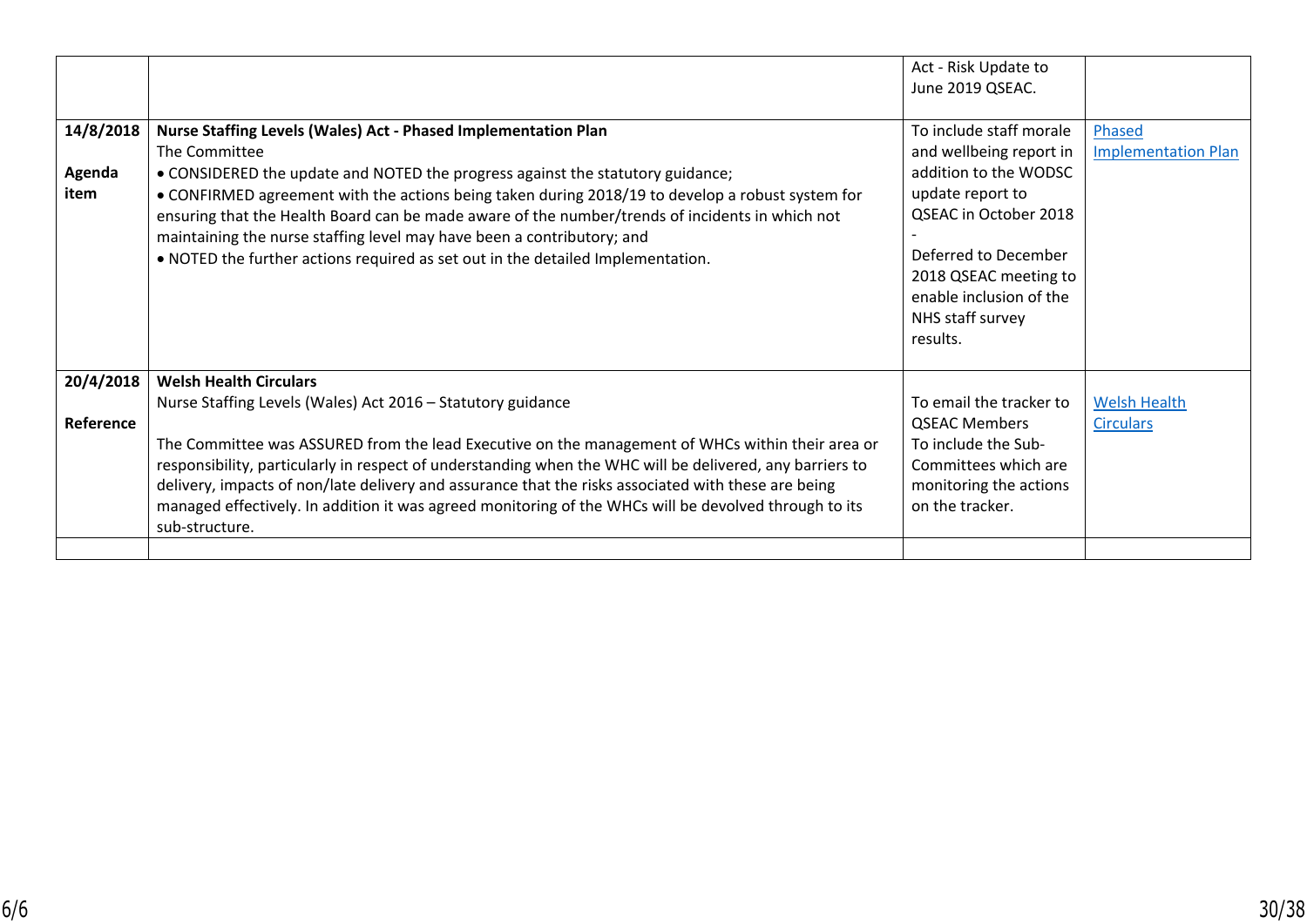### HYWEL DDA UNIVERSITY HEALTH BOARD

## IDENTITIES OF SECTION 25B WARDS ON ACUTE HOSPITAL SITES 2018-2021

| 2018-<br>19                                                            | <b>BRONGLAIS GENERAL</b><br><b>HOSPITAL</b>                                         |                                                                       |                                                                                                    | <b>WITHYBUSH GENERAL HOSPITAL</b><br><b>GLANGWILI GENERAL HOSPITAL</b><br>PRINCE PHILIP HOSPITAL |                                                                                                |                                                                     |                                                                                                  |                                                       |
|------------------------------------------------------------------------|-------------------------------------------------------------------------------------|-----------------------------------------------------------------------|----------------------------------------------------------------------------------------------------|--------------------------------------------------------------------------------------------------|------------------------------------------------------------------------------------------------|---------------------------------------------------------------------|--------------------------------------------------------------------------------------------------|-------------------------------------------------------|
|                                                                        | <b>WARD</b><br><b>IDENTITIES</b><br>AT 'HIGHEST'<br><b>POINT</b>                    | <b>WARD</b><br><b>IDENTITIES</b><br>AT 'LOWEST'<br><b>POINT</b>       | <b>WARD IDENTITIES</b><br>AT 'HIGHEST'<br><b>POINT</b>                                             | <b>WARD IDENTITIES</b><br>AT 'LOWEST'<br><b>POINT</b>                                            | <b>WARD</b><br><b>IDENTITIES</b><br>AT 'HIGHEST'<br><b>POINT</b>                               | <b>WARD</b><br><b>IDENTITIES</b><br>AT.<br>'LOWEST'<br><b>POINT</b> | <b>WARD</b><br><b>IDENTITIES AT</b><br>'HIGHEST'<br><b>POINT</b>                                 | <b>WARD</b><br><b>IDENTITIES AT</b><br>'LOWEST' POINT |
| <b>MEDICAL</b><br><b>WARDS</b>                                         | <b>NOV 2018</b><br>1.IORWERTH/<br><b>CMU</b><br>2.YSTWYTH<br>3.MEURIG<br>4. Y BANWY | <b>MAY 2018</b><br>1.IORWERTH/<br><b>CMU</b><br>2.YSTWYTH<br>3.MEURIG | <b>MAY 2018</b><br>1.CADOG<br>2.DEWI<br>3.GWENLLIAN<br>4.PADARN<br>5.STEFFAN<br>6.TOWY             | <b>NOV 2018</b><br>1.CADOG<br>2.GWENLLIAN<br>3.PADARN<br>4.STEFFAN<br>5.TOWY                     | <b>MAY AND</b><br><b>NOV 2018</b><br>1.WARD 1<br>2.WARD 3<br>3.WARD 4<br>4.WARD 5<br>5. WARD 9 |                                                                     | <b>MAY AND NOV</b><br>2018<br>1.WARD 7<br>2.WARD 8/CCU<br>3. WARD 10<br>4. WARD 11<br>5. WARD 12 |                                                       |
| <b>SURGICAL</b><br><b>WARDS</b>                                        | <b>MAY AND</b><br><b>NOV 2018</b><br>1.CEREDIG<br>2.RHIANNON                        |                                                                       | MAY AND NOV 2018<br>1.CLEDDAU<br>2.DERWEN<br>3.MERLIN<br>4, PICTON<br>5.PRESELI<br>6.TEIFI         |                                                                                                  | <b>MAY AND</b><br><b>NOV 2018</b><br>1.WARD 6<br>2.WARD 7                                      |                                                                     | <b>MAY 2018</b><br>1.WARD 1<br>2.WARD 3<br>3.WARD 4                                              | <b>NOV 2018</b><br>1.WARD 1<br>2.WARD 3               |
| <b>TOTAL</b><br><b>NUMBER</b><br><b>SECTION</b><br>25B<br><b>WARDS</b> | <b>MAY 2018:</b><br><b>NOVEMBER 2018:</b>                                           |                                                                       | 32 WARDS (19 MEDICAL WARDS / 13 SURGICAL WARDS)<br>31 WARDS (19 MEDICAL WARDS / 12 SURGICAL WARDS) |                                                                                                  |                                                                                                |                                                                     |                                                                                                  |                                                       |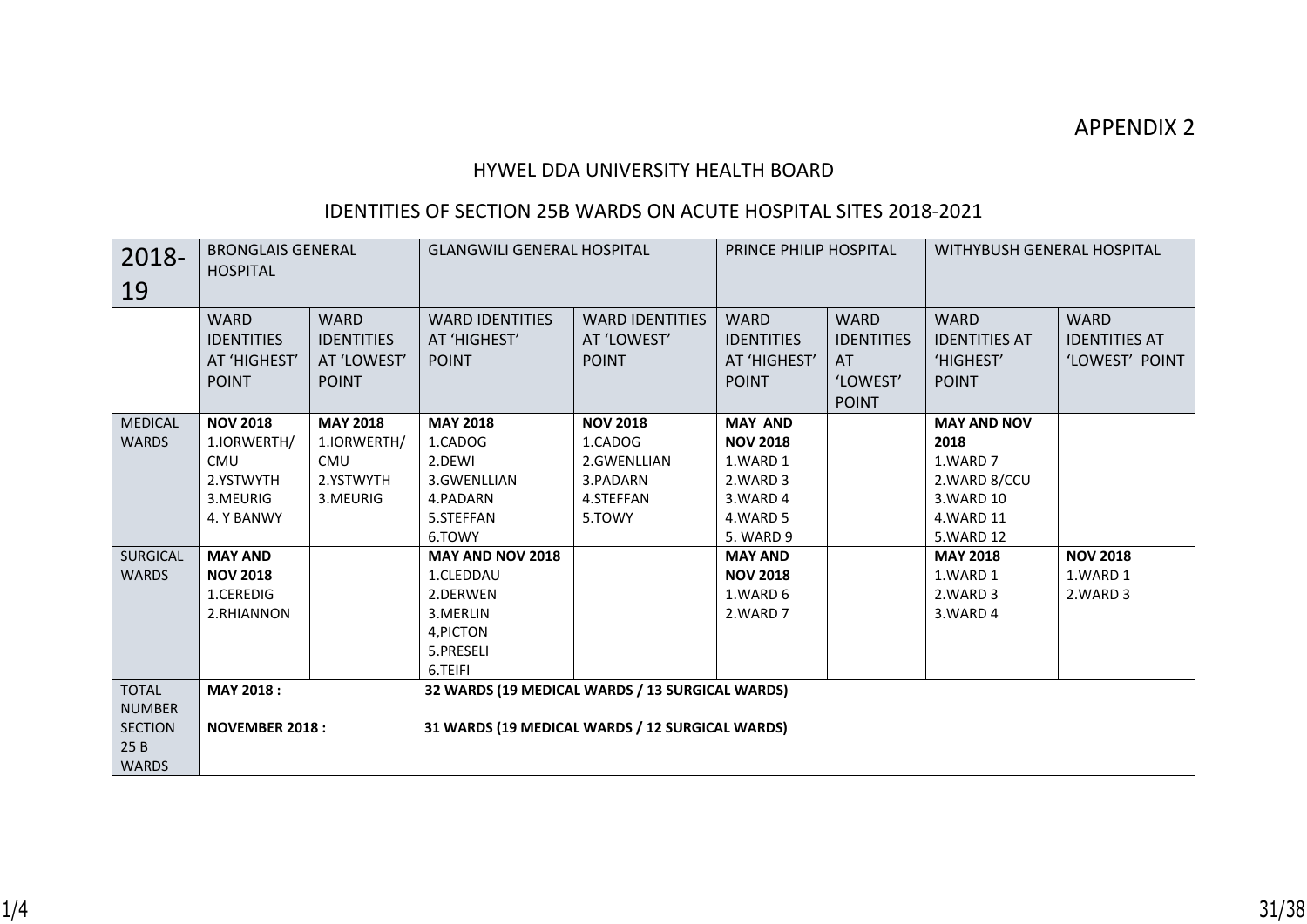| 2019-           | <b>BRONGLAIS GENERAL HOSPITAL</b> |                      | <b>GLANGWILI GENERAL HOSPITAL</b>               |                      | <b>PRINCE PHILIP HOSPITAL</b> |                      | WITHYBUSH GENERAL HOSPITAL |                      |
|-----------------|-----------------------------------|----------------------|-------------------------------------------------|----------------------|-------------------------------|----------------------|----------------------------|----------------------|
| 20              |                                   |                      |                                                 |                      |                               |                      |                            |                      |
|                 | <b>WARD</b>                       | <b>WARD</b>          | <b>WARD</b>                                     | <b>WARD</b>          | <b>WARD</b>                   | <b>WARD</b>          | <b>WARD</b>                | <b>WARD</b>          |
|                 | <b>IDENTITIES</b>                 | <b>IDENTITIES AT</b> | <b>IDENTITIES AT</b>                            | <b>IDENTITIES AT</b> | <b>IDENTITIES AT</b>          | <b>IDENTITIES AT</b> | <b>IDENTITIES AT</b>       | <b>IDENTITIES AT</b> |
|                 | AT 'HIGHEST'                      | 'LOWEST'             | 'HIGHEST'                                       | 'LOWEST'             | 'HIGHEST'                     | 'LOWEST'             | 'HIGHEST'                  | 'LOWEST'             |
|                 | <b>POINT</b>                      | <b>POINT</b>         | <b>POINT</b>                                    | <b>POINT</b>         | <b>POINT</b>                  | <b>POINT</b>         | <b>POINT</b>               | <b>POINT</b>         |
| <b>MEDICAL</b>  | <b>MAY 2019</b>                   | <b>NOV 2019</b>      | <b>MAY AND NOV</b>                              |                      | <b>MAY AND NOV</b>            |                      | <b>MAY AND NOV</b>         |                      |
| <b>WARDS</b>    | 1.DYFI*                           | 1.DYFI*              | 2019                                            |                      | 2019                          |                      | 2019                       |                      |
|                 | 2.YSTWYTH                         | 2.YSTWYTH            | 1.CADOG                                         |                      | 1.WARD 1                      |                      |                            |                      |
|                 | 3.MEURIG                          | 3.MEURIG             | 2.GWENLLIAN                                     |                      | 2.WARD 3                      |                      | 1.WARD 7                   |                      |
|                 | 4.Y BANWY                         |                      | 3.PADARN                                        |                      | 3.WARD 4                      |                      | 2.WARD 8/CCU               |                      |
|                 |                                   |                      | 4.STEFFAN                                       |                      | 4.WARD 5                      |                      | 3. WARD 10                 |                      |
|                 |                                   |                      | 5.TOWY                                          |                      | 5. WARD 9                     |                      | 4. WARD 11                 |                      |
|                 |                                   |                      |                                                 |                      |                               |                      | 5.WARD 12                  |                      |
| <b>SURGICAL</b> | <b>MAY AND</b>                    |                      | <b>MAY AND NOV</b>                              |                      | <b>MAY AND NOV</b>            |                      | <b>MAY AND NOV</b>         |                      |
| <b>WARDS</b>    | <b>NOV 2019</b>                   |                      | 2019                                            |                      | 2019                          |                      | 2019                       |                      |
|                 | 1.CEREDIG                         |                      | 1.CLEDDAU                                       |                      |                               |                      | 1.WARD 1                   |                      |
|                 | 2.RHIANNON                        |                      | 2.DERWEN                                        |                      | 1.WARD 6                      |                      | 2.WARD 3                   |                      |
|                 |                                   |                      | 3. MERLIN                                       |                      | 2.WARD 7                      |                      |                            |                      |
|                 |                                   |                      | 4.PICTON                                        |                      |                               |                      |                            |                      |
|                 |                                   |                      | 5.PRESELI                                       |                      |                               |                      |                            |                      |
|                 |                                   |                      | 6.TEIFI                                         |                      |                               |                      |                            |                      |
| <b>TOTAL</b>    | MAY 2019:                         |                      | 31 WARDS (19 MEDICAL WARDS / 12 SURGICAL WARDS) |                      |                               |                      |                            |                      |
| <b>NUMBER</b>   |                                   |                      |                                                 |                      |                               |                      |                            |                      |
| <b>SECTION</b>  | <b>NOVEMBER 2019:</b>             |                      | 30 WARDS (18 MEDICAL WARDS / 12 SURGICAL WARDS) |                      |                               |                      |                            |                      |
| 25B             |                                   |                      |                                                 |                      |                               |                      |                            |                      |
| <b>WARDS</b>    |                                   |                      |                                                 |                      |                               |                      |                            |                      |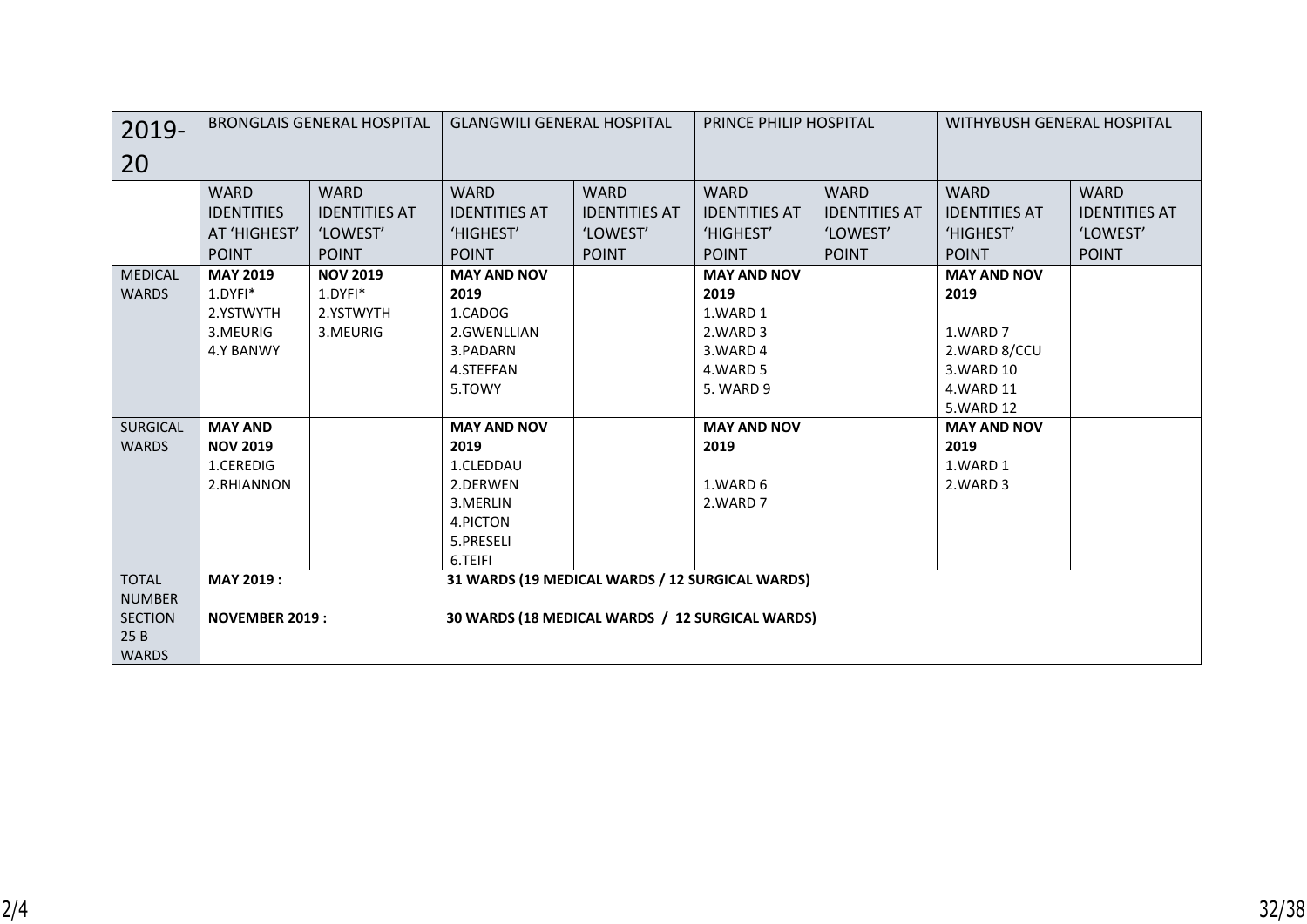| $2020 -$        | <b>BRONGLAIS GENERAL HOSPITAL</b> |                      | <b>GLANGWILI GENERAL HOSPITAL</b> |                                                 | PRINCE PHILIP HOSPITAL |                      | WITHYBUSH GENERAL HOSPITAL |                      |
|-----------------|-----------------------------------|----------------------|-----------------------------------|-------------------------------------------------|------------------------|----------------------|----------------------------|----------------------|
| 21              |                                   |                      |                                   |                                                 |                        |                      |                            |                      |
|                 | <b>WARD</b>                       | <b>WARD</b>          | <b>WARD</b>                       | <b>WARD</b>                                     | <b>WARD</b>            | <b>WARD</b>          | <b>WARD IDENTITIES</b>     | <b>WARD</b>          |
|                 | <b>IDENTITIES</b>                 | <b>IDENTITIES AT</b> | <b>IDENTITIES AT</b>              | <b>IDENTITIES AT</b>                            | <b>IDENTITIES</b>      | <b>IDENTITIES AT</b> | AT 'HIGHEST'               | <b>IDENTITIES AT</b> |
|                 | AT 'HIGHEST'                      | 'LOWEST'             | 'HIGHEST'                         | 'LOWEST'                                        | AT 'HIGHEST'           | 'LOWEST'             | <b>POINT</b>               | 'LOWEST'             |
|                 | <b>POINT</b>                      | <b>POINT</b>         | <b>POINT</b>                      | <b>POINT</b>                                    | <b>POINT</b>           | <b>POINT</b>         |                            | <b>POINT</b>         |
| <b>MEDICAL</b>  | <b>NOV 2020</b>                   | <b>MAY 2020</b>      | <b>NOV 2020</b>                   | <b>MAY 2020</b>                                 | <b>NOV 2020</b>        | <b>MAY 2020</b>      | <b>NOV 2020</b>            | <b>MAY 2020</b>      |
| <b>WARDS</b>    | 1.DYFI                            | 1.DYFI               | 1.CADOG                           | 1.CADOG                                         | 1.WARD 3               | 1.WARD 5             | 1.WARD 8/CCU               | 1.WARD 7             |
|                 | 2.YSTWYTH                         | 2.MEURIG             | 2.DEWI                            | 2.GWENLLIAN                                     | 2.WARD 4               | 2.WARD 6             | 2. WARD 10                 | 2.WARD 8/CCU         |
|                 | 3.MEURIG                          |                      | 3.GWENLLIAN                       | 3.PADARN                                        | 3.WARD 5               | 3. WARD 7            | 3. WARD 11                 | 3.WARD 10            |
|                 |                                   |                      | 4.STEFFAN                         | 4.STEFFAN                                       | 4.WARD 6               |                      | 4.WARD 12                  |                      |
|                 |                                   |                      | 5.TOWY                            | 5.TOWY                                          | 5. WARD 9              |                      |                            |                      |
|                 |                                   |                      |                                   | 6. DEWI                                         |                        |                      |                            |                      |
| <b>SURGICAL</b> | <b>NOV 2020</b>                   | <b>MAY 2020</b>      | <b>NOV 2020</b>                   | <b>MAY 2020</b>                                 | <b>NOV 2020</b>        | <b>MAY 2020</b>      | <b>NOV 2020</b>            | <b>MAY 2020</b>      |
| <b>WARDS</b>    | 1.CEREDIG                         | 1.CEREDIG            | 1.CLEDDAU                         | 1.CLEDDAU                                       | 1.WARD 7               |                      | 1.WARD 1                   | 1.WARD 3             |
|                 | 2.RHIANNON                        |                      | 2.DERWEN                          | 2.DERWEN                                        |                        |                      | 2.WARD 3                   |                      |
|                 |                                   |                      | 3. MERLIN (INCL                   | 3.PICTON                                        |                        |                      | 3. WARD 4                  |                      |
|                 |                                   |                      | TYSUL)                            |                                                 |                        |                      |                            |                      |
|                 |                                   |                      | 4.PICTON                          |                                                 |                        |                      |                            |                      |
|                 |                                   |                      | 5.TEIFI                           |                                                 |                        |                      |                            |                      |
| <b>TOTAL</b>    | MAY 2020:                         |                      |                                   | 20 WARDS (14 MEDICAL WARDS / 5 SURGICAL WARDS)  |                        |                      |                            |                      |
| <b>NUMBER</b>   |                                   |                      |                                   |                                                 |                        |                      |                            |                      |
| <b>SECTION</b>  | <b>NOVEMBER 2020:</b>             |                      |                                   | 28 WARDS (17 MEDICAL WARDS / 11 SURGICAL WARDS) |                        |                      |                            |                      |
| 25B             |                                   |                      |                                   |                                                 |                        |                      |                            |                      |
| <b>WARDS</b>    |                                   |                      |                                   |                                                 |                        |                      |                            |                      |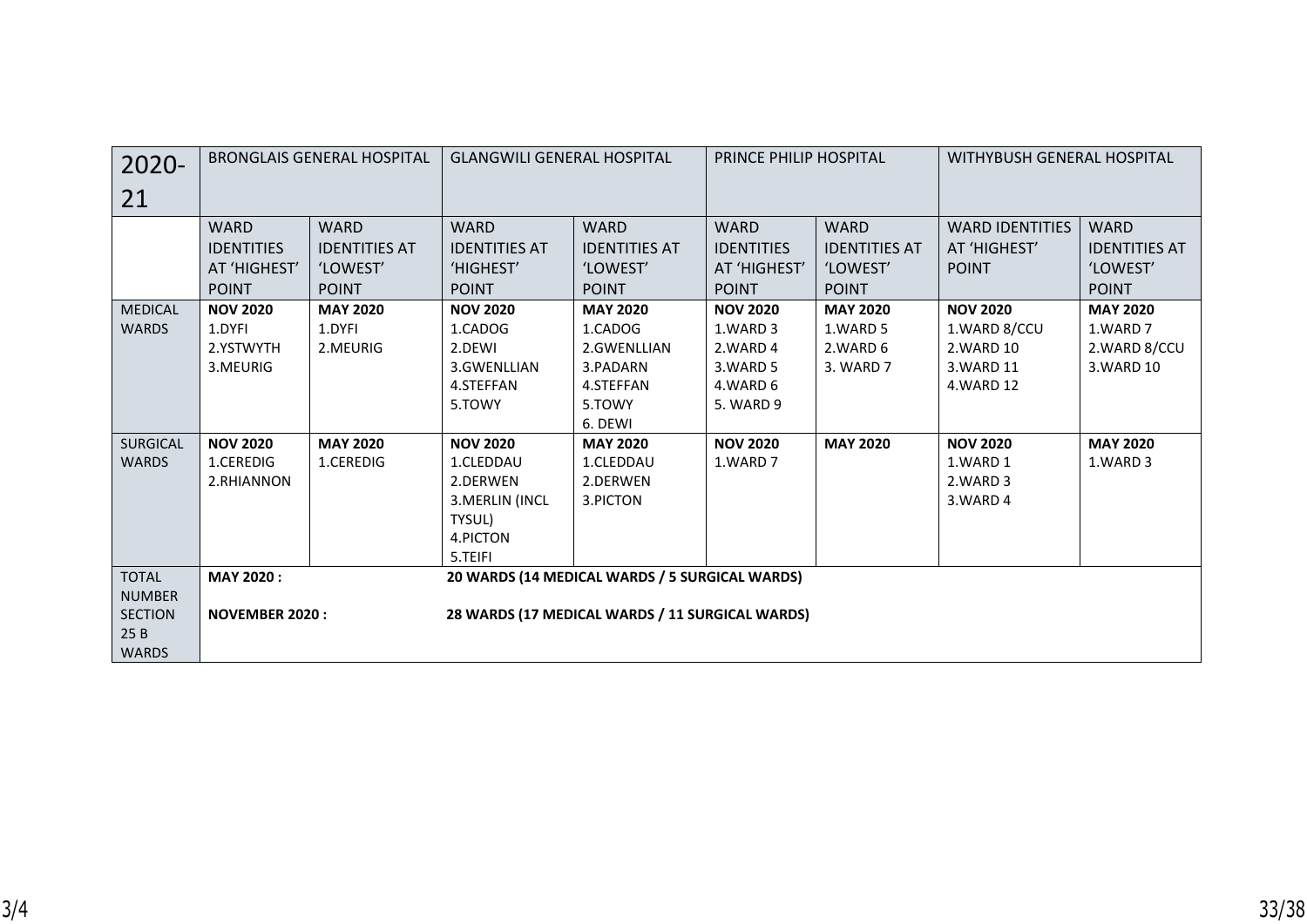| WARDS TO WHICH SECTION 25B PERTAINED IN AUTUMN 2019 NURSE STAFFING LEVEL REVIEW CYCLE AND WHICH WERE FORMALLY REDESIGNATED       |                                          |                                                                                    |                        |                   |  |  |  |  |
|----------------------------------------------------------------------------------------------------------------------------------|------------------------------------------|------------------------------------------------------------------------------------|------------------------|-------------------|--|--|--|--|
|                                                                                                                                  |                                          | AS 'NOVEL COVID-19 WARDS' FOR THE PERIOD OF WAVE 1 OF PANDEMIC (MARCH - JUNE 2020) |                        |                   |  |  |  |  |
|                                                                                                                                  | <b>BRONGLAIS GENERAL HOSPITAL</b>        | <b>GLANGWILI GENERAL HOSPITAL</b>                                                  | PRINCE PHILIP HOSPITAL | WITHYBUSH GENERAL |  |  |  |  |
|                                                                                                                                  |                                          |                                                                                    |                        | <b>HOSPITAL</b>   |  |  |  |  |
| REDESIGNATED                                                                                                                     | 1.YSTWYTH WARD                           | 1.TEIFI WARD                                                                       | 1.WARD 1               | 1.WARD 1          |  |  |  |  |
| COVID WARDS                                                                                                                      | 2.RHIANNON WARD                          | 2. MERLIN WARD                                                                     | 2. WARD 3              | 2.WARD 11         |  |  |  |  |
|                                                                                                                                  |                                          | 3.PRESELI WARD                                                                     | 3. WARD 4              | 3. WARD 12        |  |  |  |  |
|                                                                                                                                  |                                          |                                                                                    | 4.WARD 9               |                   |  |  |  |  |
| A TOTAL OF 12 WARDS WHICH HAD PREVIOUSLY BEEN 'SECTION 25 B WARDS' WERE FORMALLY RE-DESIGNATED AS 'NOVEL COVID-19 WARDS'         |                                          |                                                                                    |                        |                   |  |  |  |  |
| DURING WAVE 1 OF THE COVID-19 PANDEMIC.                                                                                          |                                          |                                                                                    |                        |                   |  |  |  |  |
| THIS REDESIGNATION WAS BASED ON THE INITIAL GUIDANCE REGARDING 'SECTION 25B INCLUSION/EXCLUSION CRITERIA' PROVIDED BY CNO IN HER |                                          |                                                                                    |                        |                   |  |  |  |  |
|                                                                                                                                  | LETTER TO NHS WALES IN <b>MARCH 2020</b> |                                                                                    |                        |                   |  |  |  |  |
|                                                                                                                                  |                                          |                                                                                    |                        |                   |  |  |  |  |

| WARDS TO WHICH SECTION 25B PERTAINED IN AUTUMN 2020 NURSE STAFFING LEVEL REVIEW CYCLE AND WHICH WERE FORMALLY REDESIGNATED<br>AS 'NOVEL COVID-19 WARDS' FOR THE PERIOD OF WAVE 2 OF PANDEMIC (NOVEMBER - FEBRUARY 2020) |                                   |                                   |                            |                          |
|-------------------------------------------------------------------------------------------------------------------------------------------------------------------------------------------------------------------------|-----------------------------------|-----------------------------------|----------------------------|--------------------------|
|                                                                                                                                                                                                                         |                                   |                                   |                            |                          |
|                                                                                                                                                                                                                         | <b>BRONGLAIS GENERAL HOSPITAL</b> | <b>GLANGWILI GENERAL HOSPITAL</b> | PRINCE PHILIP HOSPITAL     | <b>WITHYBUSH GENERAL</b> |
|                                                                                                                                                                                                                         |                                   |                                   |                            | <b>HOSPITAL</b>          |
| REDESIGNATED                                                                                                                                                                                                            |                                   | 1.PADARN WARD                     | 1.WARD 1                   | 1.WARD 7                 |
| COVID WARDS                                                                                                                                                                                                             |                                   | (CADOG WARD USED                  | (WARD 4 USED               |                          |
|                                                                                                                                                                                                                         |                                   | INTERMITTENTLY DURING THIS        | INTERMITTENTLY DURING THIS |                          |
|                                                                                                                                                                                                                         |                                   | PERIOD ALSO)                      | PERIOD ALSO)               |                          |
|                                                                                                                                                                                                                         |                                   |                                   |                            |                          |
|                                                                                                                                                                                                                         |                                   |                                   |                            |                          |
| A TOTAL OF <b>3 WARDS WHICH HAD PREVIOUSLY BEEN 'SECTION 25 B WARDS' WERE FORMALLY RE-DESIGNATED AS 'NOVEL COVID-19 WARDS'</b> FOR                                                                                      |                                   |                                   |                            |                          |
| THE DURATION OF WAVE 2 OF THE COVID-19 PANDEMIC, WITH A FURTHER 2 WARDS BEING RE-DESIGNATED FOR SOME OF THAT PERIOD.                                                                                                    |                                   |                                   |                            |                          |
| THIS RE-DESIGNATION WAS BASED ON THE REVISED GUDIANCE RELATING TO 'SECTION 25B INCLUSION/EXCLUSION CRITERIA' PROVIDED BY CNO IN HER                                                                                     |                                   |                                   |                            |                          |
| LETTER TO NHS WALES IN OCTOBER 2020                                                                                                                                                                                     |                                   |                                   |                            |                          |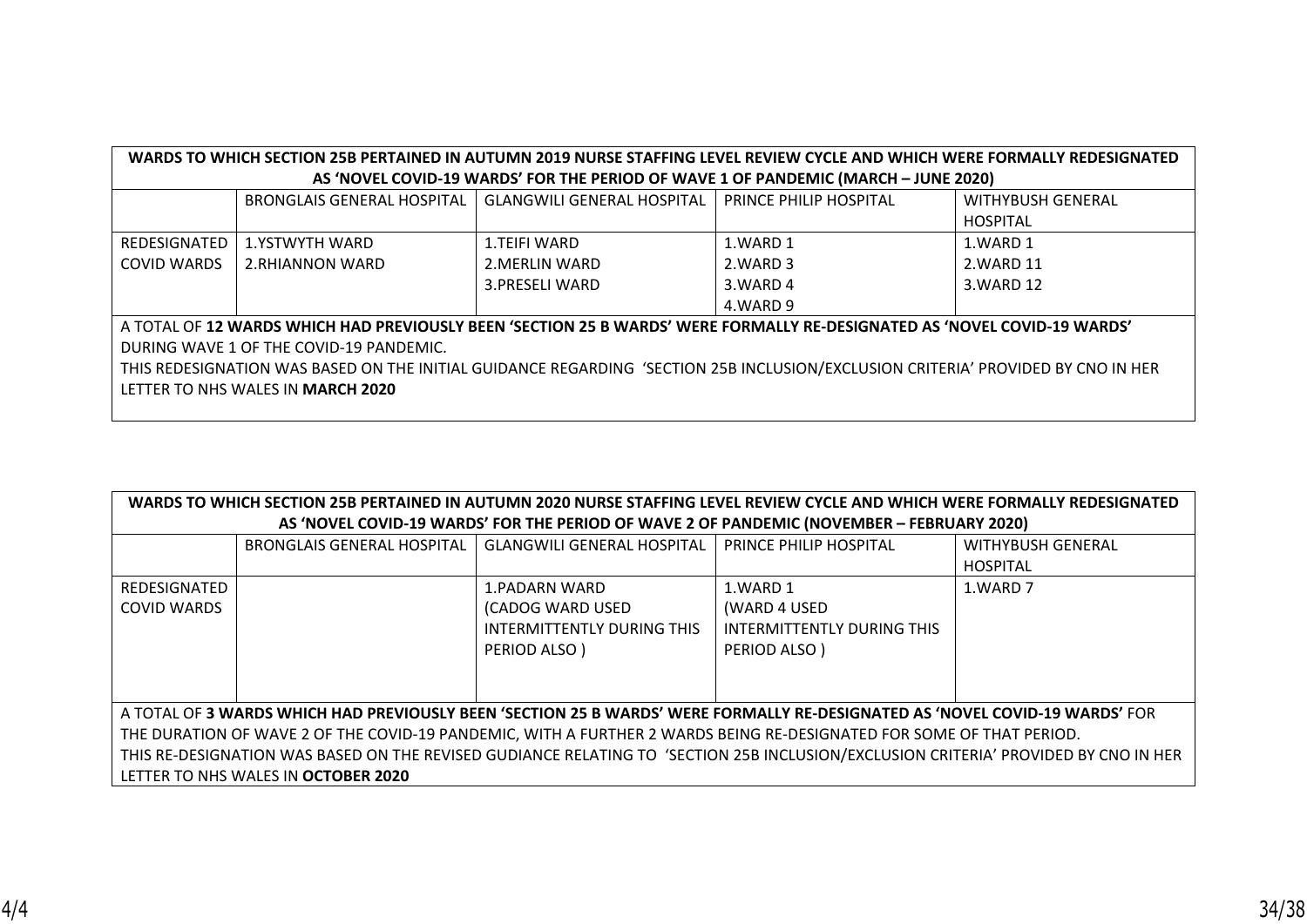

**Bwrdd lechyd Prifysgol Hywel Dda University Health Board** 

Ein cyf/Our ref: Gofynnwch am/Please ask for: Rhif Ffôn /Telephone: E-bost/E-mail: Dyddiad/Date:

CH.1392.0718 Habiba Lewis, PA to the Chair 01267 239637 Habiba.Lewis@wales.nhs.uk 16th July 2018

Corporate Offices, Ystwyth Building Hafan Derwen, St David's Park, Job's Well Road, Carmarthen, Carmarthenshire, SA31 3BB

Swyddfeydd Corfforaethol, Adeilad Ystwyth Hafan Derwen, Parc Dewi Sant, Heol Ffynnon Job, Caerfyrddin, Sir Gaerfyrddin, SA31 3BB

Mr Vaughan Gething Cabinet Secretary for Health and Social Services Health and Social Services Group Welsh Government Cathays Park **Cardiff** CF10 3NQ

Email: Correspondence.Vaughan.Gething@gov.wales

Dear Cabinet Secretary

### **Re: Implementation of the Nurse Staffing Levels (Wales) Act 2016 at Hywel Dda University Health Board**

I am writing on behalf of the Board further to the discussion held at the May 31st Board meeting in relation to the Nurse Staffing Levels (Wales) Act 2016 to advise the Welsh Government that although the UHB are taking steps to comply with the Act, a number of inherent risks and issues have been identified.

The Board, being fully aware of the statutory guidance issued in November 2017 and the requirements of the Act, recognises the challenges involved in its implementation. It also recognises that these challenges do not provide a legal defence against failure to meet the requirements should an incident occur on a ward without the identified safe staffing level which might result in a legal issue for the UHB.

Having considered some of the major themes arising from the analysis of the Nurse Staffing Level review processes undertaken, three main options were considered. Based upon the information available the Board agreed at its meeting on 31<sup>st</sup> May 2018 to support a phased, risk based approach to implementation of the Act. In taking this decision the Board recognises the risks associated with such an approach and in particular the need to more

Swyddfeydd Corfforaethol, Adeilad Ystwyth, Hafan Derwen, Parc Dewi Sant, Heol Ffynnon Job, Caerfyrddin, Sir Gaerfyrddin, SA31 3BB

Corporate Offices, Ystwyth Building, Hafan Derwen, St David's Park, Job's Well Road, Carmarthen, Carmarthenshire, SA31 3BB

Cadeirydd / Chair **Mrs Bernardine Rees OBE** 

Prif Weithredwr/Chief Executive **Mr Steve Moore** 

Bwrdd Iechyd Prifysgol Hywel Dda yw enw gweithredol Bwrdd Iechyd Lleol Prifysgol Hywel Dda Hywel Dda University Health Board is the operational name of Hywel Dda University Local Health Board

Mae Bwrdd Iechyd Prifysgol Hywel Dda yn amgylchedd di-fwg Hywel Dda University Health Board operates a smoke free environment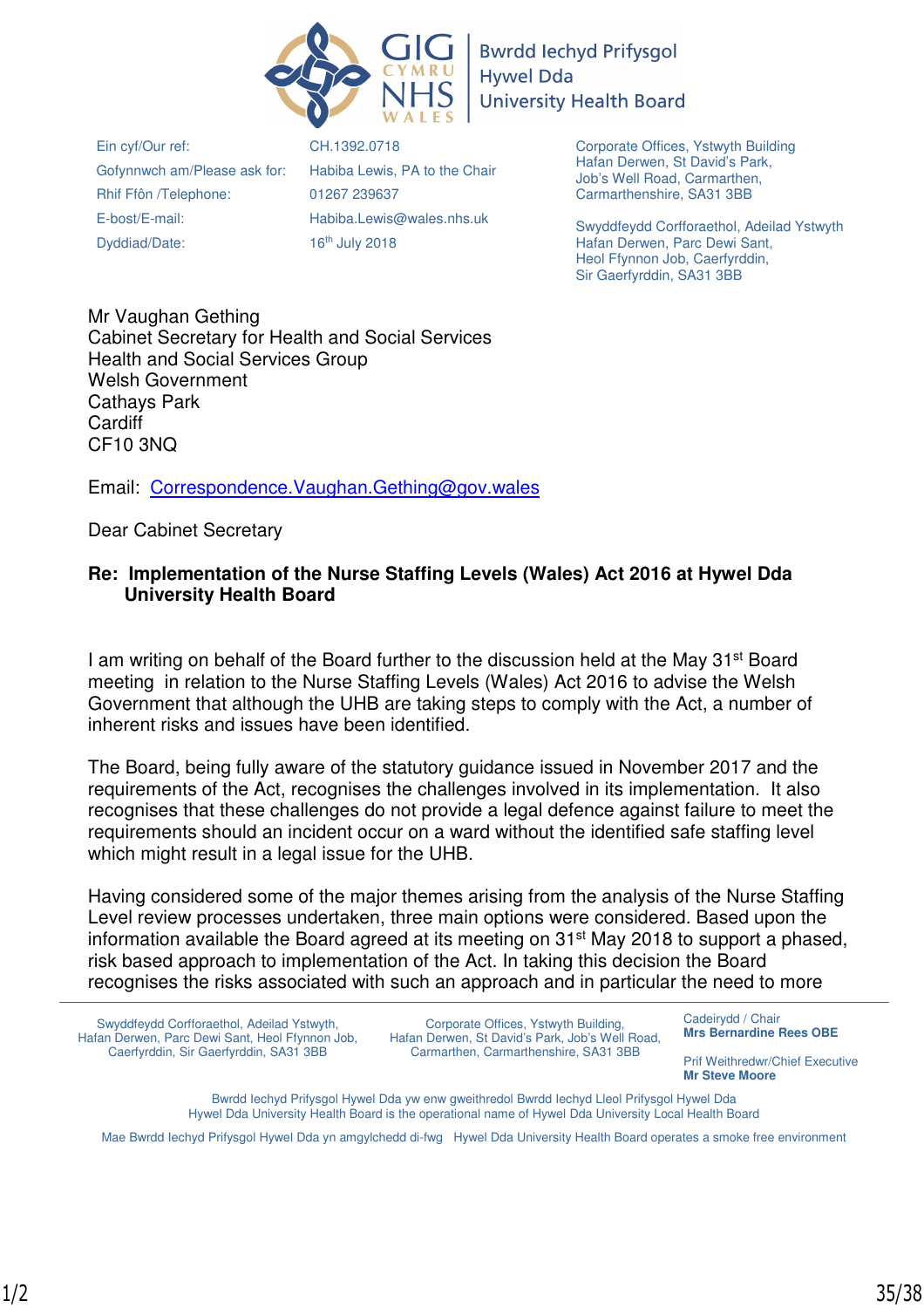clearly define the term set out in the statutory guidance "all reasonable steps" in respect of maintaining the calculated nurse staffing levels. In approving a phased implementation option the Board was clear that the decision was taken in order to move towards meeting its duty in respect of the Act, however this does not necessarily make the Board fully compliant at this stage.

In working towards compliance, the UHB's current overall vacancy position amongst its registered nursing workforce, together with the number required to meet the nurse staffing calculations in the immediate or short term, is a major factor. The funding required to support implementation of the calculated uplift also presents an added financial pressure for the organisation.

To summarise, the UHB has taken a pragmatic approach, however cannot at this stage demonstrate it will be fully compliant with the Act. This is a significant issue for the Board and the Designated Officer.

I have attached a copy of the paper which was presented to the Board and the unapproved extract of the minutes relating to this item which was discussed on the 31<sup>st</sup> May 2018, for ease of reference.

Yours sincerely

Bemorchine.

**Bernardine Rees, OBE**  Chairman Hywel Dda UHB

c.c. Jean White, CNO, Welsh Government OCNOMailbox@gov.wales

Enc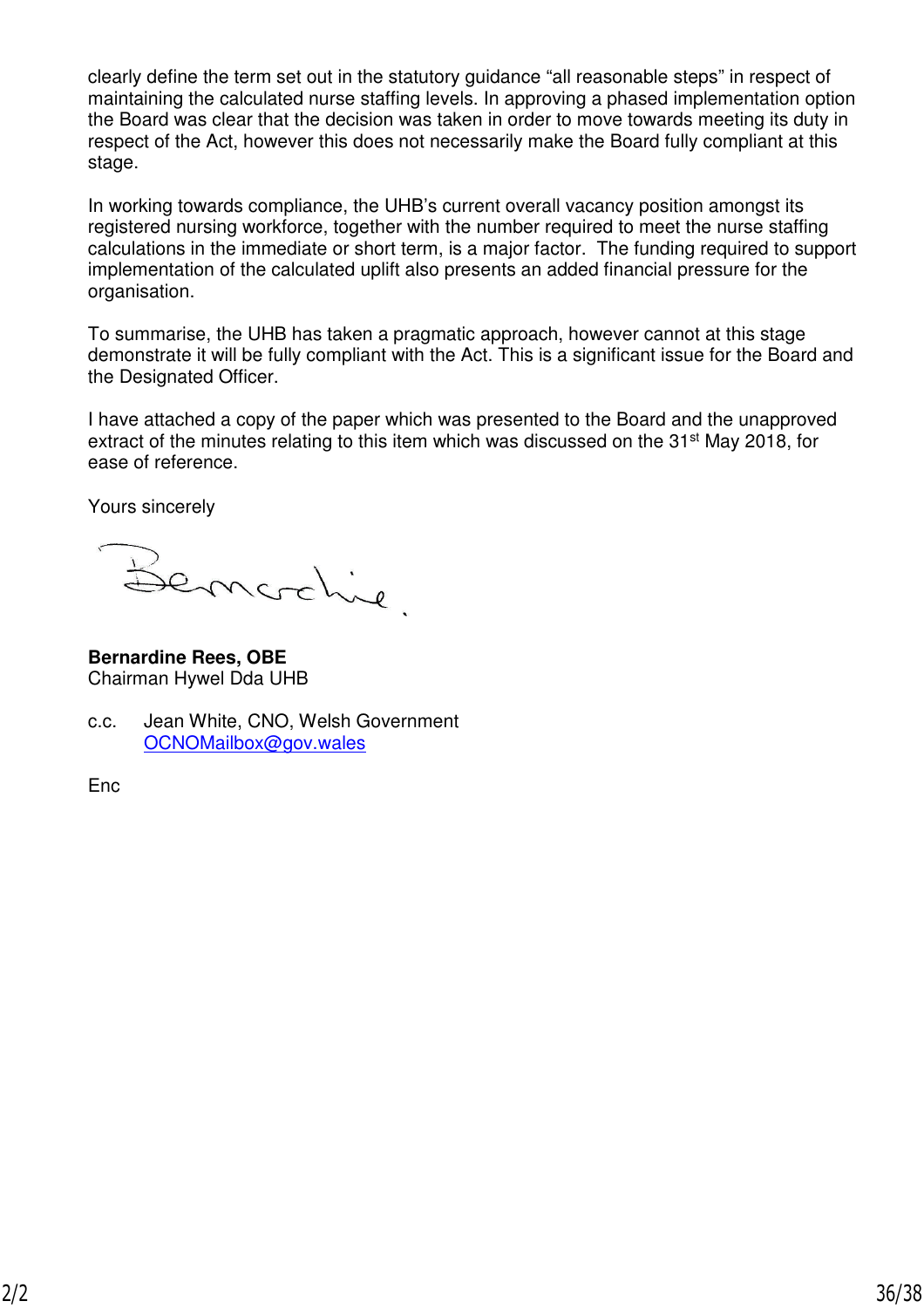Vaughan Gething AC/AM Ysgrifennydd y Cabinet dros lechyd a Gwasanaethau Cymdeithasol **Cabinet Secretary for Health and Social Services** 



Llywodraeth Cymru Welsh Government

Ein cyf/Our ref VG/02509/18

**Bernardine Rees** Chair Hywel Dda University Health Board

Bernardine.rees@wales.nhs.uk

August 2018

Dear Bernardine,

Thank you for your letter of 16 July regarding Hywel Dda's progress with the implementation of the Nurse Staffing Levels (Wales) Act. I appreciate the update and am pleased to see how thorough and considered your approach as a health board has been.

When talking about full compliance with the Act, it is important to clarify that a deployed roster varying from the planned roster for a ward shift does not constitute a failure to comply with the law. The Act requires health boards to calculate a nurse staffing level and to make every possible effort - every reasonable step - to maintain that staffing level. From your board paper it has clear that you have made the necessary calculations, and the phased implementation described within the paper is a clear illustration of the reasonable steps you are taking as a Health Board.

I understand your concerns about the ongoing issue of nurse vacancy rates, and it is a fact that we have introduced this piece of legislation in the midst of a global shortage of nursing staff. We continue to look at ways to tackle this problem and recruit and retain the nurses required to meet the care needs of our patients. There was never an expectation that the implementation of the Act would solve the issues of nurse staffing levels overnight, but we have taken the important first steps that will help steer us in that direction over time. Again, I thank you for your update and your vigilance as Chair over this work.

Yours sincerely,

infran Gestime

**Vaughan Gething AC/AM** Ysgrifennydd y Cabinet dros lechyd a Gwasanaethau Cymdeithasol **Cabinet Secretary for Health and Social Services** 

> Bae Caerdydd . Cardiff Bay Caerdydd . Cardiff **CF99 1NA**

Canolfan Cyswllt Cyntaf / First Point of Contact Centre: 0300 0604400 Gohebiaeth. Vaughan. Gething@llyw.cymru Correspondence. Vaughan. Gething@gov. wales

Rydym yn croesawu derbyn gohebiaeth yn Gymraeg. Byddwn yn ateb gohebiaeth a dderbynnir yn Gymraeg yn Gymraeg ac ni fydd gohebu yn Gymraeg yn arwain at oedi.

We welcome receiving correspondence in Welsh. Any correspondence received in Welsh will be answered in Welsh and corresponding in Welsh will not lead to a delay in responding. 1/1 37/38